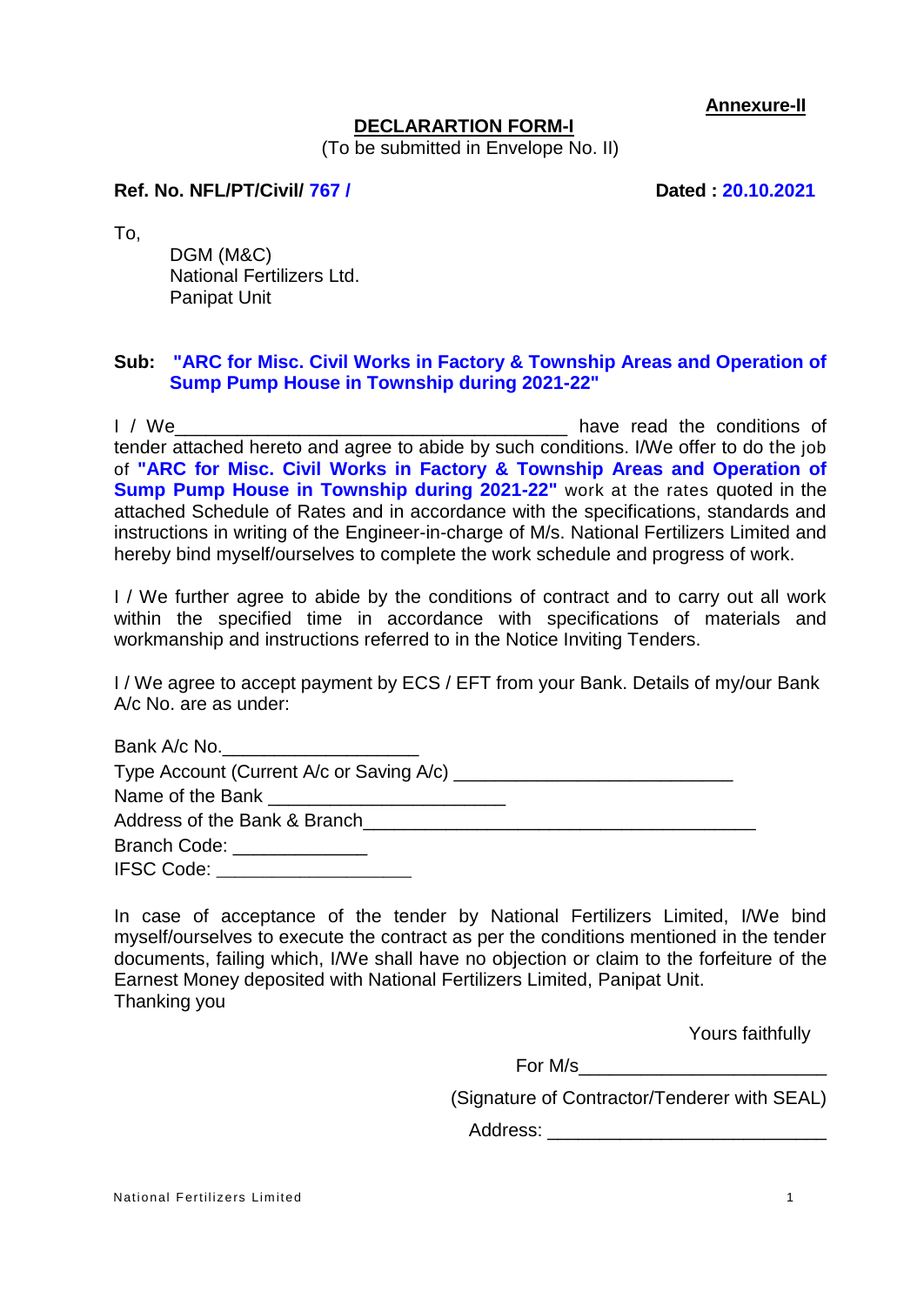## **DECLARATION FORM-II**

(To be kept in Envelope No. II)

The following declaration to be signed by Tenderer / Contractor and to be submitted along with required documents which would be duly self- certified:

| Sr.<br>No. | <b>DESCRIPTION</b>                                                                                                                                                                                                                                                                                                                                                                              |                                                  |                                                                                                  |                              |    |
|------------|-------------------------------------------------------------------------------------------------------------------------------------------------------------------------------------------------------------------------------------------------------------------------------------------------------------------------------------------------------------------------------------------------|--------------------------------------------------|--------------------------------------------------------------------------------------------------|------------------------------|----|
|            | If a Tenderer has relation(s) whether<br>by blood or otherwise with any of<br>employee(s) of NFL (Owner), the<br>Tenderer must disclose the relation<br>at the time of submission of Tender.<br>NFL shall reserve the right to reject<br>the Tender or rescind the Contract,                                                                                                                    | YES / NO (If Yes, give the following<br>details: |                                                                                                  |                              |    |
| 1          |                                                                                                                                                                                                                                                                                                                                                                                                 | Name &<br>Design. of<br>The<br><b>Employee</b>   | <b>Place of</b><br><b>Posting</b>                                                                | <b>Relation</b><br>with<br>е | th |
|            | if such information is found incorrect.                                                                                                                                                                                                                                                                                                                                                         |                                                  |                                                                                                  |                              |    |
| 2          | P.F. Registration No. of the firm /<br>company to be indicated along with<br>Documentary proof thereof.                                                                                                                                                                                                                                                                                         |                                                  |                                                                                                  |                              |    |
| 3          | <b>PAN</b><br>No.<br>(Permanent Account<br>Number) of the firm/company<br>issued by Income Tax Deptt. along<br>with Documentary Proof thereof.                                                                                                                                                                                                                                                  |                                                  |                                                                                                  |                              |    |
| 4          | GST Registration No. of the firm /<br>company issued by GST authorities<br>along with Documentary Proof<br>thereof.                                                                                                                                                                                                                                                                             |                                                  |                                                                                                  |                              |    |
| 5          | <b>ESI Registration No. issued by ESI</b><br>Authorities along with documentary<br>proof thereof.                                                                                                                                                                                                                                                                                               |                                                  |                                                                                                  |                              |    |
| 6          | <b>MSME Registration</b><br>If the firm is registered as Micro/<br>Small/Medium Enterprises as per<br>MSMED Act, 2006, the same may be<br>confirmed by the tenderer and submit<br>a photocopy (Self- certified) of the<br>registration certificate of relevant<br>services, in support thereof.<br>Otherwise it will be construed that the<br>firm is not Registered as per MSMED<br>Act, 2006. | Yes / No<br>submitted)<br>Micro/Small/Medium     | (If Yes, a Self-certified copy of<br>registration certificate to be<br>Mention the category i.e. |                              |    |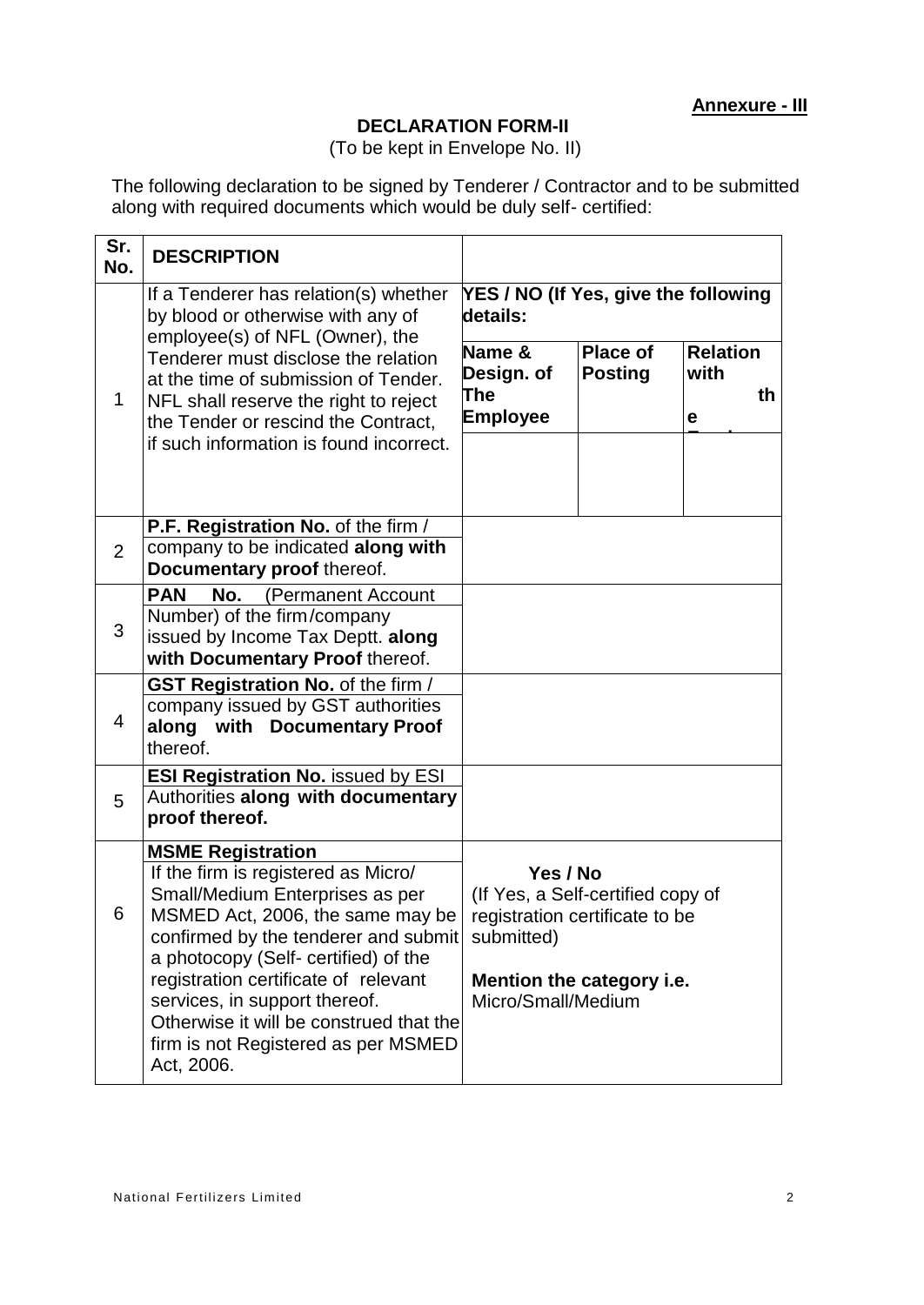| 7  | Type of Firm to be specified<br>(Proprietor / Partnership / Limited<br>$Co. etc.$ )              |                         |
|----|--------------------------------------------------------------------------------------------------|-------------------------|
| 8  | Name of the Firm                                                                                 |                         |
| 9  | Address of the Firm                                                                              |                         |
|    | <b>Contact Details:</b>                                                                          | <b>Contact Details:</b> |
| 10 | a) Name of the Person:<br>b) Mobile number / Landline<br><b>Number</b><br>Email<br>C)            | a)<br>b)<br>C)          |
| 11 | Power of Attorney/authorization for<br>submission of tender document, as<br>applicable Submitted | Yes / No                |
| 12 | Tender cost amount, DD Number<br>and Date                                                        |                         |
| 13 | <b>EMD amount, DD Number and Date</b>                                                            |                         |

# **Note: Please attach separate sheets for the details, wherever necessary**

**Signature of the Contractor/ Tenderer with SEAL**

Place: \_\_\_\_\_\_\_\_\_\_\_ Date: \_\_\_\_\_\_\_\_\_\_\_\_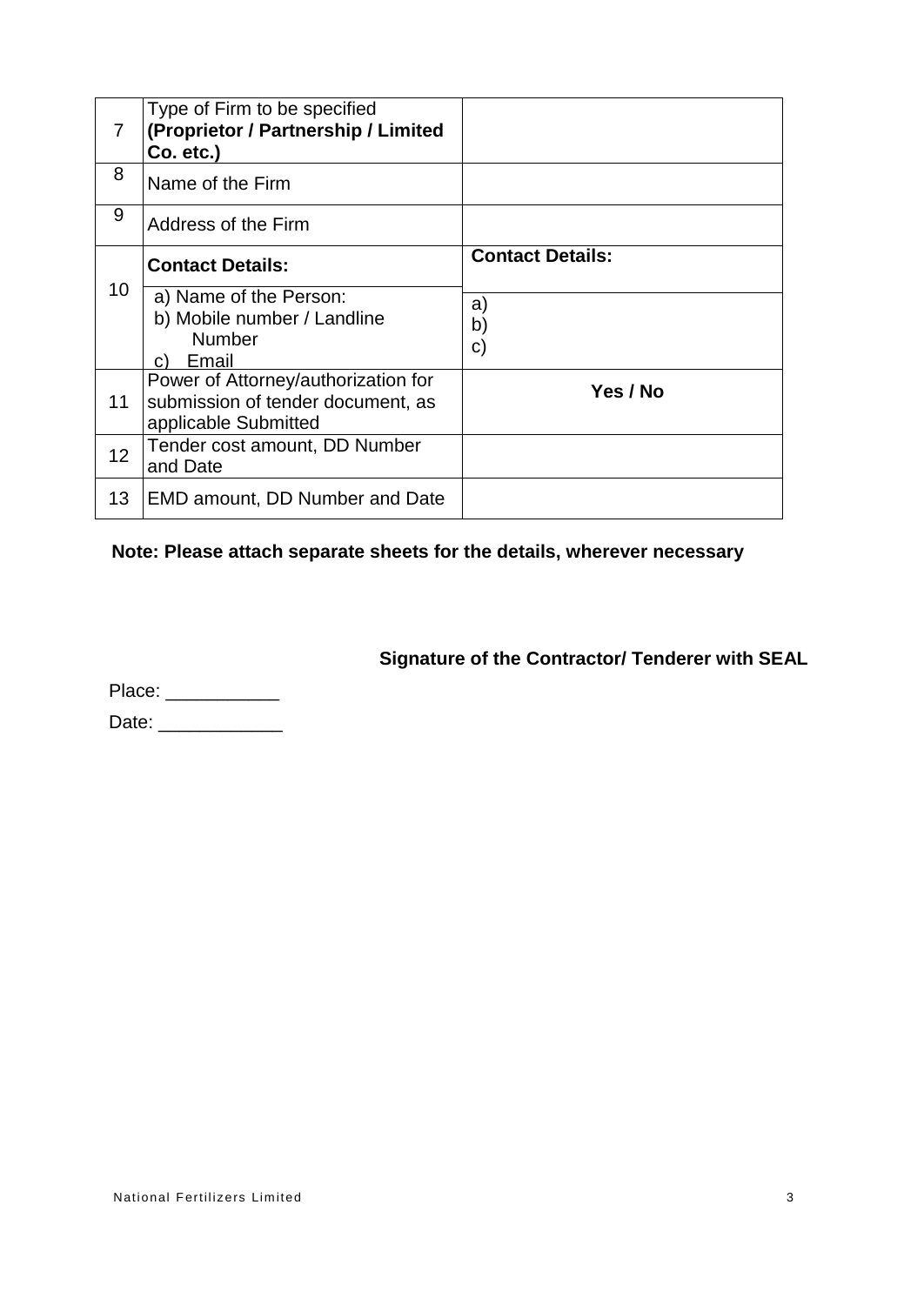#### **DECLARATION FORM-III**

(To be kept in Envelope No. II)

To,

# **DGM (M&C)**

National Fertilizers Ltd. Panipat Unit

## **Sub: "ARC for Misc. Civil Works in Factory & Township Areas and Operation of Sump Pump House in Township during 2021-22"**

Dear Sir,

| 1              | <b>UNDERTAKING</b>                                                                                                                                                                                                                                                                                                                                                                                                                                                                                                                                                                                                                                                |
|----------------|-------------------------------------------------------------------------------------------------------------------------------------------------------------------------------------------------------------------------------------------------------------------------------------------------------------------------------------------------------------------------------------------------------------------------------------------------------------------------------------------------------------------------------------------------------------------------------------------------------------------------------------------------------------------|
|                | a) I/We hereby confirm that Commercial Bid i.e. Price Bid is strictly as per<br>Schedule of Quantities (Description / Unit / Quantity of Items), Terms &<br>Conditions and is also Un-conditional, including rebates offered.<br>I/We shall have no objection for rejection of the offer, if found<br>conditional.<br>b) All the pages of NIT and GTC issued to us have been signed for its<br>validity in token of its acceptance by us.<br>a) It is confirmed that all the columns in the Price Bid, submitted in the<br>Envelope-III, have been duly filled.<br>I/We agree to evaluation of price bids and loading of GST under the<br>d)<br>terms of the NIT. |
| $\overline{2}$ | <b>ACCEPTANCE OF TENDER CONDITIONS</b>                                                                                                                                                                                                                                                                                                                                                                                                                                                                                                                                                                                                                            |
|                | I/We have personally read and gone through the scope of work, General<br>Terms and Conditions of Contract (G.T.C.) and Special Terms and Conditions<br>of NIT for the subject work, and I/we accept all the terms & conditions as<br>mentioned in the G.T.C & NIT without any reservation and shall abide by the<br>same.                                                                                                                                                                                                                                                                                                                                         |
| $\overline{3}$ | FOR DOWNLOADING THE TENDER DOCUMENT FROM WEBSITE                                                                                                                                                                                                                                                                                                                                                                                                                                                                                                                                                                                                                  |
|                | With reference to your NIT No. NFL/PT/Civil/767 dated: 20.10.2021 and                                                                                                                                                                                                                                                                                                                                                                                                                                                                                                                                                                                             |
|                | the tender documents displayed on your web site, we hereby submit our<br>tender for the subject work.<br>Since we have not purchased the tender document from your office and the<br>tender documents have been down-loaded by us from NFL website, we are<br>hereby enclosing a demand draft No.<br>dated<br>0f                                                                                                                                                                                                                                                                                                                                                  |
|                | (Bank)<br>amounting to<br>Rs.                                                                                                                                                                                                                                                                                                                                                                                                                                                                                                                                                                                                                                     |
|                | (Rupees<br>only),<br>favour<br>of<br>in                                                                                                                                                                                                                                                                                                                                                                                                                                                                                                                                                                                                                           |
|                |                                                                                                                                                                                                                                                                                                                                                                                                                                                                                                                                                                                                                                                                   |
|                | National Fertilizers Limited, payable at -------------------------------- towards the<br>cost of tender documents.                                                                                                                                                                                                                                                                                                                                                                                                                                                                                                                                                |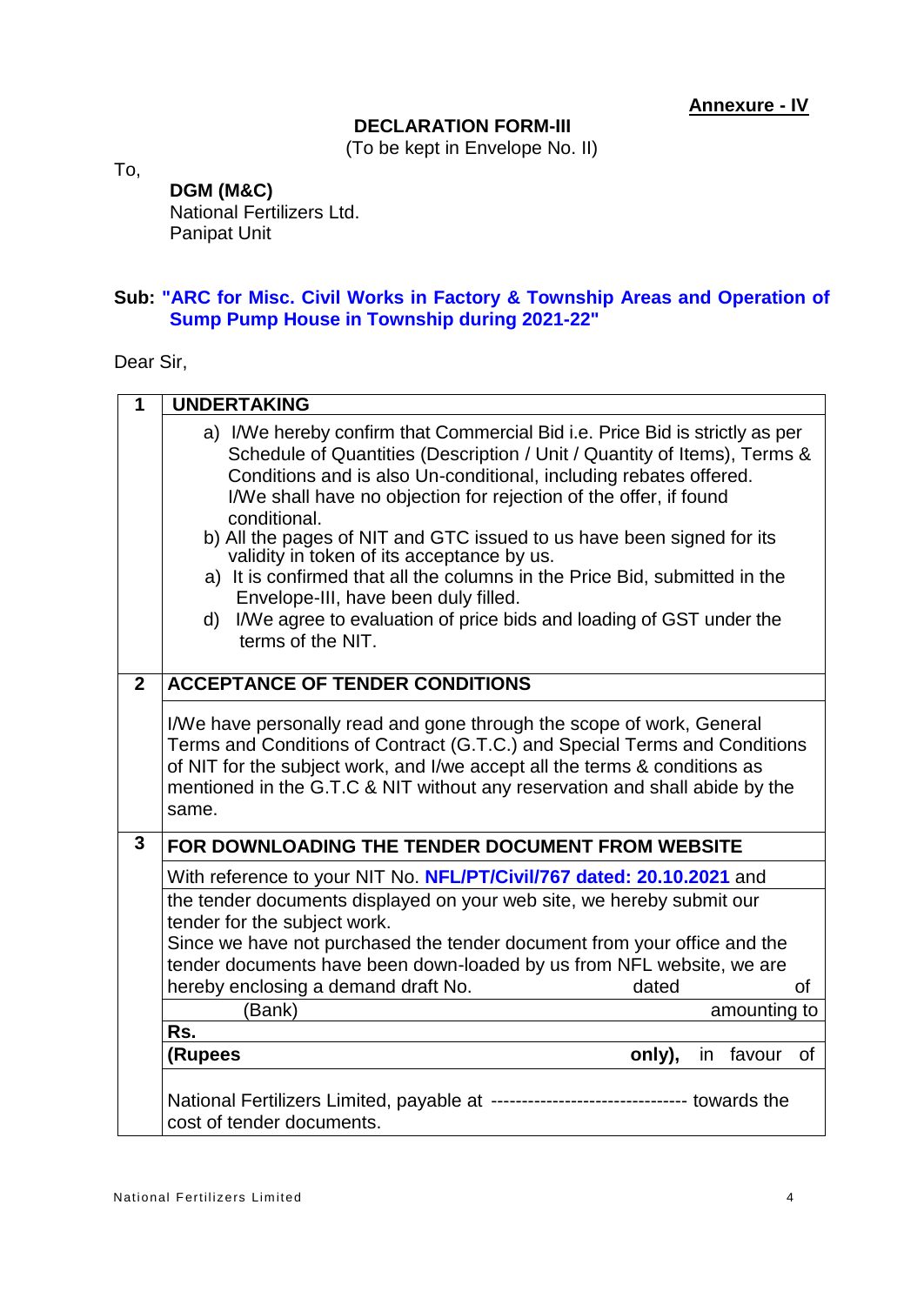| 4              | Labour License(If applicable)                                                                                                                                                                                                                                                                                                                                                                                                                                                                                                                                                                                                                                                                                                                                                                                                                                                                          |
|----------------|--------------------------------------------------------------------------------------------------------------------------------------------------------------------------------------------------------------------------------------------------------------------------------------------------------------------------------------------------------------------------------------------------------------------------------------------------------------------------------------------------------------------------------------------------------------------------------------------------------------------------------------------------------------------------------------------------------------------------------------------------------------------------------------------------------------------------------------------------------------------------------------------------------|
|                | The contractor shall obtain Labour Licence, wherever applicable, from the<br>appropriate Licensing Authorities i.e. Central/State Government under the<br>Contract Labour (R&A) Act, 1970 & Contract Labour (R&A) Central<br>Rules, 1971 and submit a copy of the same to NFL, Panipat before start of<br>execution of contract work. Accordingly we hereby give undertaking that:<br>"As per provisions made under the Central Labour (R&A) Act 1970 & Contract<br>Labour (R&A) Central Rules, 1971, we would obtain Labour License for the<br>Aforesaid job of "ARC for Misc. Civil Works in Factory & Township Areas<br>and Operation of Sump Pump House in Township during 2021-22" from<br>the appropriate Licensing Authorities i.e. Central/State Government, as<br>applicable from time to time, and submit a copy of the same to NFL, Panipat<br>before start of execution of contract work". |
| 5              | I/We declare that the information and documents submitted along with the<br>tender by me/us are correct and I/we are fully responsible for the correctness<br>of the information and documents, submitted by us. It is further certified that<br>I/We will not get myself/ourselves registered under more than one name                                                                                                                                                                                                                                                                                                                                                                                                                                                                                                                                                                                |
| 6              | I/We understand that in case of any information submitted by me/us is found<br>to be false, forged or incorrect at any time during process for evaluation of<br>tenders, it shall lead to forfeiture of the tender Earnest Money Deposit besides<br>banning of business as per rules of NFL                                                                                                                                                                                                                                                                                                                                                                                                                                                                                                                                                                                                            |
| $\overline{7}$ | I / we also understand that if the certificates submitted by us are found to be<br>false/forged or incorrect at any time after the award of the contract, it will lead<br>to termination of the contract, along with forfeiture of EMD/SD and<br>Performance guarantee besides any other action provided in the contract<br>including banning of business as per rules of NFL.                                                                                                                                                                                                                                                                                                                                                                                                                                                                                                                         |

Thanking you

Yours faithfully For & on behalf of Tenderer/Contractor

# **Signature of the Contractor/Tenderer with SEAL**

| Place: |  |  |
|--------|--|--|
|--------|--|--|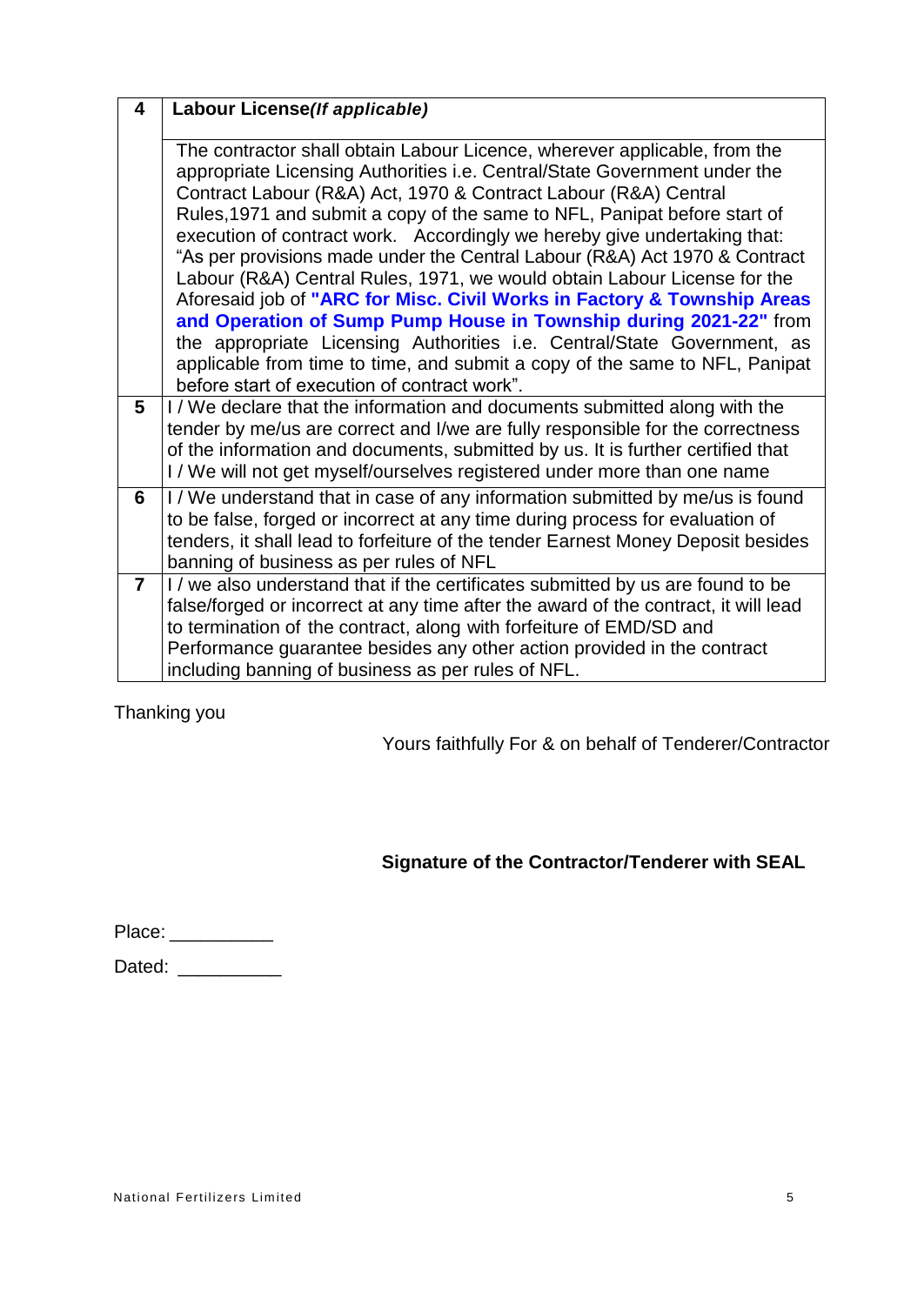## **Annexure-V**

# **REGISTRATION OF GST NUMBER**

Requirement of **GST Number**: \_\_\_\_\_\_\_\_\_\_\_\_\_\_\_\_\_\_\_\_\_\_

The bidders are required to obtain the valid GST No., if applicable, as per laid down provisions under GST Act and submit a copy there of as a documentary evidence. Further in case the registration is not applicable under GST Act the same may be confirmed and following undertaking may be given by bidder

UNDERTAKING

Whether Registration certificate obtained: **Yes / No** (tick whichever is applicable)

- a) In case Yes, copy of valid certificate enclosed.
- b) In case No, It is confirmed that registration under GST Act is not applicable.
- c) In case registration under GST Act becomes applicable during the currency of contract, same shall be obtained and copy of valid GST No. shall be submitted to the NFL.

(Signature & stamp of bidder)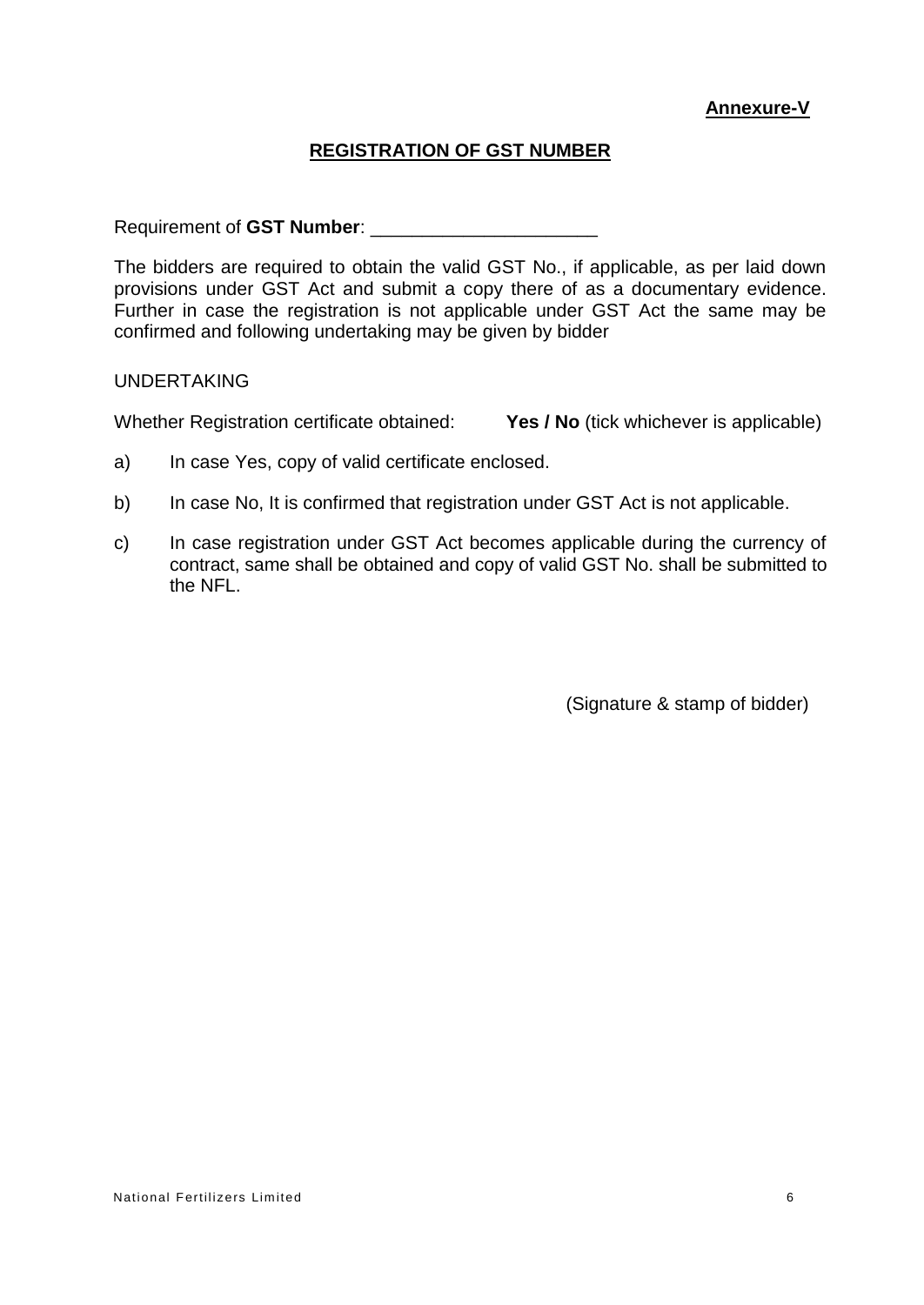## **(To be kept in Envelope No. II)**

## **(An Affidavit in original on Non-judicial Stamp Paper of appropriate value attested by Notary)**

## **AFFIDAVIT**

With reference to NIT No. **NFL/PT/Civil/767 dated 20.10.2021** of National Fertilizers Ltd., Panipat for the work of **"ARC for Misc. Civil Works in Factory & Township Areas and Operation of Sump Pump House in Township during 2021-22"** I,  $S$ /o Sh.  $R$ /o

\_\_\_\_\_\_\_\_\_\_\_\_\_\_\_\_\_\_\_\_\_\_\_\_\_\_\_\_\_\_\_\_ do hereby

solemnly affirm and declare as Proprietor / Partner / Authorized signatory of the firm on behalf of M/s  $\blacksquare$ 

i) That my / our firm / sister concern/their associates etc. has not been black listed, debarred, de-listed or put on holiday by any Institutional Agency / Government Department / Public Sector Undertaking for participating in the Tender, in last 3 years.

ii) No other Firm / Sister Concerns / Associates belonging to the same group are participating / submitting the Tender for this job.

iii) That information furnished by me / us in respect of the above tender is true and correct and nothing has been concealed. In case any of the information is found to be false and /or incorrect at any stage, NFL shall be at liberty to take the necessary action as deemed fit.

#### DEPONENT

Dated:

## **VERIFICATION**

It is certified that the above contents / facts are correct and true to the best of my knowledge and belief and nothing has been concealed therein.

DEPONENT

**Place** 

Date: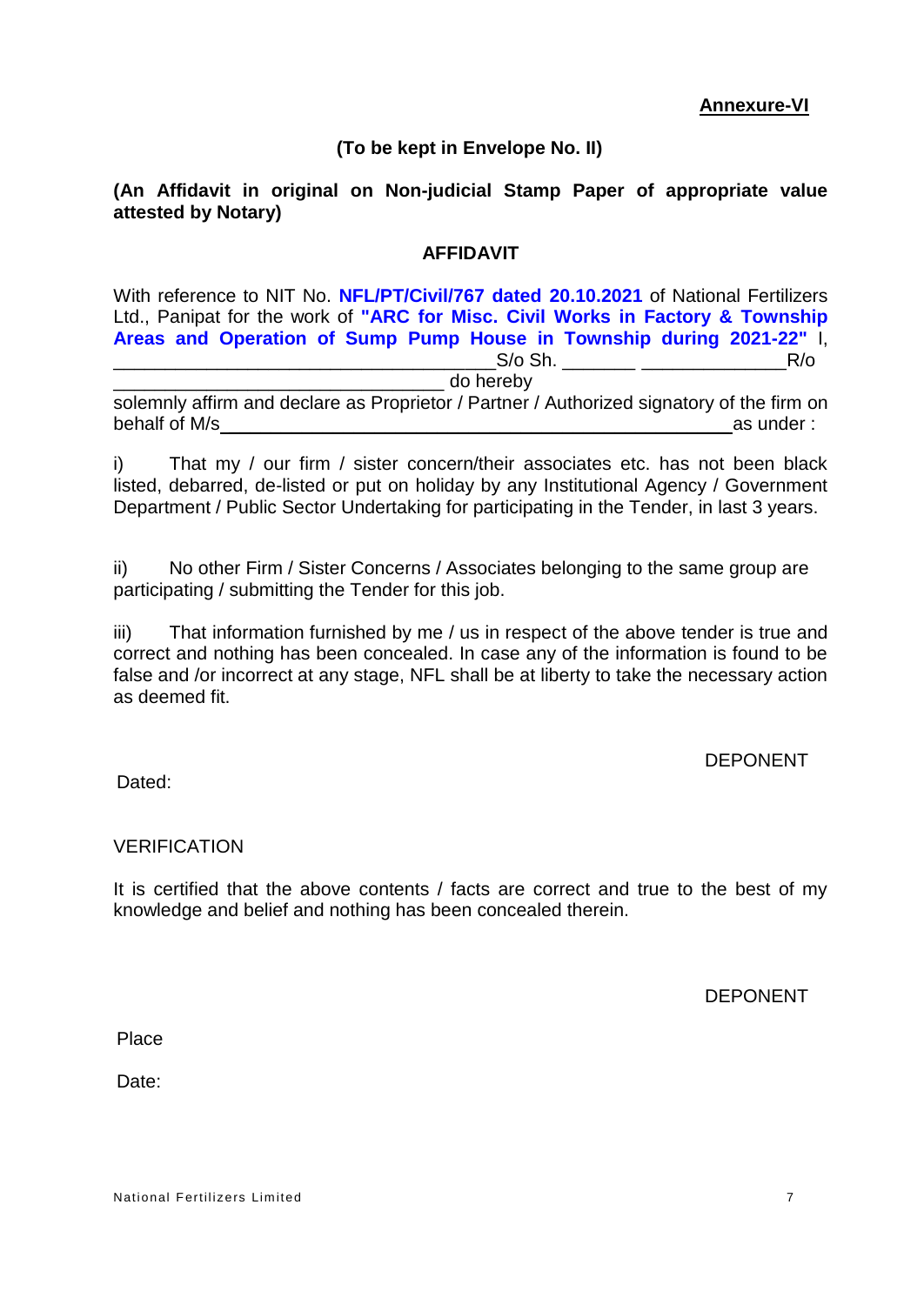## **ELIGIBILITY CRITERIA**

The bidders, in order to become eligible to participate in the bid, need to meet the following eligibility criteria and submit the self-certified documentary evidences in support thereof, failing which price bid shall not be opened.

| Sr.<br>No. | <b>Eligibility Criteria</b>                                                                                                                                                                                                                                                                                                                                                                                                  | <b>Supporting Documents Required</b>                                                                                                                                                                                                                                                                                                                                                                                                                                                                                                                                                                                                                                                                                                                                                                                                                                                                                                                                                                                                                                                                                                                                   |
|------------|------------------------------------------------------------------------------------------------------------------------------------------------------------------------------------------------------------------------------------------------------------------------------------------------------------------------------------------------------------------------------------------------------------------------------|------------------------------------------------------------------------------------------------------------------------------------------------------------------------------------------------------------------------------------------------------------------------------------------------------------------------------------------------------------------------------------------------------------------------------------------------------------------------------------------------------------------------------------------------------------------------------------------------------------------------------------------------------------------------------------------------------------------------------------------------------------------------------------------------------------------------------------------------------------------------------------------------------------------------------------------------------------------------------------------------------------------------------------------------------------------------------------------------------------------------------------------------------------------------|
|            | The bidder shall submit the status<br>a.<br>(i.e. Name and complete Address)<br>of the firm/company along with its<br>constitution<br>such<br>Sole<br>as<br>Proprietorship / Partnership Firm or<br>Limited / Private Company, Year of<br>Establishment<br>and<br>Place<br>οf<br>Business, etc. and<br>b. Affidavit as per <b>Annexure-VI</b> on<br>Non-judicial paper in original and<br>Power of Attorney / Authorization, | • In case of sole proprietorship, the<br>bidder shall submit affidavit<br>on<br>Non-Judicial<br>of<br>stamp<br>paper<br>appropriate value in original, duly<br>attested by notary regarding status<br>/ style of the business entity as per<br><b>Annexure-XI</b><br>• Partnership firm shall submit a<br>copy of Partnership Deed attested<br>by notary.<br>• Company shall submit a notarized /<br>certified copy of Certificate<br>of<br>Registration / Incorporation and a<br>copy of Articles of Association and<br>Memorandum of Association<br>• Registered Society & Registered<br>Trust shall submit certified copy of<br>the Certificate of Registration and<br>Deed of Formation/MOA.<br>• Affidavit in original.<br>• The bidder shall submit Notarized/<br>Certified copy of Power of Attorney<br>on Non-Judicial stamp paper of<br>appropriate value duly attested by<br>Notary /Magistrate in case of Sole<br>Proprietor/Partnership<br>Firm/<br>Company or Authorization (backed<br>by Board Resolution) in case of a<br>Company in favour of a person<br>has<br>signed<br>the<br>tender<br>who<br>documents on behalf of tenderer /<br>Firm / Company |
|            |                                                                                                                                                                                                                                                                                                                                                                                                                              |                                                                                                                                                                                                                                                                                                                                                                                                                                                                                                                                                                                                                                                                                                                                                                                                                                                                                                                                                                                                                                                                                                                                                                        |

#### Techno-Commercial Criteria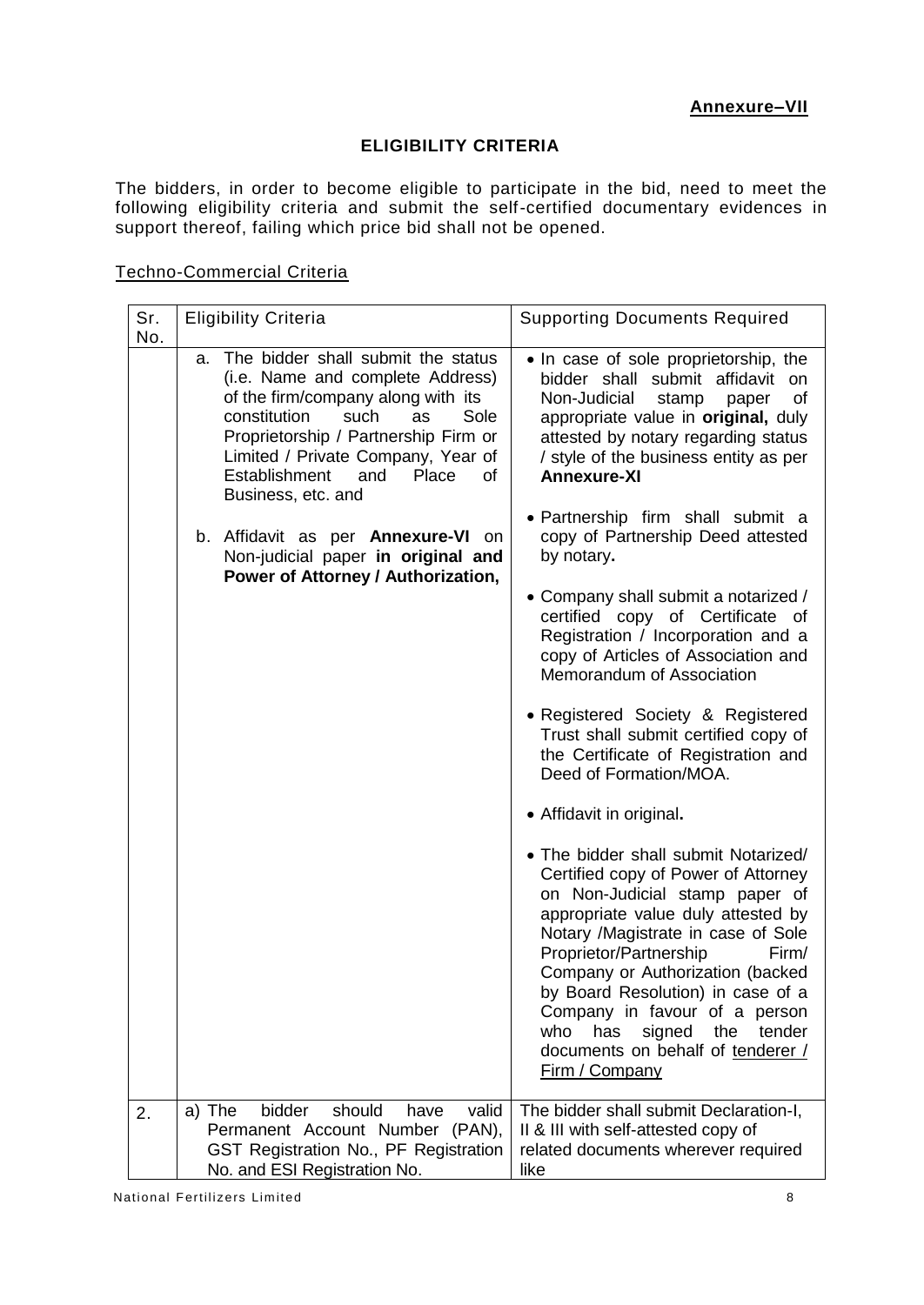|    | b) Declaration / Disclosure regarding any<br>relation(s) with employees of NFL,<br>Downloading of tender forms from NFL<br>website etc.                                                                                                                                                                       | PAN Card.<br>i)<br>$\mathsf{ii}$<br><b>GST</b> registration certificate<br>P.F Registration No. issued by<br>iii)<br>PF Authorities.<br><b>ESI Registration No. issued by</b><br>iv)<br><b>ESI Authorities, etc</b>                                                                                                                                                           |
|----|---------------------------------------------------------------------------------------------------------------------------------------------------------------------------------------------------------------------------------------------------------------------------------------------------------------|-------------------------------------------------------------------------------------------------------------------------------------------------------------------------------------------------------------------------------------------------------------------------------------------------------------------------------------------------------------------------------|
| 3. | The bidder should have successfully<br>"Similar<br>Works"<br>with<br>completed<br>performance and completion certificate,<br>during the last seven years ending last<br>day of previous month in which NIT has<br>been issued                                                                                 | The bidder shall submit a copy of<br>Purchase/Work Orders + Completion<br>from<br>Certificate<br>the<br>suppliers/<br>contractor for at least one of the<br>following:<br>Three similar completed works<br>a.                                                                                                                                                                 |
|    | <b>Definition of "SIMILAR WORK"</b><br><b>Similar Work means Civil Construction</b><br>work which includes Excavation Work,<br>RCC, PCC, Masonry Work, Sanitary<br><b>Work, plumbing Work, Carpentry Work</b><br>etc. all together.<br><b>OR</b><br>ARC Civil Works in Factory Area /<br><b>Township Area</b> | each costing not less than 40%<br>amount of the estimated cost of<br>work Rs.97.13 Lakhs. (With<br>performance/completion<br>certificate) i.e. Rs.38.85 lakhs<br><b>OR</b><br>b) Two similar completed works each<br>costing not less than 50% amount<br>of the estimated cost of Work<br>Rs.97.13 Lakhs. (With<br>performance/completion<br>certificate) i.e. Rs.48.57 Lakhs |
|    | <b>OR</b><br><b>Civil</b><br><b>Maintenance</b><br><b>Work</b><br><b>of</b><br>any<br>Reputed Organization / Residential<br><b>Complex.</b>                                                                                                                                                                   | OR.<br>c. One similar completed work<br>costing not less than 80% amount<br>of the estimated cost of Work<br>Rs.97.13 Lakhs. (With<br>performance/completion<br>certificate) i.e. Rs.77.70 Lakhs                                                                                                                                                                              |
|    |                                                                                                                                                                                                                                                                                                               | Copies of Work orders in support of the<br>above with full technical scope of work<br>& commercial details including work<br>order value along with the completion<br>certificate<br>from<br>the<br>concern<br>organization regarding the satisfactory<br>performance indicating the contract<br>period, executed value and date of<br>completion.                            |
| 4. | Average Annual financial turnover of the<br>bidder during the last 3 years ending 31st<br>March of the previous financial year<br>should be at least 30% of estimated cost for<br>one year i.e. Rs. 29.14 Lakhs.                                                                                              | Bidder shall submit self-attested copies<br>of <b>Audited Balance Sheet and Profit</b><br>& Loss A/c authenticated with UDIN<br>for the last three financial Years ending<br>on 31st March of the previous financial<br>year. (i.e.<br>FY 2018-19, 2019-20,<br>$2020 - 21$                                                                                                    |
|    |                                                                                                                                                                                                                                                                                                               | In case the bidder do not fall under the<br>ambit of statutory audit, and do not                                                                                                                                                                                                                                                                                              |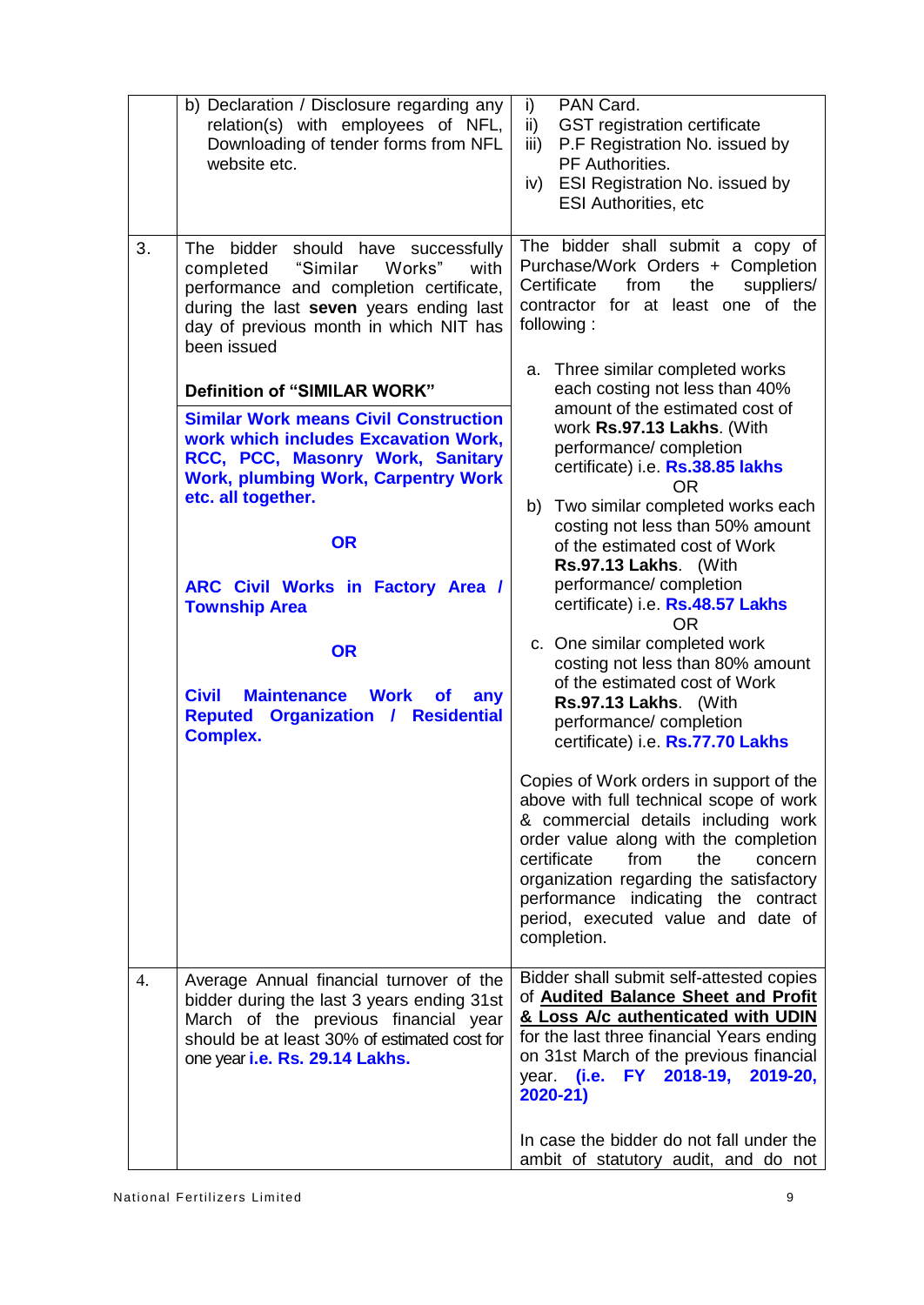|  | have <b>audited</b> annual reports / audited |
|--|----------------------------------------------|
|  | Balance Sheets and Profit & Loss             |
|  | Statements, shall submit a statement         |
|  | certified by Statutory Auditor / practicing  |
|  | Chartered Accountant as documentary          |
|  | evidence in support thereof.                 |

#### **NOTE :**

- 1. In case of newly formed partnership firm, the credentials of individual partners from previous propriety firm(s) or dissolved previous partnership firm(s) or split previous partnership firm(s), shall be considered only to the extent of their share in previous entity on the date of dissolution / split and their share in newly formed partnership firm. For example, a partner A had 30% share in previous entity and his share in present partnership firm is 20%. In the present tender under consideration, the credentials of partner A will be considered to the extent of 0.3\*0.2\*value of the work done in the previous entity. For this purpose, the tenderer shall submit along with his bid all the relevant documents which include copy of previous partnership deed(s), dissolution deed(s) and proof of surrender of PAN No. (s) in case of dissolution of partnership firm(s) etc.
- 2. In case of existing partnership firm, if any one or more partners quit the partnership firm, the credentials of remaining partnership firm shall be re-worked out i.e., the quitting partner(s) shall take away his credentials to the extent of his share on the date of quitting the partnership firm (e.g. in a partnership firm of partners A, B & C having share 30%, 30% & 40% respectively and credentials of Rs 10 crore; in case partner C quits the firm, the credentials of this partnership firm shall remain as Rs 6 crore). For this purpose, the tenderer shall submit along with his bid all the relevant documents which include copy of previous partnership deed(s), dissolution deed(s) and proof of surrender of PAN No.(s) in case of dissolution of partnership firm(s) etc.
- 3. In case of existing partnership firm if any other partner(s) joins the firm, the credentials of partnership firm shall get enhanced to the extent of credentials of newly added partner(s). on the same principles as mentioned in item 1 above. For this purpose, the tenderer shall submit along with his bid all the relevant documents which include copy of previous partnership deeds, dissolution/splitting deeds and proof of surrender of PAN No.(s) in case of dissolution of partnership firm etc.
- 4. Any partner in a partnership firm cannot use or claim his credentials in any other firm without leaving the partnership firm i.e., In a partnership firm of A&B partners, A or B partner cannot use credentials of partnership firm of A&B partners in any other partnership firm or propriety firm without leaving partnership firm of A&B partners.
- 5. In case a partner in a partnership firm is replaced due to succession as per succession law, the proportion of credentials of the previous partner will be passed on to the successor.
- 6. If the percentage share among partners of a partnership firm is changed, but the partners remain the same, the credentials of the firm before such modification in the share will continue to be considered for the firm as it is without any change in their value. Further, in case a partner of partnership firm retires without taking away any credentials from the firm, the credentials of partnership firm shall remain the same as it is without any change in their value.
- 7. In a partnership firm "AB" of A&B partners, in case A also works as propriety firm "P"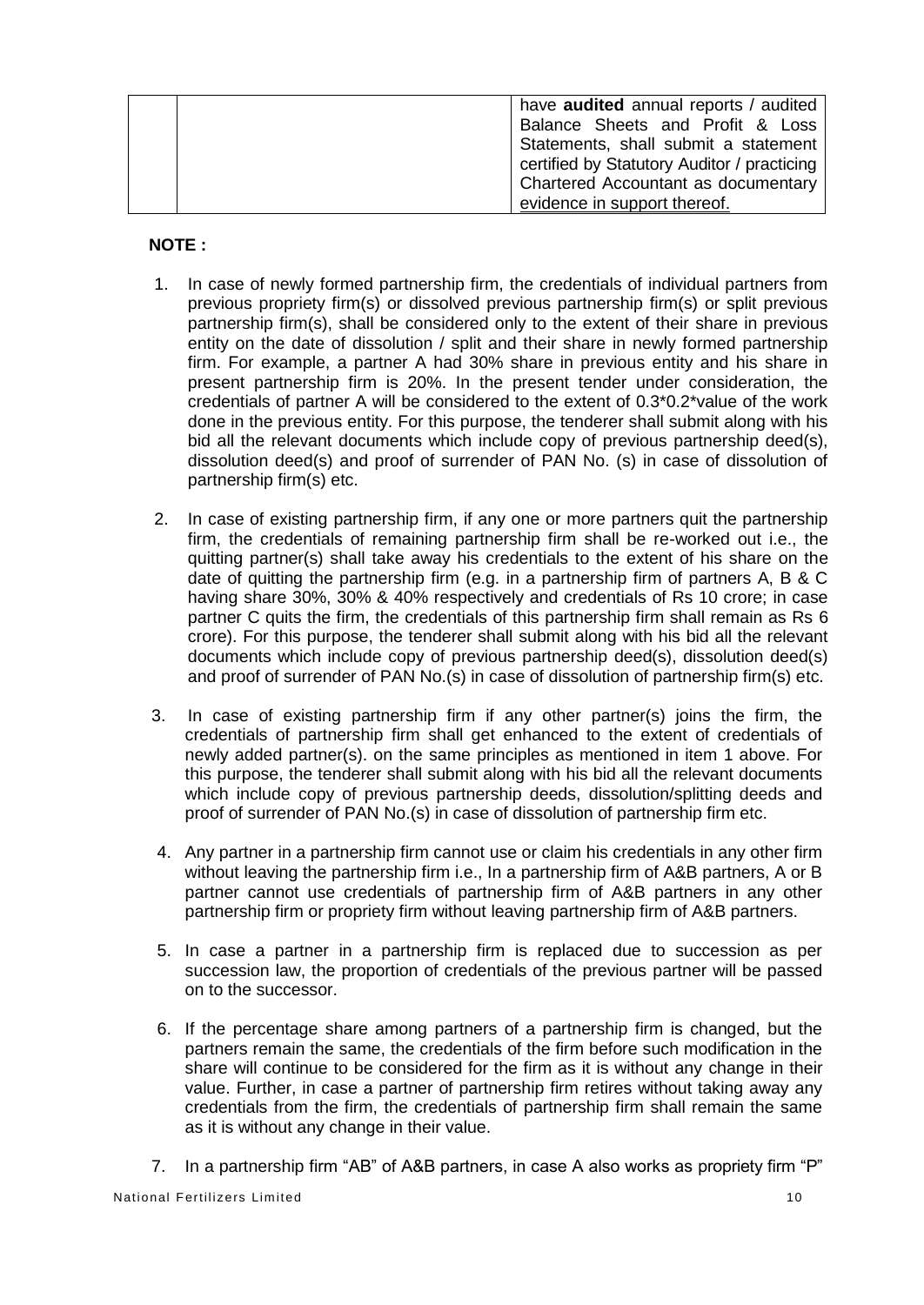or partner in some other partnership firm "AX", credentials of A in propriety firm "P" or in other partnership firm "AX" earned after the date of becoming a partner of the firm AB shall not be added in partnership firm AB.

8. In case company A is merged with company B, then company B would get the credentials of company A also."

**Signature of the Tenderer / Contractor with Seal**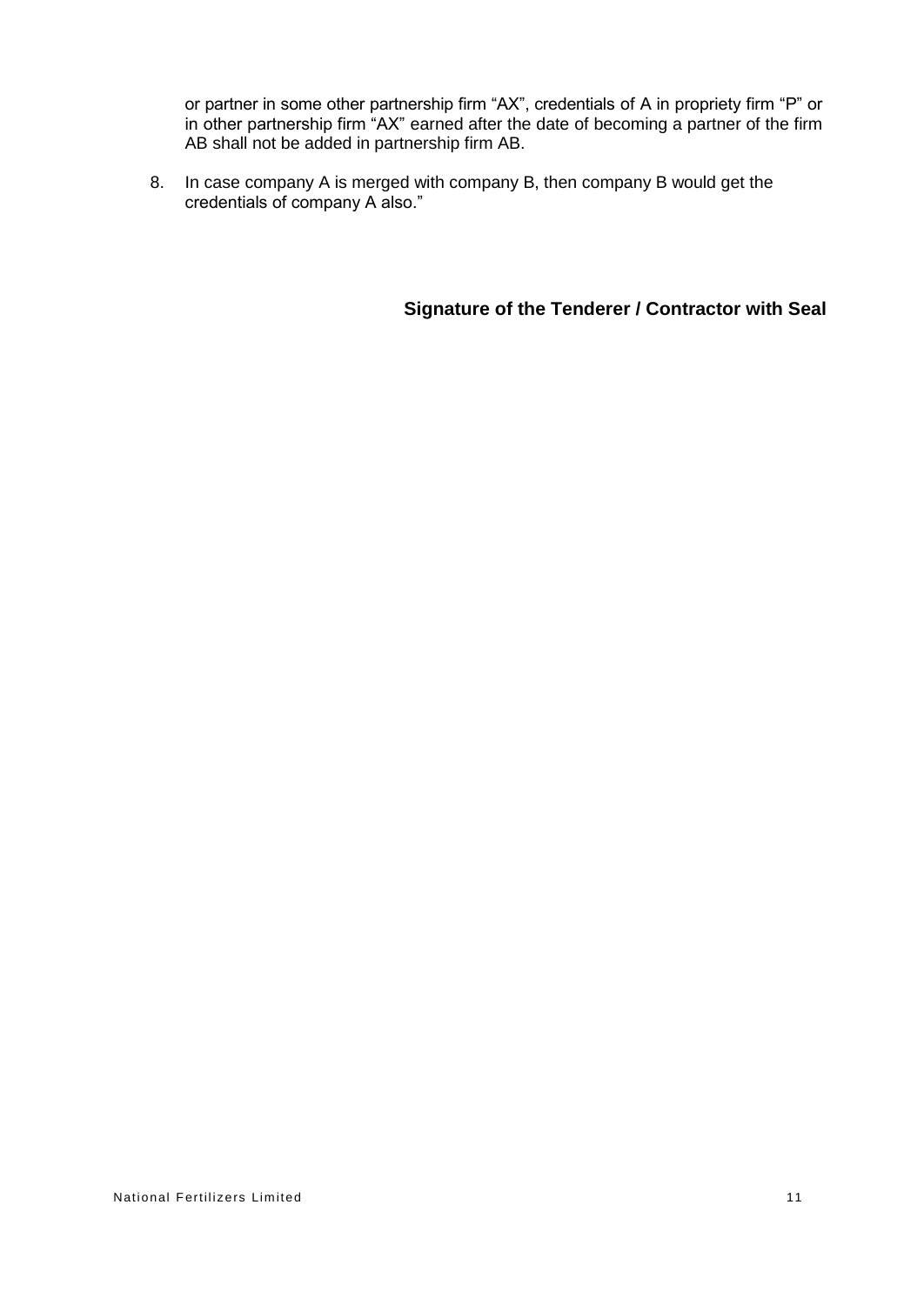## **ANNEXURE-VIII**

# **EVALUATION CRITERIA**

1. The contract shall be awarded on Composite  $L - 1$  basis. However, in case, it is found that L–1 tenderer has quoted non-workable rates for one / more items due to which they become L–1, NFL reserves the right to reject such tender. This condition shall be applicable on next lowest tender (s) also.

2. If the tenderer does not quote rate of any item, it may be noted that for evaluation purposes the same shall be taken based on the highest rate quoted by the other tenderers. However, order shall be placed for the same item based on the lowest rate quoted by the other tenderers. In that case, the party shall have to execute that item(s), failing which action shall be taken as per terms & conditions of the contract.

3. Tenderer are required to quote their rates of the respective item of work as per the "UNIT" of Item mentioned in the Schedule of Quantities. If it is found that the contractor has quoted his rates against a particular item(s) by changing the "UNIT", the such quoted rates of the contractor with the changed "UNIT" shall be ignored and treated as UNQUOTED RATE against that particular Item(s)and the tender shall be evaluated as Para 2 above.

4. The revised bids on due date of opening of the tenders, as per NIT, shall not be entertained. Where for any reason the due date and / or time of opening the tender is extended, intimation regarding revised tender opening date and time shall be given / displayed on the website, In case any of the parties, who have submitted offer earlier, submits revised offer, within extended period, their revised offer only will be considered for opening. However where techno-commercial negotiations are conducted with all the bidders to clarify the deviations vis-à-vis tender specifications/ requirements, which lead to changes in terms / conditions and / or technical specifications, the bidders shall be given a fair chance to revise their price bids accordingly.

5. If tenderer offers rebate unilaterally after due date and time of submission of tender/bids, it is not to be taken into account for evaluation purpose. But if that bidder/tenderer emerges as a lowest evaluated bidder/tenderer, the rebate so offered is to be taken into account for placement of order.

6. The rates should be quoted in words and figures. If some discrepancies are found between the rates given in the words and figures or the amount shown in the tender, the following procedure shall be followed:-

a) When there is difference between the rates in figures and words, the rates which correspond to the amount worked out by the tenderer shall be taken as correct.

b) When the rates quoted by the tenderer in figures and words, tallies but the amount is incorrect, the rate quoted by the tenderer shall be taken as correct.

c) When it is not possible to ascertain the correct rate in the manner prescribed above, the rate as quoted in words shall be adopted.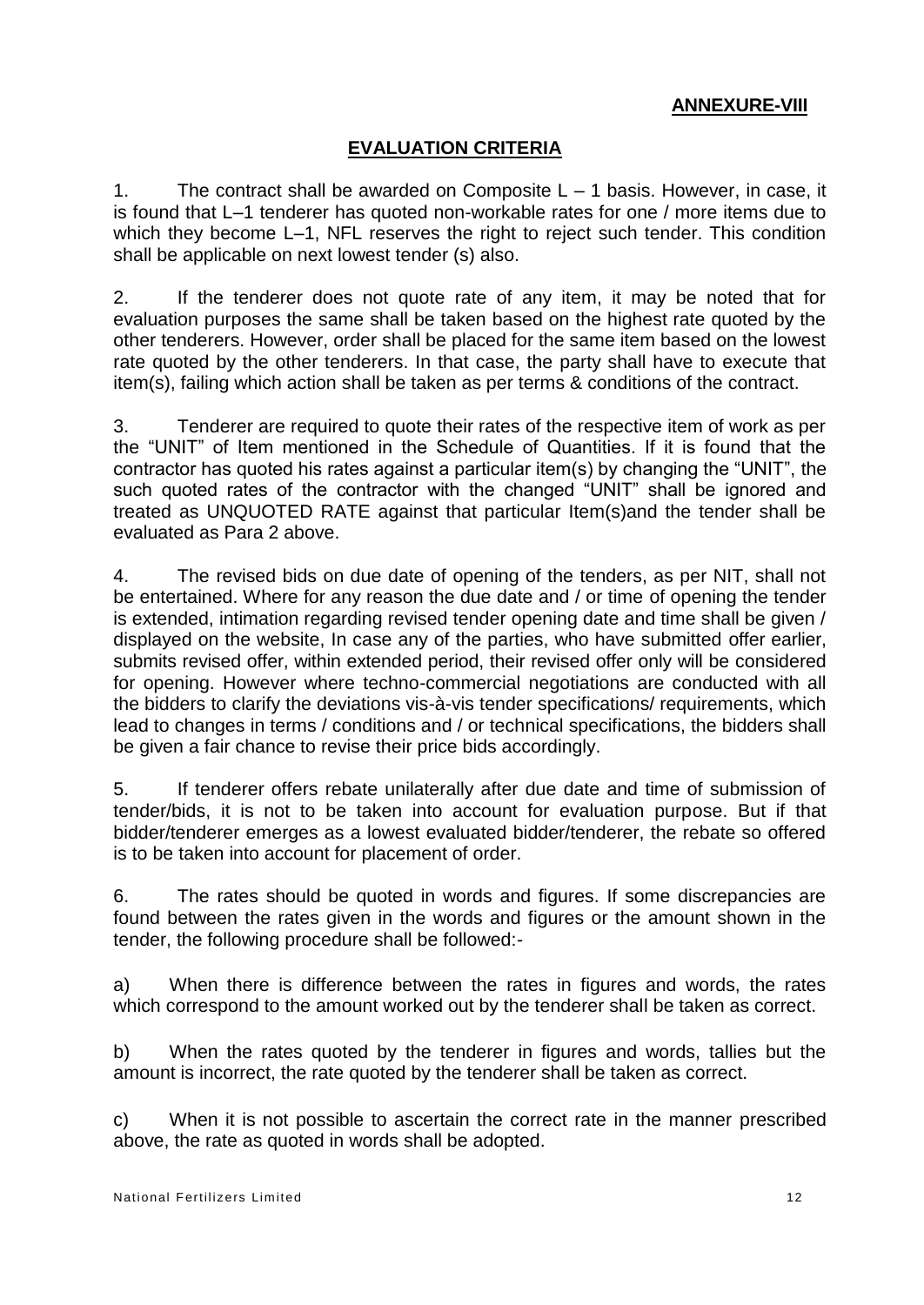# **NATIONAL FERTILIZERS LIMITED DEFINITIONS OF TERMS**

In the contract documents herein defined where the context so admits, the following words and expression will have the meanings assigned to them respectively:

1. "The OWNER or NFL" means the NATIONAL FERTILIZERS LTD., incorporated in India, having its registered office at SCOPE COMPLEX, Core No-III, 7, Institutional Area, Lodhi Road, New Delhi-110003.

"Bid" (including the term 'tender', 'offer', 'quotation' or 'proposal' in certain contexts) means an offer to supply goods, services or execution of works made in accordance with the terms and conditions set out in a document inviting such offers.

"The Bidder" (including the terms "tenderer", "consultant" or "service provider") in certain context means any eligible person , firm or company participating in the tendering process.

"Notice Inviting Tenders( NIT)" (including the term 'Invitation to bid' or 'request for proposals' in certain contexts) means a document and any amendment thereto published or notified by the owner, which informs the potential bidders that it intends to procure goods, services and/ or works.

2. The "ENGINEER-IN-CHARGE" shall mean the person designated as such by NFL and shall include those who are expressly authorized by him to act for and on his behalf for operation of this contract.

3. The "WORK" shall mean the works to be executed in accordance with the contract or part thereof as the case may be and shall include all extra, additional, altered or substituted works as required for purpose of the contract.

4. "CONSTRUCTION EQUIPMENT" means all appliances and equipment of whatsoever nature for the use in or for the execution, completion operation or maintenance of the work unless intended to form part of permanent work.

5. "SITE" means the areas in which the work is to be performed by the Contractor and shall include a part or portion of the site on which the permanent work is proposed to be constructed.

6. The "TENDER DOCUMENTS" shall consist of Short Tender Notice, General Instructions to the Tender, General Conditions of Contract, Special Conditions of Contract, Specifications, Drawings, Time Schedule Tender Form, Performa or Agreement Form Schedule of Rates, and Addendum/Addenda to Tender Documents.

7. "THE CONTRACTOR" means any person or persons or firm or company whose Tender has been accepted by NFL with the concurrence of the Owner, and the legal personal representatives, successors and permitted assigns of such person, persons firm or company. Contractor includes "Service Provider or Consultant" also.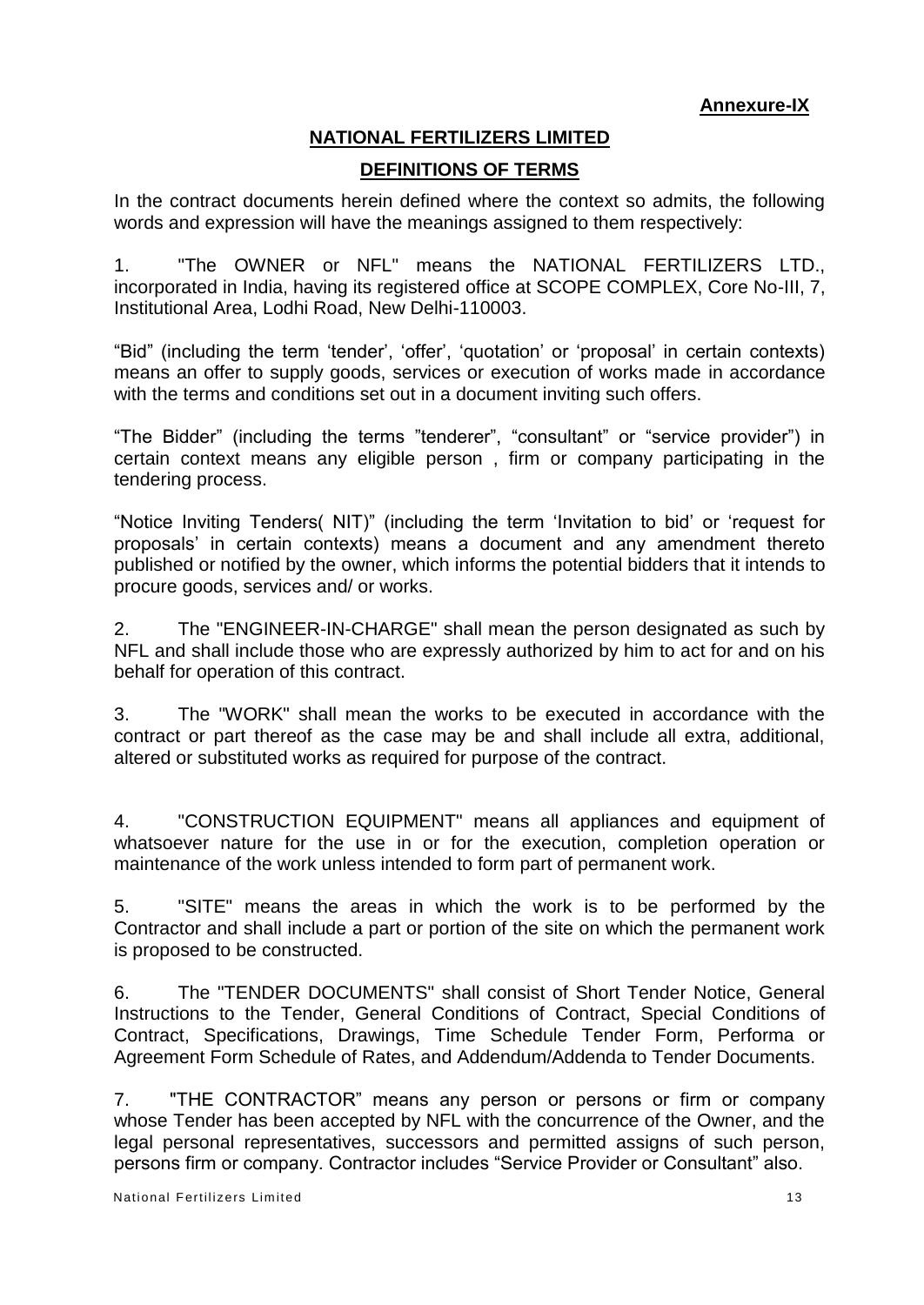8. The "CONTRACT" shall mean the Agreement between NFL and the Contractor for the execution of the works including therein all contract documents.

9. The "SPECIFICATIONS" shall mean the various Technical specifications attached and referred to in the Tender documents. It shall also include the latest addition of relevant Indian Standard Specifications published before entering into contract.

10. "The DRAWINGS" shall include Maps, Plans and Tracings OR Prints thereof with any modifications approved, in writing by the Engineer-in-charge and such other drawings as may, from time to time, be furnished or approved in writing by the Engineer-in-charge.

11. The "CONTRACT DOCUMENTS" shall consist of Agreement, Tender documents as defined in Clause 6, 7 & 8 above, Acceptance of Tender and further amendments.

12. The "ALTERATION ORDER" means an order given in writing by the Engineer-in-charge to affect additions to or deletion from and alterations in the works.

13. The "COMPLETION CERTIFICATE" shall mean the Certificate to be issued by the Engineer-in-charge when the works have been completed to his satisfaction.

14. The "FINAL CERTIFICATE" in relation to a work means the Certificate issued by the Owner after the period of liability is over.

15. The "PERIOD OF LIABILITY" in relation to work means the specified period from the date of issue of Completion Certificate upto the date of issue of Final Certificate during which the Contractor stand responsible for rectifying all defects that may appear in the works.

16. "ZERO DATE" shall mean the date of issue of LETTER OF INTENT (LOI) or issue of WORK ORDER, whichever is earlier.

17. "GTC/GTCC" means General Terms & Conditions of Contract. "STC" shall mean Special Terms and Conditions of the contract.

18. Technical Terms and Conditions & Special Terms and conditions are succeeding to GTC. In case of any discrepancy or inconsistency between technical terms and conditions, special terms and conditions and general terms and conditions, the following order of preference shall be followed:

- a) Scope of Work /Technical Terms and Conditions
- b) Special Terms and Conditions
- c) General Terms and Conditions (GTC/GTCC)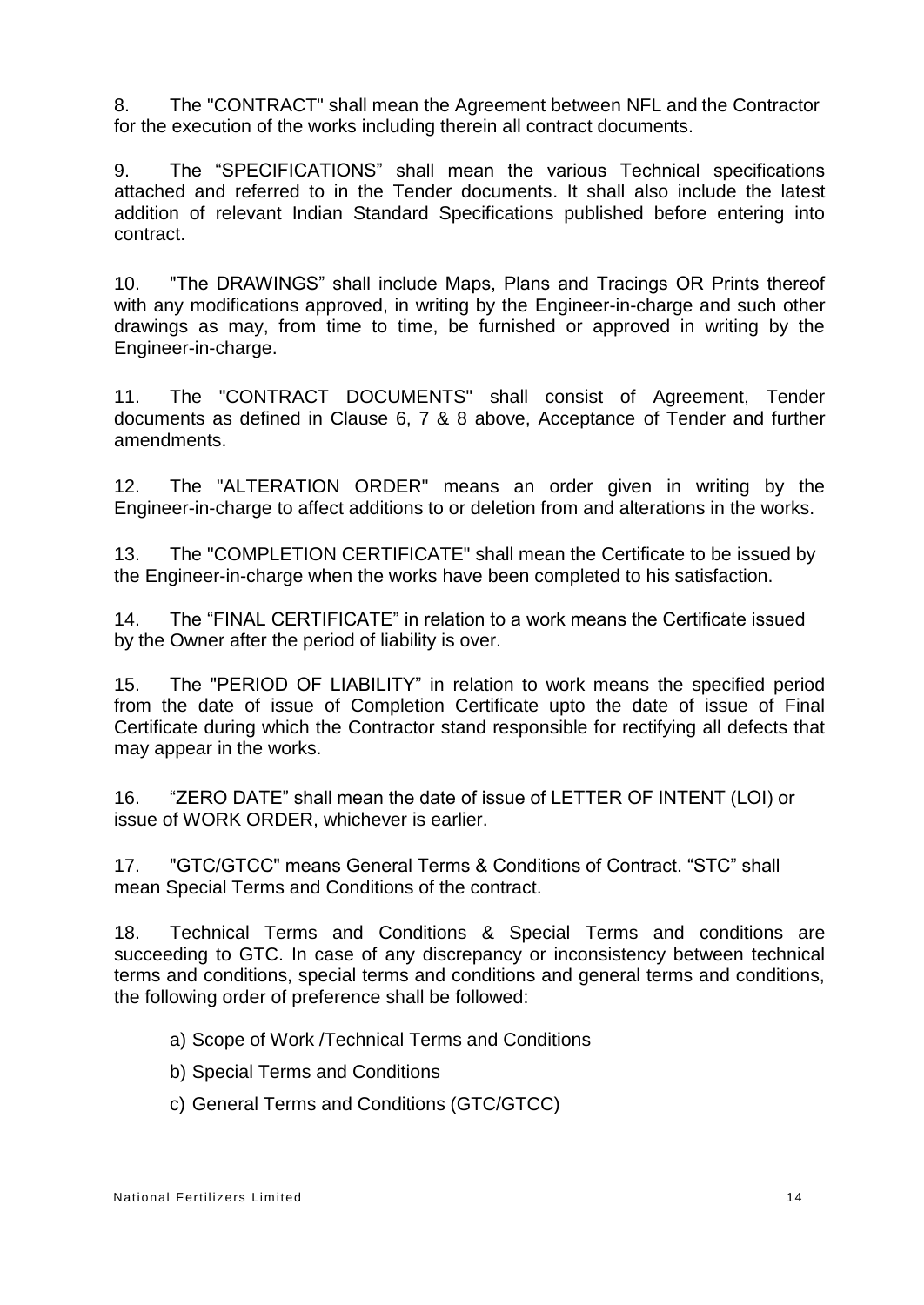## **GENERAL TERMS & CONDITIONS (GTC/GTCC)**

- 1.1.0 The execution of the work may entail working in all the site and weather condition and no extra rate will be considered on this account. The contractor may have to carry out the jobs to work round the clock as per our requirement to be decided by Engineer in- charge and the Contractor should take this aspect into consideration for formulating his rates and quotation. No extra claim/overtime will be paid on this account.
- 1.2.0 Electricity, Water and Service Air will be provided free of cost at one point as per requirement of the job. All lifting tools & tackles are to be got tested under the Competent Person engaged by State Government from time to time and the certificates duly verified by Competent Authority are to be submitted to the Department before taking up the job.
- 1.3.0 Suitable accommodation will be provided for the contractor or his authorized representative on chargeable basis, if available, NFL may allot land for putting temporary Godown/ workshop for making storage, work site by the contractor, free of cost.

Note: Units may specify type of accommodation available and its rental charges in the NIT while issuing the same.

- 1.4.0 The contractor shall have to make his own arrangements for all Tools & Tackles, Skilled and Unskilled labours etc. required for the job. The work is subject to inspection at all time by the Engineers-in-charge and the Contractor shall have to carry out the work to the entire satisfaction of the Engineer-in-charge.
- 1.5.0 Sub-Contracting of the job will not be allowed without prior written permission of the owner (NFL). If sub-contracting is allowed by Owner in full or part, the contractor shall be solely responsible for paying each Sub-Contractor and any other person to whom any amount is due from Contractor for services, materials or supplies otherwise related to the Work. Contractor shall take all reasonable steps and actions to ensure that such services have been or will be properly performed.

Owner shall not be deemed by virtue of the Contract to have any contractual obligation to or relationship with any Sub Contractor. The responsibility of successful completion of work by subcontractor shall lie with Contractor. Sub-contracting will in no way relieve the Contractor to execute the work as per terms of the Contract.

## 1.6.0 PAYMENT OF TAXES AND DUTIES

1.6.1 The rates to be quoted by the tenderer should be inclusive of all applicable taxes, duties, levies etc. but excluding GST. Statutory deductions on account of Income Tax at source, at the applicable rates of the Gross Value of the Bill shall be made from the Contractor's monthly bills for depositing the same with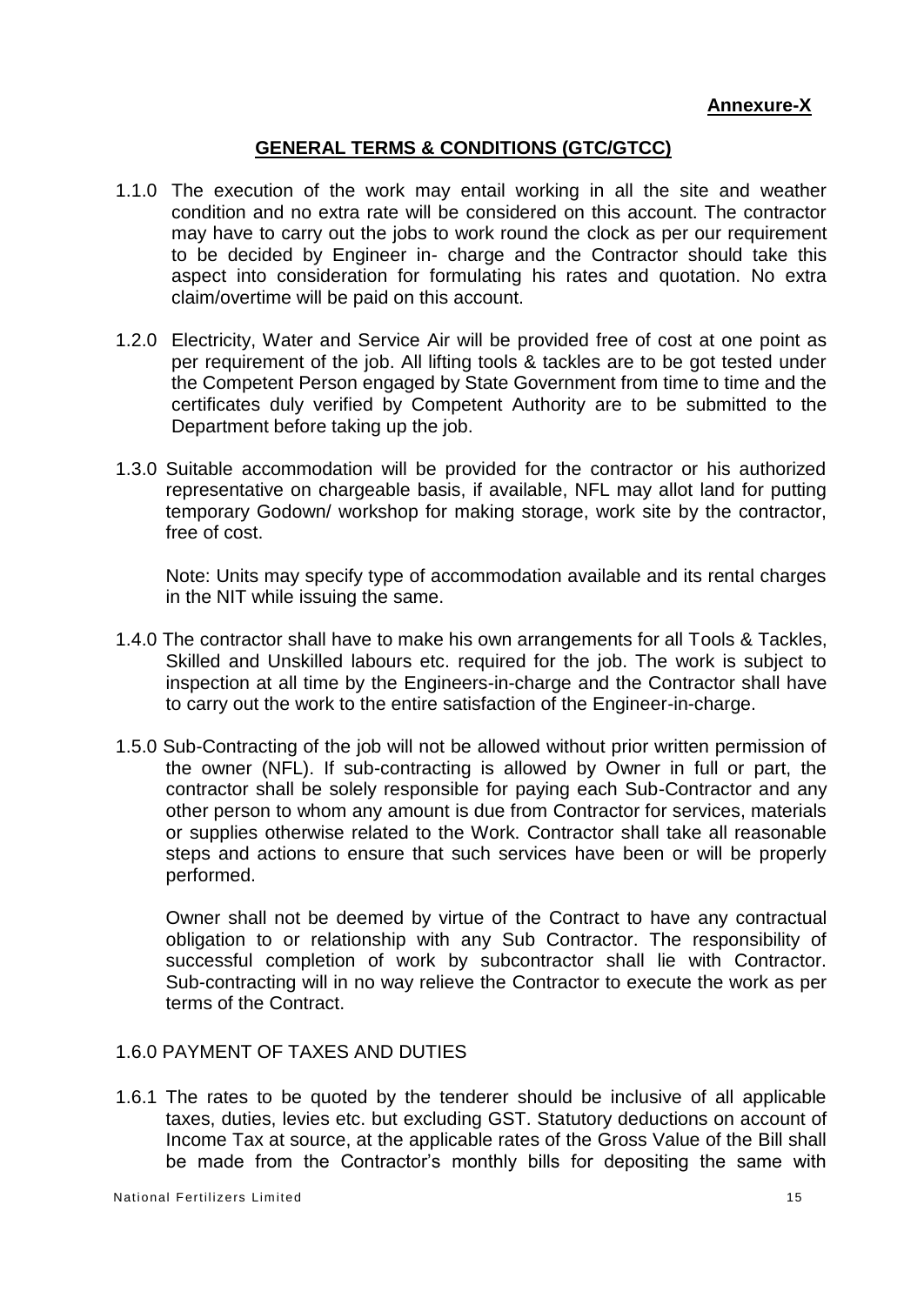respective Statutory Authorities as per the provision of the respective Acts and guidelines issued by Govt. of India. No request for increase / decrease or inclusion of any tax shall be entertained afterwards.

- 1.6.2 The rates quoted for materials should be on F.O.R. basis and are inclusive of all taxes. No GST will be paid as extra.
- 1.6.3 Addition / deletion of taxes imposed by the State Governments / Central Government after submission of tender documents and during contractual period shall be to NFL's account. Any subsequent change in the rate of GST shall be to NFL's account during contractual period only.
- 1.6.4 The Total Contract Value shall be inclusive of all applicable taxes, duties, levies etc. except GST.

a) The successful tenderer who is liable to be registered under CGST/IGST/UTGST/SGST Act shall submit GSTIN along with other details required under CGST/IGST/UTGST/SGST Act to NFL immediately after the award of contract, without which no payment shall be released to the contractor. The contractor shall be responsible for deposit of applicable GST to the concerned authority.

b) NFL shall pay GST as per provisions of GST Act. To remain competitive, bidders are advised to work out their rates excluding the impact of taxes paid on the input materials to be used in execution of contract as the same shall be set off in the form of input tax credit against GST.

c) Party shall issue the taxable invoice in the manner prescribed under the GST Act within 30 days from the date of successful completion of job/contract in case of full & final payment against 1st & final bill and within 30 days of billing period in case of annual rate contracts having provision for monthly R/A bills. In case of any difference between the taxable/assessable value / or tax charged in the tax invoice is found the contractor shall issue credit/debit note as the case may be in the manner specified in the Act, failing which NFL may withhold the payment till the rectification of such difference. Up loading of taxable invoice and credit/debit note shall be done by the contractor strictly within the period prescribed in GST Act.

d) In the event input tax credit of the GST charged by the contractor is denied by the tax authorities to NFL, then NFL shall be entitled to recover such amount from the contractor by way of adjustment from the next invoice/Security Deposit. In addition, to the amount of GST, NFL shall also be entitled to recover interest and penalty, in case it is imposed by the tax authorities on NFL.

- 1.6.5 Liability of NFL shall be restricted to the amount of GST only, and any interest / penalty etc. shall be to the contractor's account.
- 1.6.6 Nature of Contract and Applicable GST Rates: Rates & Guidelines shall be applicable as notified by the Central Govt. from time to time.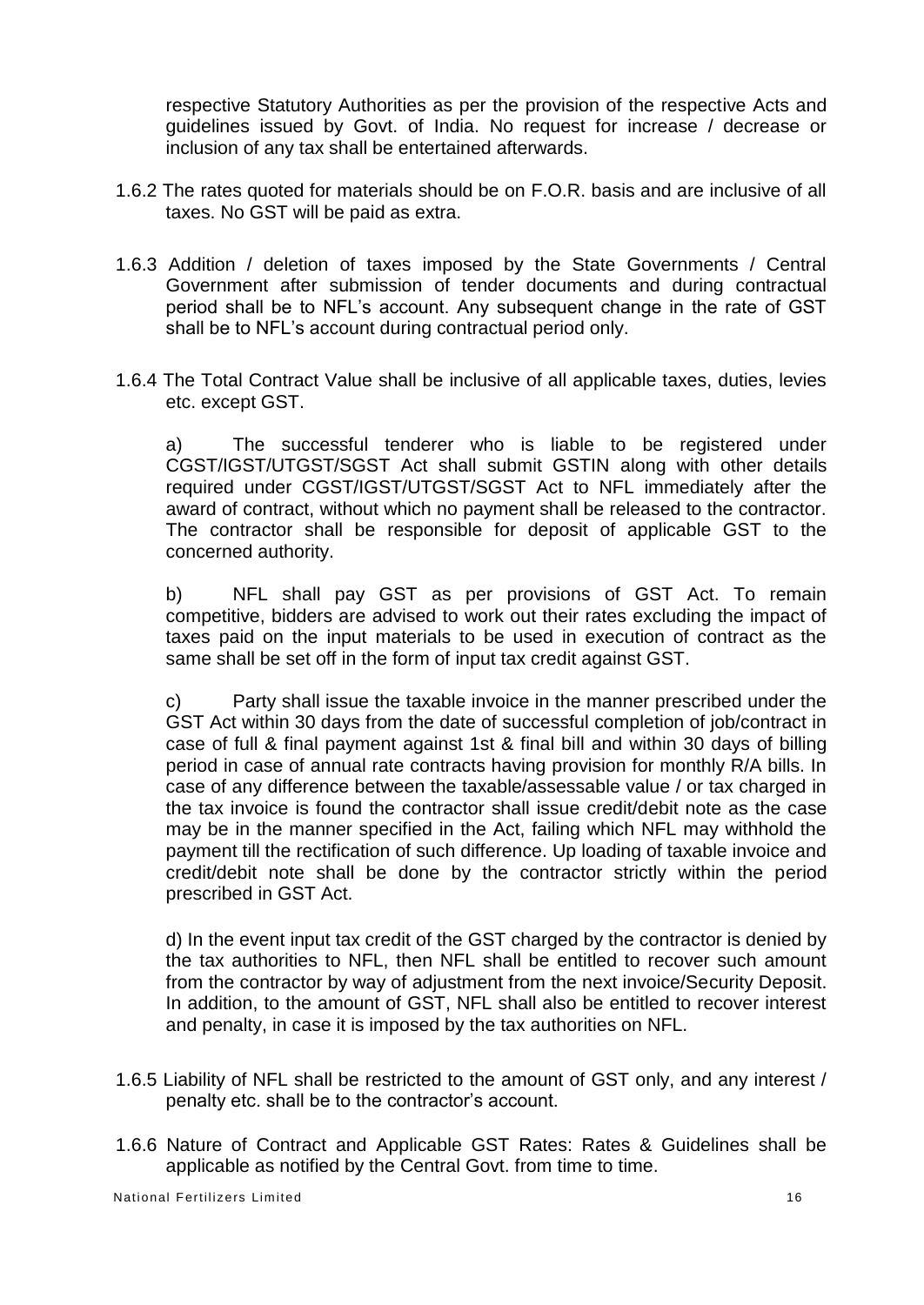- 1.6.7 As per GST, the liability towards payment of GST lies with the service provider, so NFL is not responsible for any non-compliance of the GST Law by the tenderer. However, in case of services notified for liability of payment of GST, under Reverse Charge Mechanism, on the part of service receiver, the Company (NFL) shall comply with the same as the service receiver.
- 1.7.0 The rates quoted by the tenderer will be firm for the currency of the contract period including extension if any and will not be subjected to escalation irrespective of any increase what so ever.

Note: Where the contract is labour oriented, the escalation clause if required, may be mentioned in the tender document.

1.8.0 The Tenderer should make a deposit of Rs.\_\_\_\_\_\_ as earnest money and Rs. as Tender Fees by an A/C Payees Demand Draft, drawn on any Scheduled Bank except Rural or Co-Operative Bank in favour of "National Fertilizers Limited, Panipat" payable at Panipat. The Earnest Money and Tender Fees shall not be accepted in any other form except specified. Earnest Money and Tender Fees should accompany the Tender in separate Envelope without which tender will not be opened and it will be considered as rejected.

The EMD shall be forfeited and appropriated by NFL in regard to the NIT without prejudice to any other right or remedy to NFL under the following conditions:

- a) If a Bidder withdraws his Bid during the validity or agreed extension validity period duly agreed by the bidder.
- b) If the bid is varied or modified in a manner not acceptable to the NFL during the validity or agreed extension validity period duly agreed by the bidder.
- c) In the case of a successful Bidder, if the bidder fails to fails to commence the work awarded to him or sign the Contract agreement in accordance terms of Contract.
- d) In the case of a successful Bidder If the successful bidder fails to furnish Security Deposit /Performance Guarantee in accordance terms of Contract.
- e) If bidder is delisted/debarred or blacklisted by NFL.

The failed Contractor/tenderer, for the reasons as stated above shall be debarred from participating in the re-tender for that work.

1.8.1 Bid Validity:

The bid should be kept valid for acceptance for a period of 120 (one hundred twenty) days from the date of opening of tender/Technical Bid. A bid valid for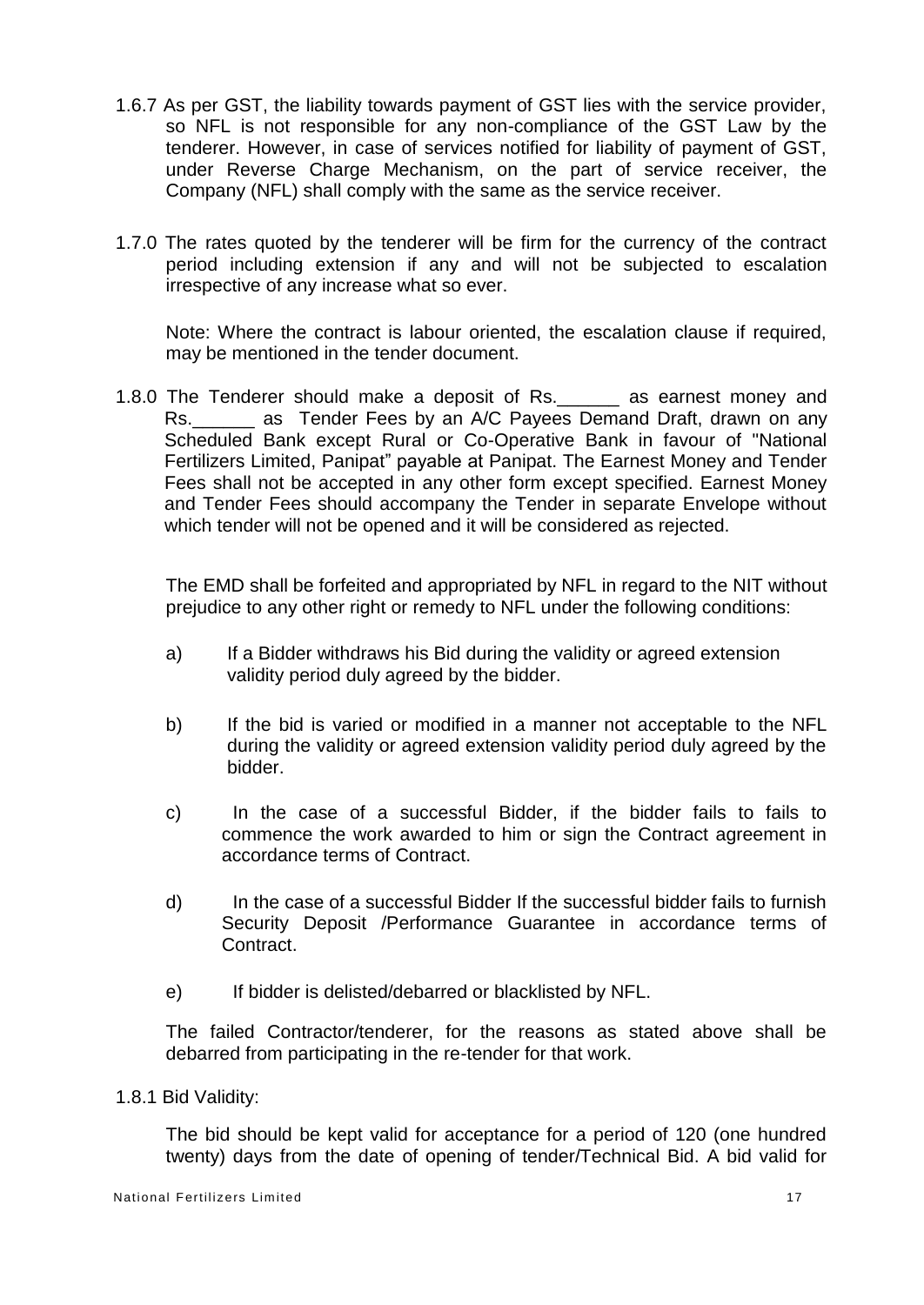shorter period may be rejected by the Owner as being non-responsive.

Under the exceptional circumstances, prior to expiry of the original Bid validity period, the Owner may request the Bidder for a specified extension in the period of validity. The request and the responses thereto shall be made in writing or by E-mail.

In the event of Owner seeking extension of period of validity of the Bids, the validity of EMD shall also be suitably extended.

A Bidder agreeing to the request of Owner seeking extension will not be required nor permitted to modify his bid, and will be required to extend the validity of his EMD correspondingly.

- 1.9.0 The following tenders will be liable to be rejected:
	- a) Tenders submitted by Tenderer who resort to canvassing.

b) Tenders, which do not fulfil any of the conditions, laid down in the Tender Documents or are incomplete, in any respect.

c) Tender, which contain uncalled for remarks or any alternative additional conditions.

- 1.9.1 The company reserve the right to accept the lowest or any other Tender in part or in full or award parallel contracts or reject all OR any of the Tender without assigning any reasons.
- 1.10.0 If the tenderer has relations whether by blood or otherwise with any of the employees of the NFL, the tenderer must disclose the relation in the Form of Declaration attached, at the time of submission of tender failing which NFL shall reserve the right to reject the tender or rescind the Contract. It shall also be certified by the tenderer that none of NFL's ex-employee is employed with them. (In case any ex-employee of NFL is employed, furnish details separately).
- National Fertilizers Limited 18 1.11.0 The contractor may employ such employees/ labours as he may think fit and the employees so employed should be employees of contractor for all purposes whatsoever and shall not be deemed to be in the employment of NFL for any purpose whatsoever. The contractor shall abide by all rules, laws and regulations that may be in force from time to time regarding the employment or conditions of service of the employees. If under any circumstances whatsoever, NFL is held responsible in any manner whatsoever for the default or omission on the part of the Contractor in abiding by the aforesaid rules, regulations and laws or held liable or responsible to the employees of the contractor in respect of any matter whatsoever and called upon to make payments on that account, NFL shall be reimbursed by the contractor for the same as also any other expenses costs and charges incurred by NFL in any proceeding or litigation arising out of any claim, demand or act on the part of the employees of the contractor, NFL shall be entitled to claim, demand or compensation from the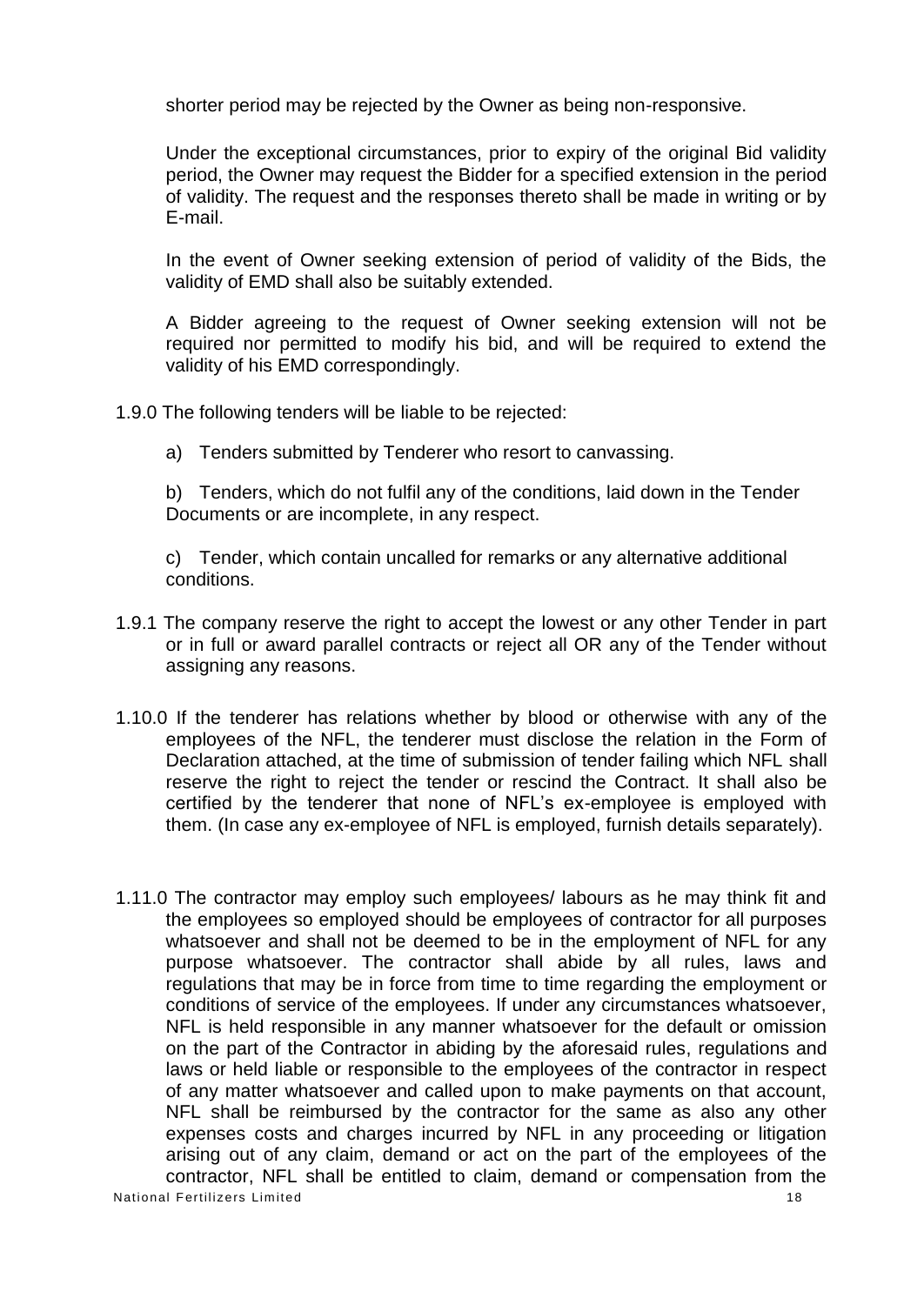contractor in that event. NFL shall also be entitled to recover the aforesaid amount from the Contractor that may become due and payable to Contractor.

- 1.12.0 Interested tenderer after studying the tender documents carefully, may obtain necessary clarifications, if any in writing before tendering, Submitting of tender implies that the Tenderer has obtained all the clarifications required. No claim on ground for want of knowledge in any respect will be entertained. No claim for extra charge consequent on any misunderstanding or otherwise will be allowed.
- 1.13.0 The Contractor shall be liable to the company for any omission or Commission on his part or on the part of his employees thereby causing any loss, damage or inconvenience to the company.
- 1.14.0 The Contractor shall make his own arrangement for removal of old as well as unused material, including packing materials and empty cases free of cost from work site to the place indicated by the Engineer-in-charge after completion of work and nothing extra will be paid.
- 1.15.0 The decision of Engineer-in-charge in regard to all matters relating to the Tender and for determine the category of work with reference to material of an item not mentioned in scope of work shall be final.
- 1.16.0 QUANTUM OF JOB:

Estimated value of work has been worked out on technical assessment / on the basis of job executed in past. NFL will not give any guarantee for minimum billing, minimum quantum of work during the period / currency of the contract.

- 1.17.0 If the Contractor is unable to execute the work any loss incurred by the company in this respect, will be, to the Contractor's account. The company may also terminate the contract after giving a notice, if in its opinion; the work under the contract is not being done to its satisfaction. The Company will also have right to get the job done by a third party at the risk and cost of the Contractor till the expiry of the period of the contract and debit the cost plus 25% to the **Contractor**
- 1.18.0 VALIDITY OF THE CONTRACT:-

The Contract shall remain valid for a period as specified in STC/NIT reckoned from the date of its award. The job can therefore, be got done any time during the tenure of the contract. Normally Notice to 7 days be given for starting the job but the Contractor should be able to mobilize within 24 hours, if the necessity so arises.

## 1.19.0 FORCE MAJEURE:-

The terms and conditions agreed upon under the contract shall be subject to Force Majeure. Neither the contractor nor NFL shall be considered in default in the performance of their obligation contained therein, if such performance is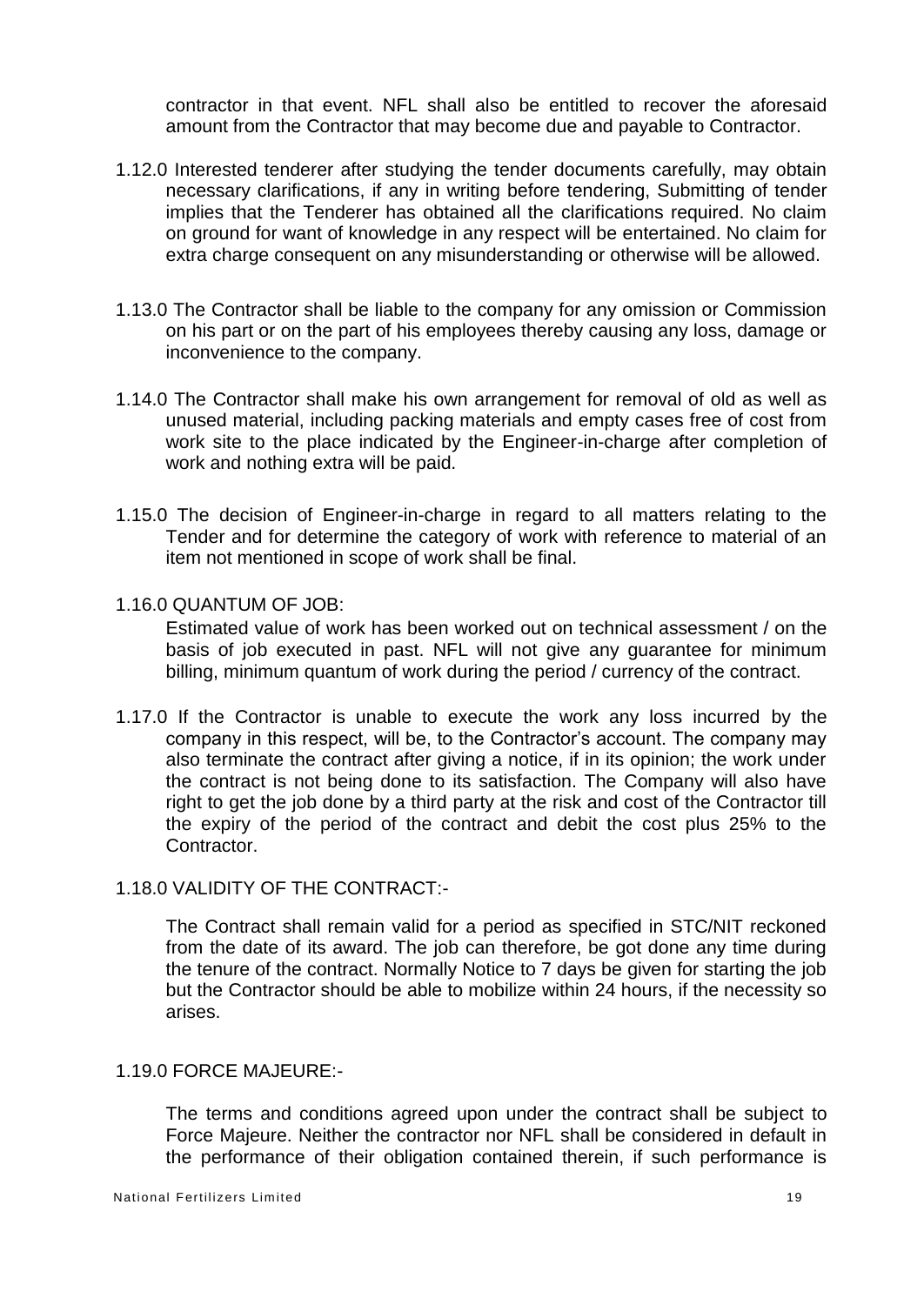prevented or delayed or restricted or interfered with by reason of War, Hostilities, Acts of Public Enemy, Civil Commotion, Strike, Lockouts, Epidemics/Pandemics, Accidents, Fires, Explosions, Flood, Earthquake, regulation or ordinance or requirement of any Government or any sub-division thereof or authority or representative of any such Govt., and/or due to technical snag/reasons or any other Act whatsoever, whether similar or dissimilar to those enumerated beyond the reasonable control of the parties hereto or because of any act of GOD. The party so affected, upon giving prompt notice to other party of such conditions and cause thereof from within 15(Fifteen) days of occurrence of such event, shall be excused from such performance to the extent of such prevention, delay, restriction or interference for the period it persists provided that the party so affected shall use its best efforts to avoid or remove such causes of non- performance if possible and shall continue performance hereunder with the utmost dispatch whenever such causes are removed.

If the performance in whole or in part of any obligation under this contract is prevented or delayed by reason of any such event for a period exceeding 90 (Ninety) days, either party may at its option terminate the contract by giving notice to the other party.

For delays arising out of Force Majeure neither NFL nor the Contractor shall be liable to pay extra costs or to make good any losses incurred consequent to the happening of any of the event, provided it is mutually established that Force Majeure condition did actually exist.

## 1.20.0 LOSS TO PLANT DURING EXECUTION:

Any damage or loss caused to plant Equipment etc. during execution of this contract will be made good by the contractor at his own cost and risk.

- 1.21.0 NFL shall have power to make any alteration in, omission from, addition to, or substitutions for original Specifications and instructions which may be considered necessary, during the progress of work and Contractor shall have to carry out the work in accordance with any instruction which may be given to him in writing duly signed by Engineer-in-charge. Such alteration, omission, additions, substitutions, shall not invalidate the contract and any altered, additional or substituted work which the Contractor may be directed to do in the manner above specified as a part of the work, shall be carried out by the Contractor on the same condition in all respects on which he has agreed to do the main work.
- 1.22.0 If the rate for the additional altered or substituted work are specified in the contract for the work. The Contractor is bound to carry out the additional, altered or substituted work at the same rate as per specifications in the rate contract for that work.

a) In the event the extra or substituted items of the work does not fall in category as above, the cost will be calculated on the basis of actual labour and consumable materials utilized for the job. The quoted rates will be inclusive of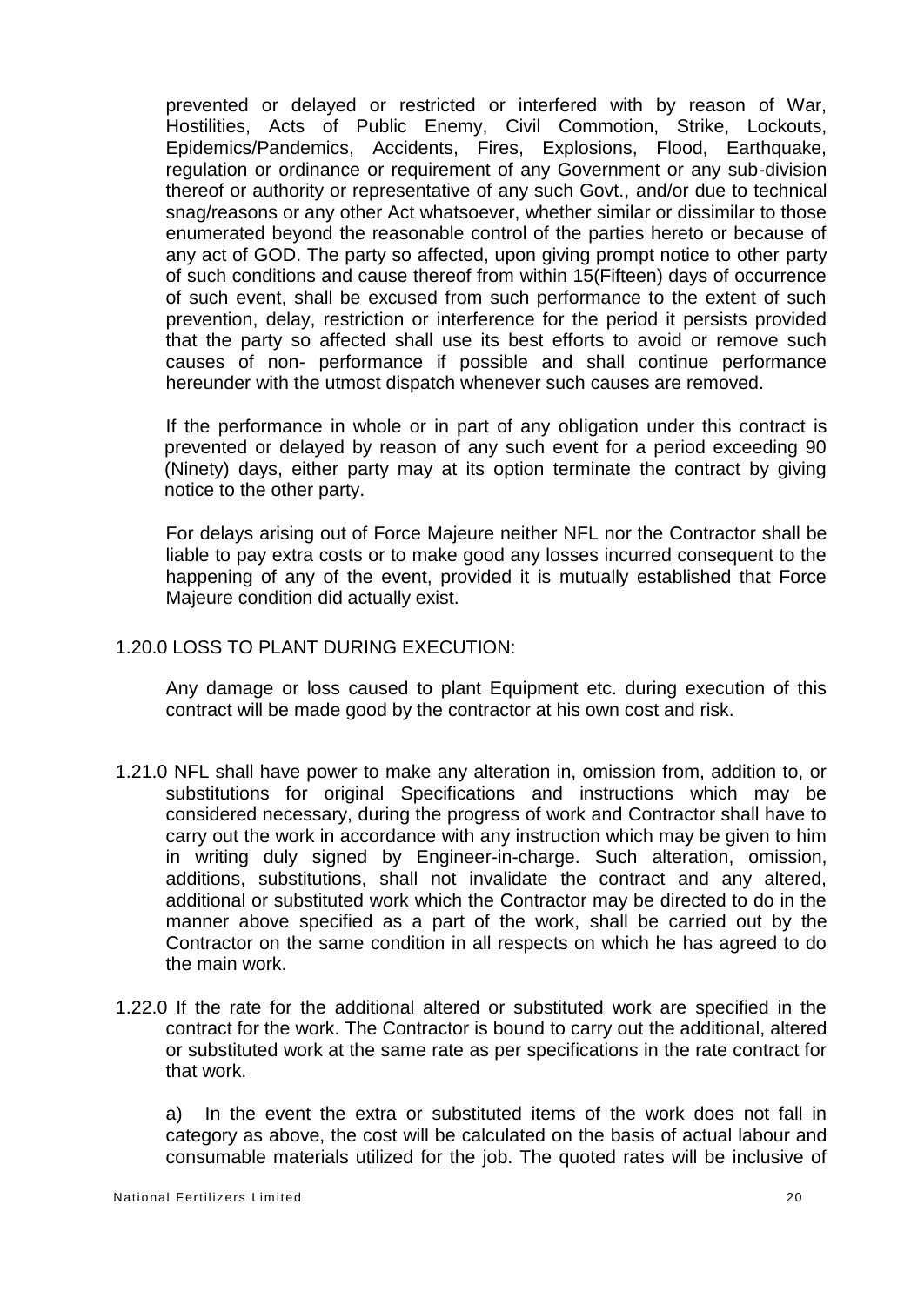overhead and profit. The quantum of labour and consumable material used will be assessed by the Engineer-in-charge, whose decision in this respect will be final and binding upon the Contractor. The contractor will be required to obtain prior approval of NFL for rates payable to him for such extra items.

b) In case, the Contractor fails to do the extra and/or substituted work. NFL will have the option to get the work done through another agency at the Contractors' risk and cost.

## **1.23.0 SECURITY:**

The contractor shall deposit SD towards faithful performance of the contract.

The Security Deposit together with EMD/Initial Security Deposit shall be 10% of the contract / Works order value. Initial Security Deposit (ISD) shall be 2.5% of the Contract Work Order Value which is required to be deposited within 15 days of the issue of the Letter of Intent (LOI) /Work Order (WO) by the successful tenderer. EMD can be adjusted against SD.

The balance security deposit amount shall be recovered @ 7.5% from each running bill and the final bill so as to make the total security deposit at 10% of the Contract / Work Order Value. In case work is split between two or more parties, SD shall be submitted based on the value of split order.

No interest shall be paid on security deposit. Any amount recoverable from the contractor shall be deducted from RA bill/security deposit. Security deposit shall be returned to contractor after successful completion of the contract and obtaining "No objection certification" from executive department after expiry of Defect Liability Period.

The successful tenderer can furnish a Bank Guarantee from any of the scheduled bank excluding Garmin / Co-operative Bank in the form specified by NFL against Security Deposit / Performance Guarantee (as applicable) for the faithful and proper fulfillment of the contract. The Bank Guarantee should be valid for a period of \_\_\_\_ months (contract period plus defect liability period) plus 3 months claims period. The Bank guarantee should be submitted by Bankers directly to NFL in a sealed cover and not through contractor.

The Contractor shall also arrange a copy of swift message, for confirmation of BG (including all amendments) through SFMS mode, from the BG issuing bank generated on communication regarding issue of BG to our designated bank ICICI Bank Ltd, K1, Senior Mall, Sector-18, Noida, UP, 201301, IFSC Code ICIC0000031, as per following details:-

- (i) IFN 76 COV for issuance of bank guarantee
- (ii) IFN 767 COV for amendment of bank guarantee
- (iii) Issuing bank shall mention IFSC code as ICIC0000031 in field 7035 of IFN 76 COV/IFN 767 COV.

National Fertilizers Limited 21 (iv) Issuing bank shall mention NFL beneficiary code as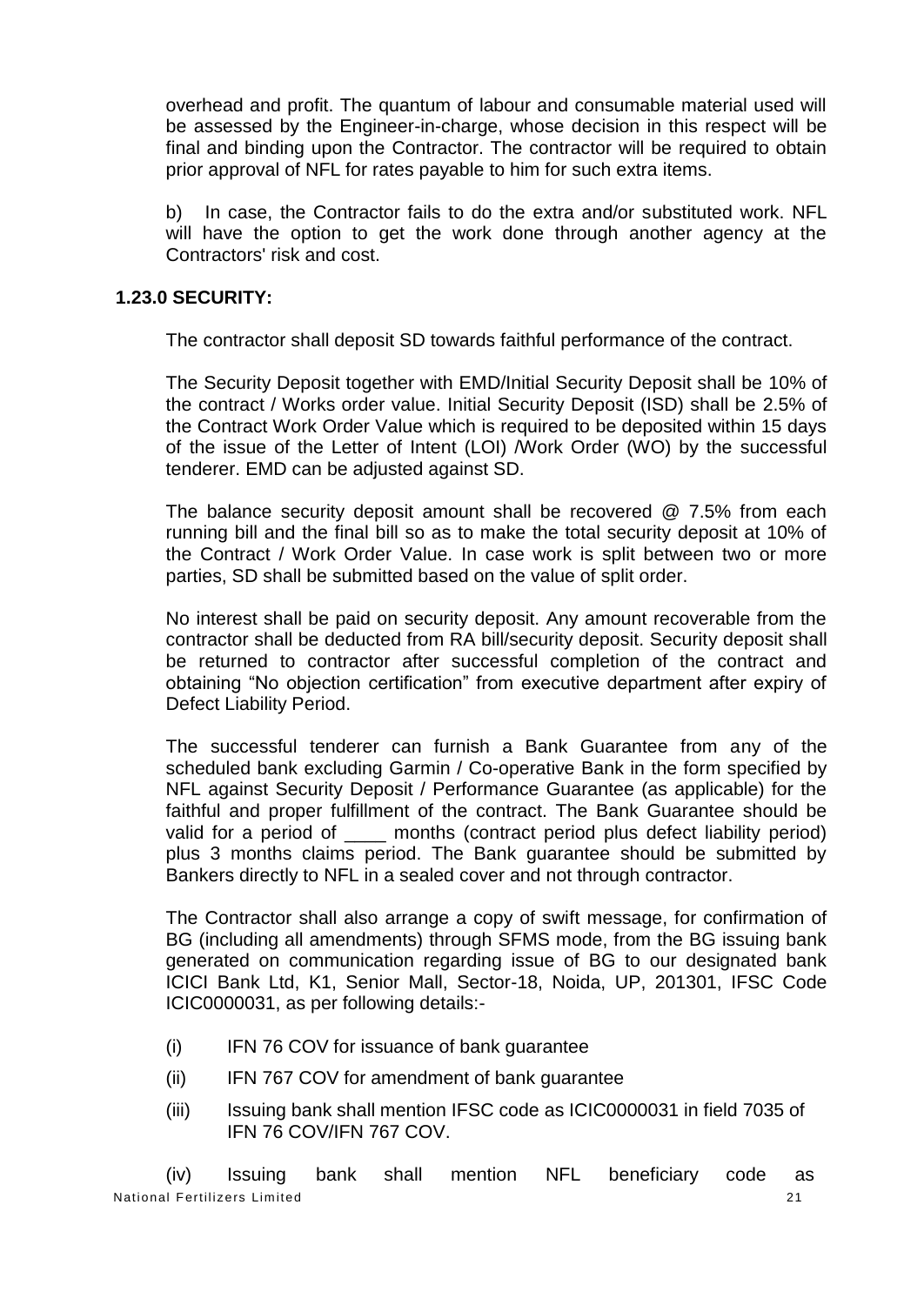## NFLNATIONAL04022015 in field 7037 of IFN760COV/IFN767COV.

#### 1.24.0 PERIOD OF LIABILITY:

Defect liability period of works shall be for a period as specified in the NIT from the actual date of completion of work. The contractor shall at his own cost and initiative, correct repair and/or rectify any / and all defect(s) and/or imperfections in the design of the work (in so far as the contractor shall be concerned with the design of the work or any part thereof) and/or in the work performed and/or materials, components or other items incorporated therein as shall be discovered during the said defect liability period and in the event of the contractor failing to do so, NFL reserves the right to get the same repaired at the risk & cost of the contractor PLUS 25 % Departmental Charges plus applicable GST thereon , and the expenditure so incurred by NFL shall be adjusted towards the said Security Deposit and / or any other due lying with NFL.

#### 1.25.0 PROCEDURE FOR MEASUREMENT/BILLING OF WORKS IN PROGRESS:

#### a) Measurement and Billing:

All measurement shall be in metric system. All the works in progress will be jointly measured by the representative of the Engineer-in-charge and the Contractor's authorized agent, as per method outlined in the special, General Terms and Conditions of the contract. Such measurement will be got recorded in measurement book/sheet by the Engineer-in-charge or the authorized representative and signed in token of acceptance by the Contractor or his authorized representative. The Contractor will submit a bill in approved Performa in Triplicate to the Engineer-in-charge of the work giving abstract and detailed measurements for the various items executed during a month before expiry of the 1<sub>st</sub> week of the succeeding month.

b) Running Account Payment:

All running account payments shall be regarded as payments by way of advance against the final payment only and not as payments for work actually done.

c) Completion Certificate/Final Bill:

The Engineer-in-charge shall normally issue to the contractor the completion certificate within one month after receiving an application thereof from the contractor after verifying from the completion documents and satisfying himself that the work has been completed in all respect in accordance with the instructions, specifications of contract documents. The contractor after obtaining the completion certificate is eligible to present the final bill for the work executed by him. The final bill shall be prepared on the basis of the final measurements entered in the measurement books/sheets. The final bill shall be prepared in the prescribed Performa with reference to total work covered by the contract such bill to be drawn up after applying the applicable rates specified in the schedule of rates to the relative measured quantities. The final bill shall also include all additional claims of the contractor and considered conclusive. The final bill, complete in all respects, shall be submitted by the Contractor within one month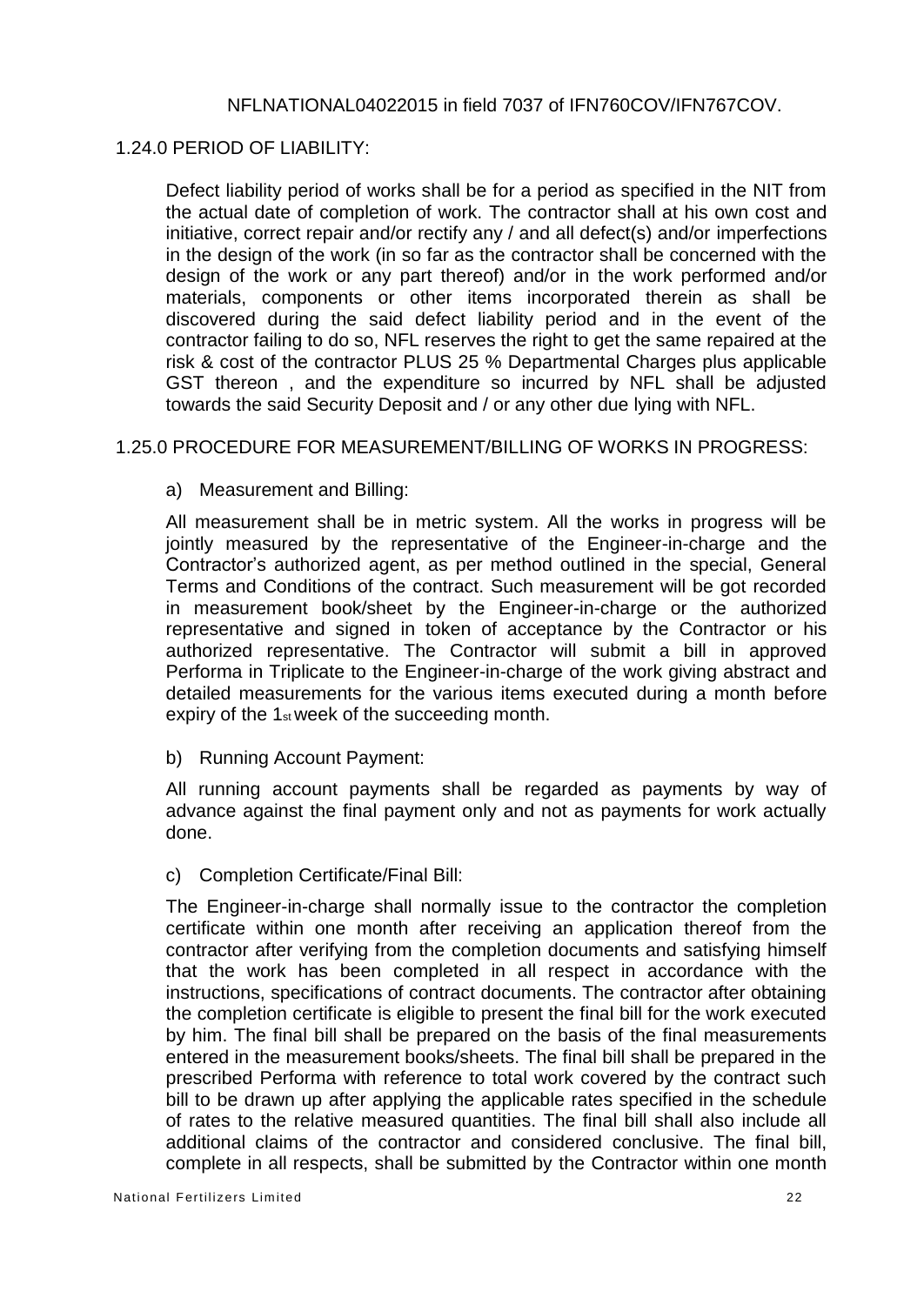of the completion of work. No further claim shall be allowed by NFL after Final bill. Contractor shall also furnish "NO CLAIM CERTIFICATE" in the prescribed Performa along with Final Bill.

d) Final Certificate:

Within fifteen days of the contractor's application made after the expiry of the period of defect liability provided for in clause 1.24.0 here of and satisfaction of all liabilities of the contractor in respect there of the Engineerin-charge that the contractor has performed his obligations in respect of the defect liability period and until issue of such final certificate, the contractor shall be deemed not to have performed such liabilities not withstanding issue of the completion certificate or payment of the final bill by NFL.

1.26.0 TERMS OF PAYMENT:

a) Payment of monthly running account bill complete in all respect shall be made after making necessary recoveries as per contract within 30 days of receipt of bill by NFL, complete in all respects.

Payment of final bill shall be released within 60 days or otherwise stipulated in the NIT/WO after receipt of bill completed in all respect. Payment of 10 % security deposit/deducted shall be released after completion of defect liability period on demand within 30 days. Payment to MSME Parties shall be made with in a period applicable as per MSMED Act or payment terms as per NIT/WO , whichever is earlier.

b) The contractor has the option to receive payment through Electronic Funds Transfer (EFT)/RTGS Process. For this option, they may submit their bank particulars i.e. Customers Name, Name of the Bank, Bank Account No.(All digits in case of CBS branches),Place of branch, Branch Code(IFSC CODE-II digits) to enable NFL to release payment accordingly. All bank charges will be to their account.

c) Contractor shall submit bill in triplicate to the Department along with measurement sheet duly verified by area in-charge. The area in-charge will forward the bill after verification to F&A Department for payment through HOD.

d) NFL shall deduct TDS-Income Tax as per Income Tax Act, TDS/TCS–GST wherever applicable as per GST law, Commercial Tax, Cess including BOCW Cess at source from all payments due and to be made to the Contractor under this contract in accordance with provisions of relevant Act and Rules framed there under including any amendment and modifications thereof as applicable from time to time.

(e) The contractor shall furnish along with each running bill a certificate that he has complied with statutory provisions relating to Minimum Wages, PF & ESI and Contract Labour (R&A) Act, 1970 etc. and shall also submit copies of Wage Sheet, PF & ESI Challan.

(f) Bill should be signed by a person holding power of attorney or authorized representative of contractor.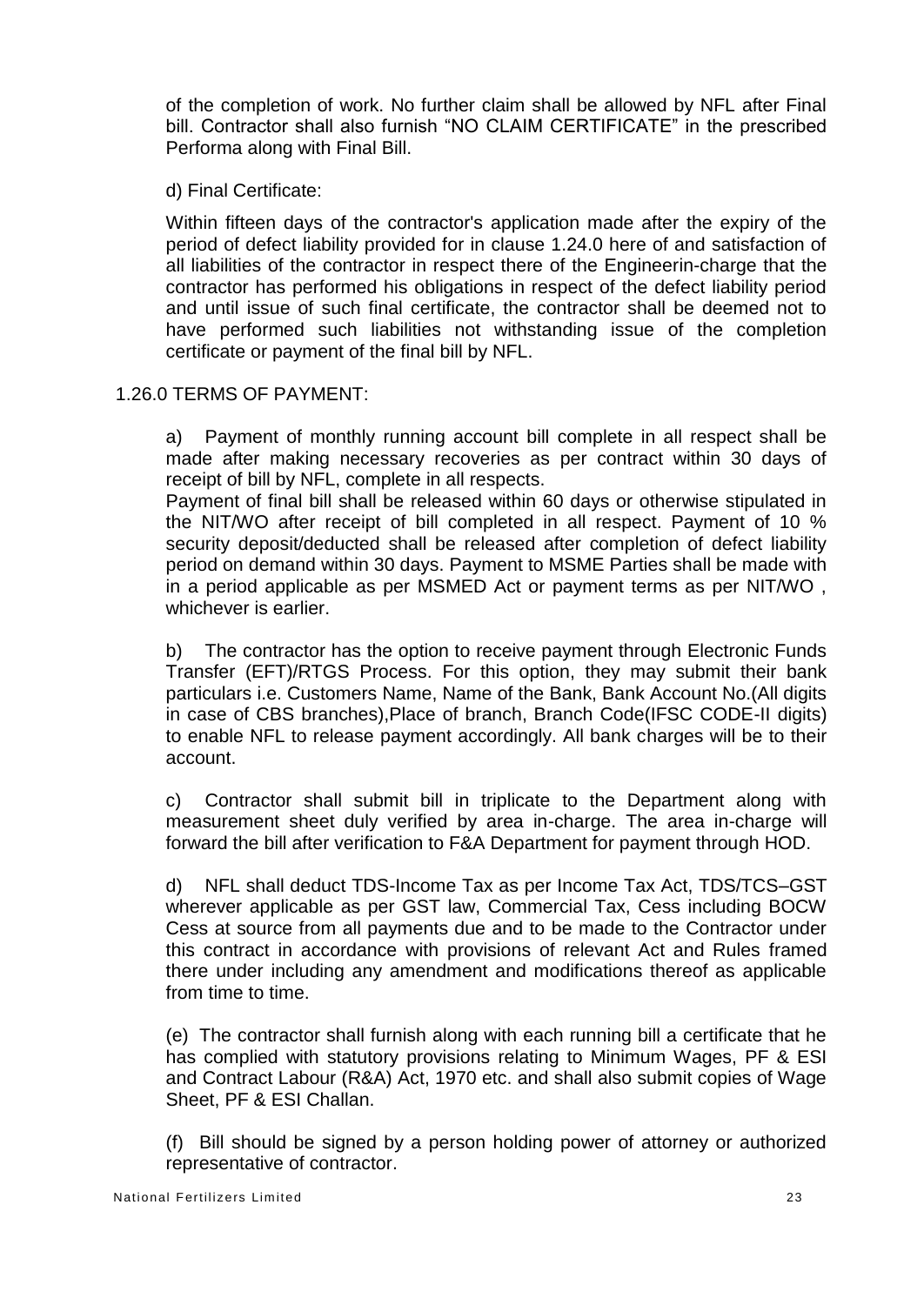(g) In addition to above terms, payment of final bill will be made subject to, inter alia, following terms:

1. Payment of final bill will be made to the contractor after submission of certificate from CISF Gate that all the gate passes issued to the labourers of the contractor have been returned alternatively no objection certificate may be provided from CISF.

2. The Payment of final bill will not be made until the contractor has handed over the peaceful vacant possession of land, if any, handed over to him free from all encumbrances including offices, stores, workshop, temporary structure, lighting, fixture poles etc.

3. Return of empty packing material, scrap and unconsumed material issued by NFL.

4. The contractor shall be required to give a certificate along with final bill that he has made all payments towards wages as defined under the Payment of Wages Act, 1936 and Contract Labour (R&A) Act, 1970 and has also complied with other provisions of Labour Laws in respect of manpower engaged/employed for the execution of work.

5. The contractor is further required to give an undertaking stating that in case any dispute arises on account of deployment of manpower/labour, contractor would be responsible to discharge the statutory obligations, if any, and NFL will stands indemnified against any such claim/demand made in future.

## 1.27.0 PRESERVATION OF FREE ISSUE MATERIAL:

All materials issued to the contractor by the owner shall be preserved against deterioration and storage while under contractor's custody, Any damage/losses suffered on account of non-compliance with the requirement stipulated herein shall be considered as losses suffered due to willful negligence on the part of the contractor and he shall be liable to compensate NFL for the losses suffered at panel rates to be determined by the Engineerin-charge with reference to the rates charged for the purpose of recovery shall be final and binding on the contractor.

#### 1.28.0 SCRAP ALLOWANCE:

Contractor will plan the work in such a way that the wastage to be minimum Following scrap allowance will be allowed. Beyond the allowance, the wastage will be chargeable to the contractor on NFL rate +25% + All Taxes will be charged extra.

| ' S No | <b>PARTICULARS</b> | <b>SALVAGEABLE</b> |
|--------|--------------------|--------------------|
|        | <b>STRUCTURE</b>   | $2.5\%$            |
|        | <b>PIPF</b>        | 3.0%               |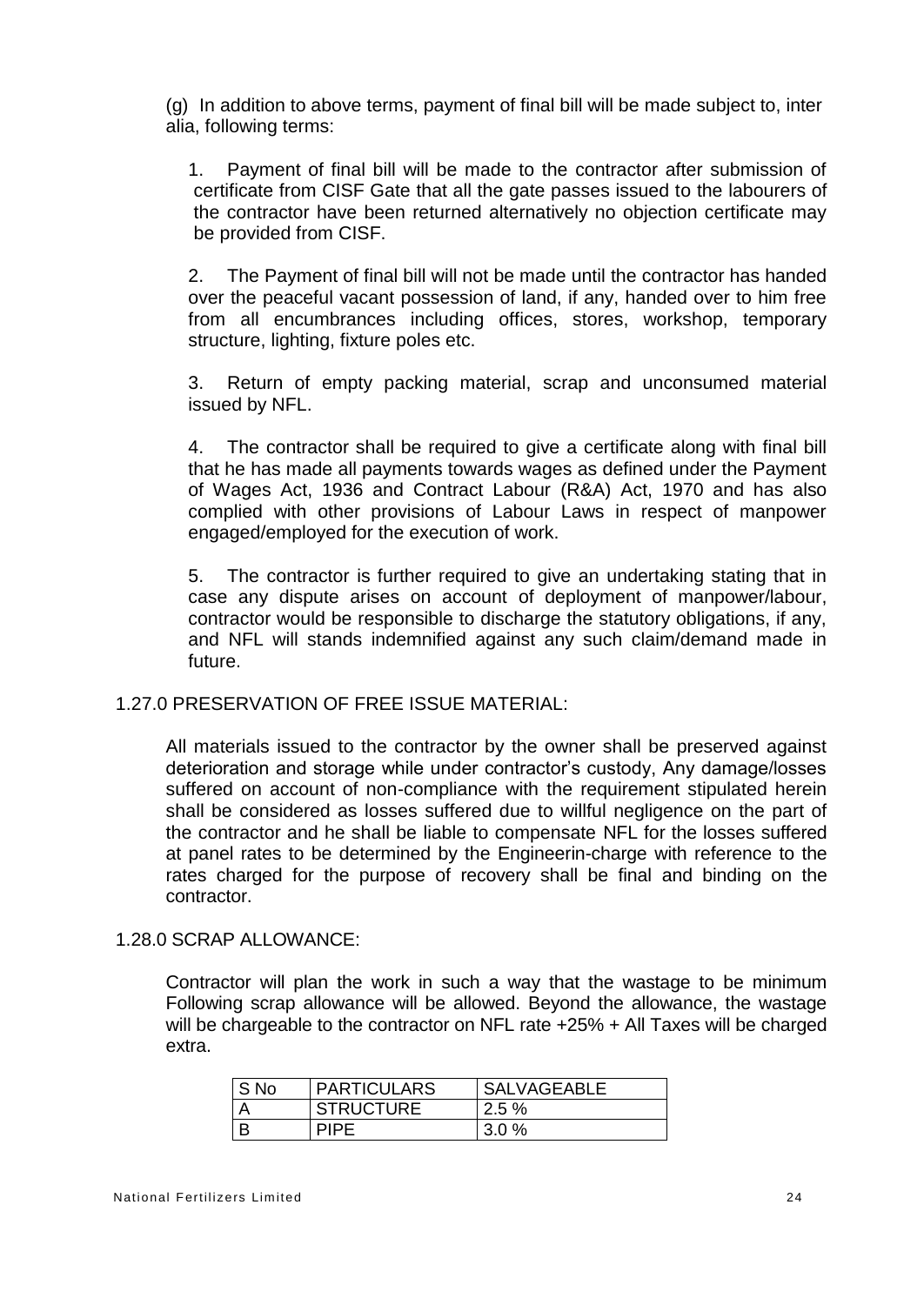#### 1.29.0 ISSUE OF MATERIAL FROM NFL:

Any issue of materials from NFL stores not covered in NFL obligation will be issued and charged on NFL issue rate +25% + All Taxes will be charged extra. The issue of such material will be sole discretion of NFL.

## 1.30.0 ISSUE OF GAS CYLINDER:

Contractor has to make his arrangement for Oxygen and Acetylene Gas. However, the Oxygen and Acetylene gas can be issued on chargeable basis in exigencies subject to the availability constituting following components.

- a) Invoice price of gas.
- b) Rent for each Cylinder per day.
- c) Department charges.
- d) Cost of collection and return of empty Cylinder.

#### 1.31.0 MATERIAL TRANSPORTATION:

The contractor shall make his own arrangement for Transportation of the material from stores to site of work and to the place of erection etc. at his own cost for making temporary stores/work sites, NFL may indicate an area at its own discretion for putting up of a temporary hut/shed.

1.32.0 Liquidated Damages (LD):

The time and date of completion of work as stipulated in the contract shall be deemed to be essence of the contract. In the event of work is not completed according to the time schedule, the contractor shall have to pay Liquidated Damages to the NFL at the rates of 1 % of the total value of work for delay of every week or part thereof, subject to a ceiling of 10 % of the total value of the work plus applicable GST thereon. These Liquidated Damages shall be recovered from the RA/Final Bill of the contractor of this work, or from any other dues of the contractor against any other contract, or from any other dues of contractor lying with NFL.

Note:

The above clause may be reviewed in all cases after considering duration and criticality of work.

#### 1.33.0 ENGINEER-IN-CHARGE:

National Fertilizers Limited 25 The Engineer-in-charge shall have general supervision and direction of the work. He has authority to stop the work whenever such a stoppage may be necessary to ensure the proper execution of the contract. He shall also have authority to reject all work which directs the application of forces to any portion of the work as in his judgment is required and order force increased or diminished and to decide disputes, which arise in the execution of the work. The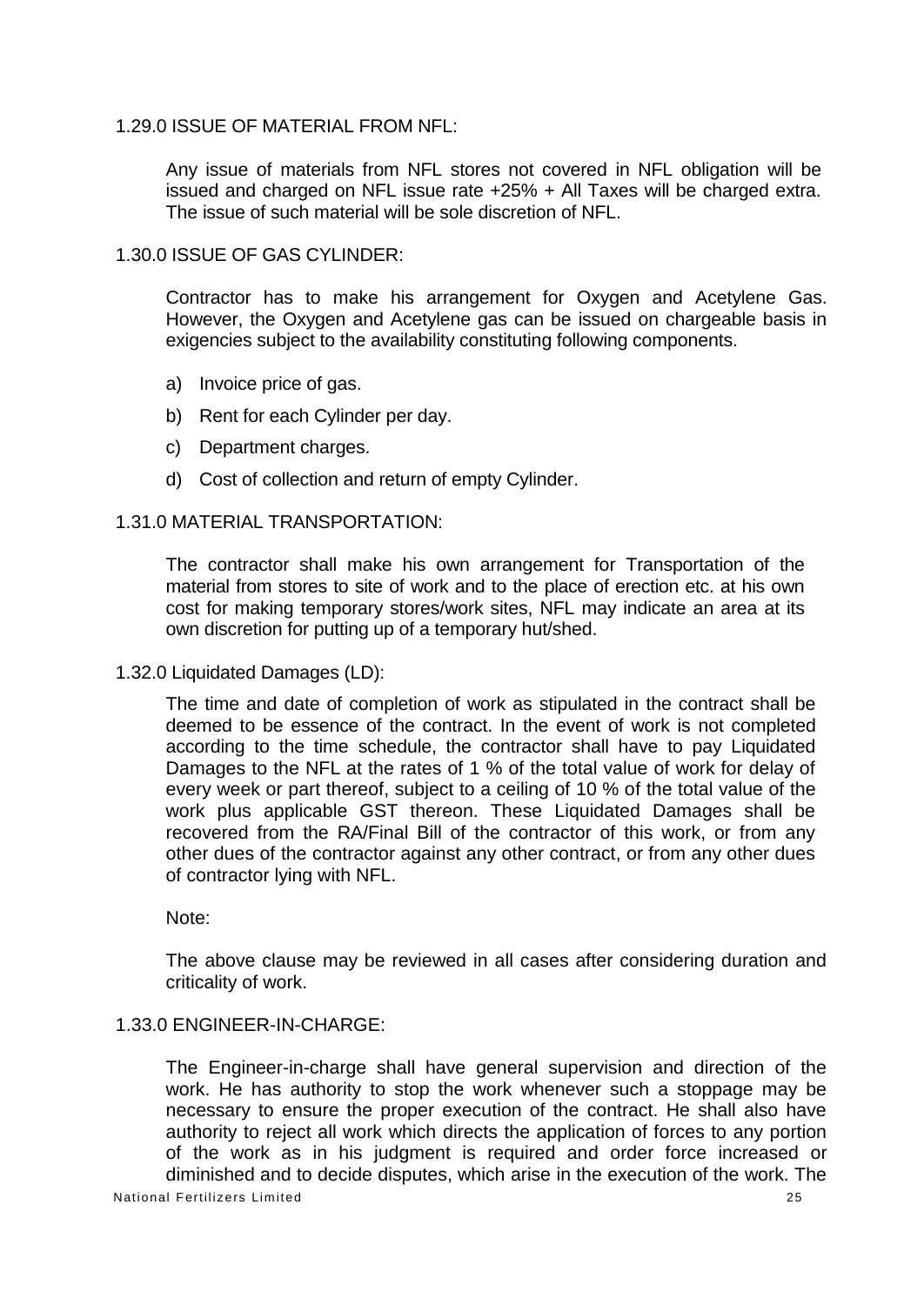Engineer-in-charge reserves the right to suspend the work or the part thereof at any time and no claim whatsoever on this account will be entertained. In case of any dispute the contractor may appeal to the Engineer-in-charge whose decision shall be final and binding.

#### 1.34.0 JURISDICTION:

Notwithstanding any other court or courts having jurisdiction to decide the question(s) forming the subject matter of the reference if the same had been the subject matter of a suit, any and all actions and proceedings arising out of or relating to the contract (including any arbitration in terms thereof) shall lie only in the court of Competent authority civil jurisdiction in this behalf at **Panipat** (place of Unit/ZO/New Delhi in case of CO/CMO where this contract has been signed on behalf of the owner) and only the said courts shall have jurisdiction to entertain and try such action(s) and / or proceeding (s) to the exclusion of all other courts.

## 1.35.0 CONCILIATION & ARBITRATION: (i) FOR INDIAN PARTIES

Any dispute or difference whatsoever arising between the parties out of or relating to the construction, meaning, scope, operation or effect of this contract or the validity or breach thereof shall be resolved amicably through negotiations by the parties. A "Notice of Dispute" shall be given by the party seeking resolution of a dispute to the other party. If the dispute is not resolved within Thirty (30) days from the notice, the dispute shall be referred to arbitration as per the procedure mentioned herein below:

A written notice shall be given by the contractor invoking arbitration to National Fertilizers Limited through Designated Authority (CMD / Functional Directors/ Unit Head), which may be specified as per contract value (Ref : CO Legal circular no. NFL/CO/Law/979 dated 2-3-2020)

Where the claim including determination of interest, if any, being claimed upto the date of commencement of arbitration does not exceed Rs. Five crore, the reference shall be made to a sole arbitrator. The parties shall mutually agree on the name of sole arbitrator. In case of disagreement upon the name of the sole arbitrator, the appointment of Sole Arbitrator shall be done in accordance with the provisions of Arbitration & Conciliation Act, 1996.

Where the claim including determination of interest, if any, being claimed upto the date of commencement of arbitration exceed Rs. Five crore, the reference shall be made to arbitral tribunal consisting of three arbitrators. Each party shall nominate one arbitrator each within 30 days from the date of receipt of notice of invocation of arbitration and two nominated arbitrators shall appoint the presiding arbitrator within 30 days thereafter. If a party to the dispute refuses or neglects to nominate an arbitrator on its behalf within the period specified, or the two arbitrators fails to nominate Presiding arbitrator, appointment of Arbitrator(s) shall be done in accordance with the provisions of Arbitration & Conciliation Act, 1996.

National Fertilizers Limited 26 The Arbitration proceedings shall be governed by the Arbitration & Conciliation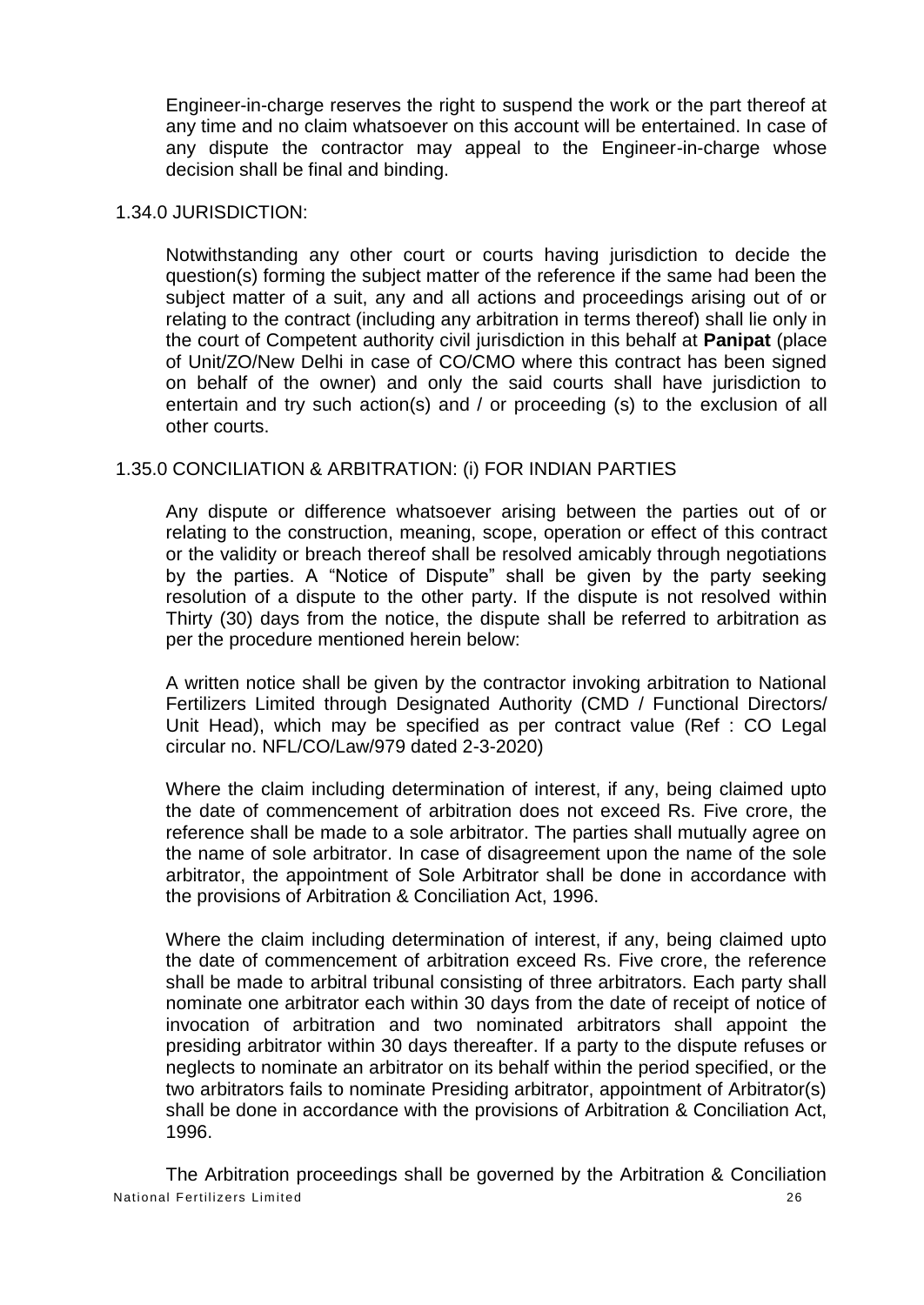Act, 1996 and any further statutory modification or re-enactment thereof and the rules made thereunder.

It is agreed by and between the parties that in case a reference is made to the Arbitrator for the purpose of resolving the disputes/ differences arising out of the contract by and between the parties hereto, the Arbitrator shall not award interest on the awarded amount more than the rate of SBI PLR / Base Rate applicable to NFL on date of award of contract.

The Seat and venue of Arbitration shall be at Delhi/Place of respective Unit/Place of Zonal Office.

The cost of the proceedings shall be equally borne by the parties, unless otherwise directed by the arbitral tribunal. The decision of the arbitral tribunal shall be final and binding on all parties.

(ii) Arbitration for Foreign Vendors /Parties:

Any dispute arising out of or in connection with this contract, including any question regarding its existence, validity or termination, shall be referred to and finally resolved by Arbitration administered by the Singapore International Arbitration Centre ("SIAC") in accordance with the Arbitration rules of Singapore International Arbitration Centre ("SIAC Rules") for the time being in force, which rules are deemed to be incorporated by reference in this clause.

The Seat and venue of Arbitration shall be at New Delhi, India.

The language of the Arbitration shall be English.

This contract/LOI/NIT shall be governed by and construed in accordance with the Laws of India.

(iii) Arbitration for CPSEs and Government Department:

In the event of any dispute or difference relating to the interpretation and application of the provisions of commercial contract(s) between Central Public Sector Enterprises (CPSEs) / Port Trusts inter se and also between CPSEs and Government Departments / Organizations (other than those related to taxation), such disputes or differences shall be taken by either party for resolution through AMRCD as mentioned in DPE OM No. 4(1)/2013-DPE(GM)/FTS-1 835 dated 22-05-2018.

1.36.0 CONTRACTOR TO REMOVE UNSUITABLE EMPLOYEES:

The contractor shall on instruction of the Engineer-in-charge immediately remove from the work any person employed thereon who may misbehave or cause any nuisance or otherwise, in the opinion of the Engineer-in-charge is not a fit person to be retained on the work and such person shall not be again employed or allowed on the works without the prior written permission of the Engineer-in-charge.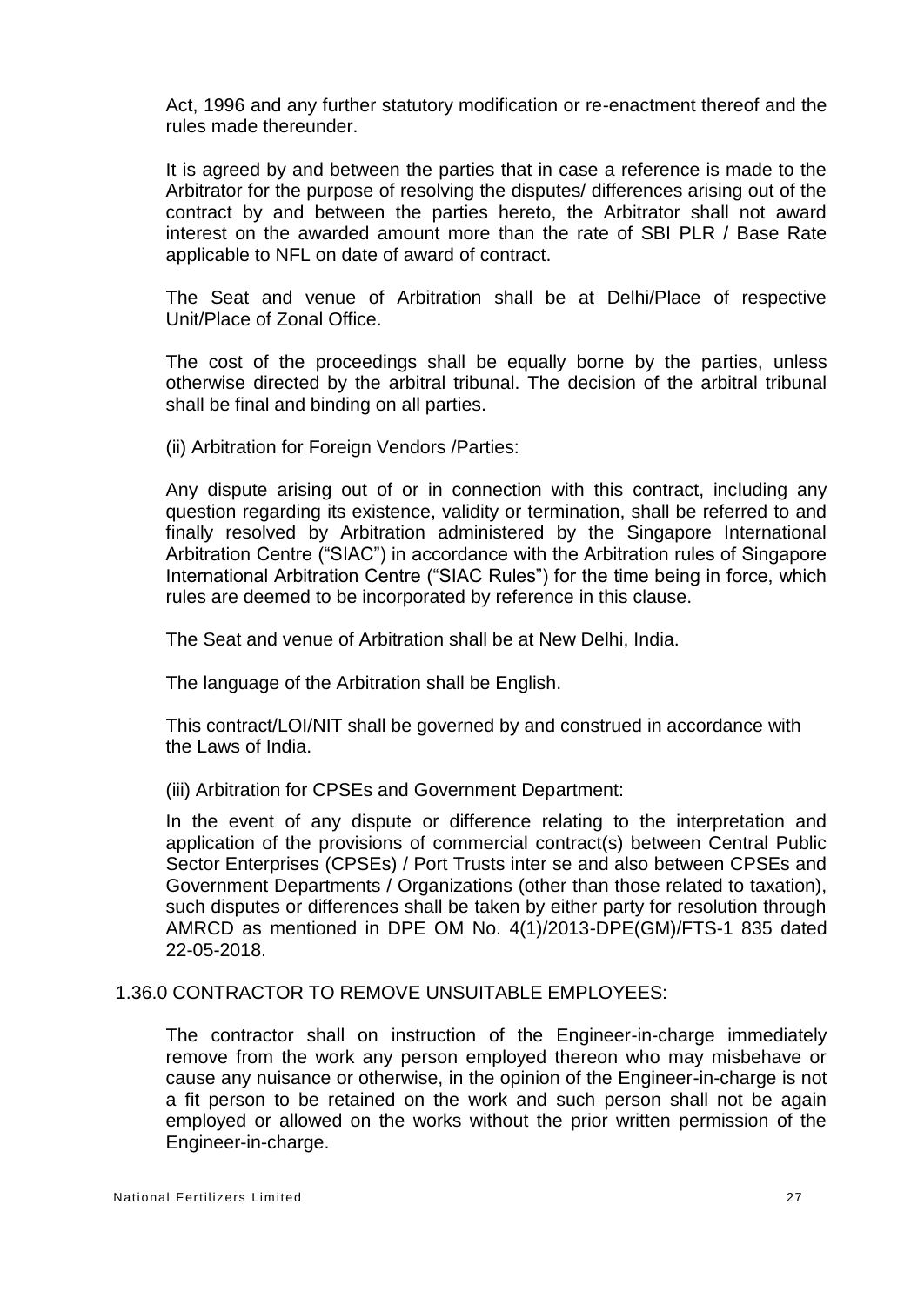#### 1.37.0 SAFETY REGULATION:

The contractor shall observe and abide by all fire and Safety regulations of the NFL. Before starting maintenance work, the Contractor shall consult NFL's Safety Officer or the Engineer-in-charge. If the Safety Engineer is not available, he will do familiarize him with such regulations, copies of which will be furnished to him by NFL, when requested. He shall be responsible for and must make good to the satisfaction of the NFL any loss or damage due to fire to any portion of the work to be done under this agreement or to any of the NFL's existing property. All the accidents to contractor's staff will be reported to the Safety Officer promptly.

This will however not relieve the contractor of any statutory obligation. The contractor shall not undertake any hot job without safety work permit. He has to maintain First Aid Box in his office. Also necessary safety equipment like Helmets, Hand Gloves, Face Shield, Safety Belt etc are to be provided to his workmen by the contractor. However special Safety equipment required as per the job requirement will be provided by NFL free of cost.

For any default / accident / loss due to negligence of Contractor/ workers, the liability of Contractor shall be "Absolute liability".

#### 1.38.0 CONTRACTOR TO EXECUTE AGREEMENT:

The contractor's responsibility under this contract will commence from date of issue of the Letter of Intent. The Tender Documents, other documents exchanged between the Tenderer and NFL, the letter of acceptance and work order shall constitute to the contract. The successful Tenderer shall be required to execute an agreement on a non-judicial stamp paper of prescribed value with NFL within 15 days (Fifteen days) of receipt by him of the Letter of Intent. The agreement to be executed will be in Agreement Form specified by NFL. The cost of the Stamp Papers will be borne by the contractor. Until a formal agreement is prepared and executed, acceptance of this tender shall constitute a binding contract between the parties.

#### 1.39.0 BIDDER TO ACQUAINT HIMSELF FULLY

The Bidder may visit the site and shall acquaint himself fully and thoroughly with the conditions and limitations including scope, requirements and official/statutory regulations, under which, conforming to which and subject to which, services/work are to be performed by him. Failure to comply with the aforesaid requirements will not relieve the BIDDER of his obligations in the event of his tender being accepted nor will any claim whatsoever be entertained on the plea of ignorance or overlooking.

The Bidder shall give an undertaking that the terms and conditions of NIT and other aforesaid conditions are acceptable to him without reservations and no deviations to NIT have been taken while making the offer.

National Fertilizers Limited 28 Unless otherwise specifically stated in his bid, it will be assumed that all terms and conditions of NIT are accepted by the bidder without any reservations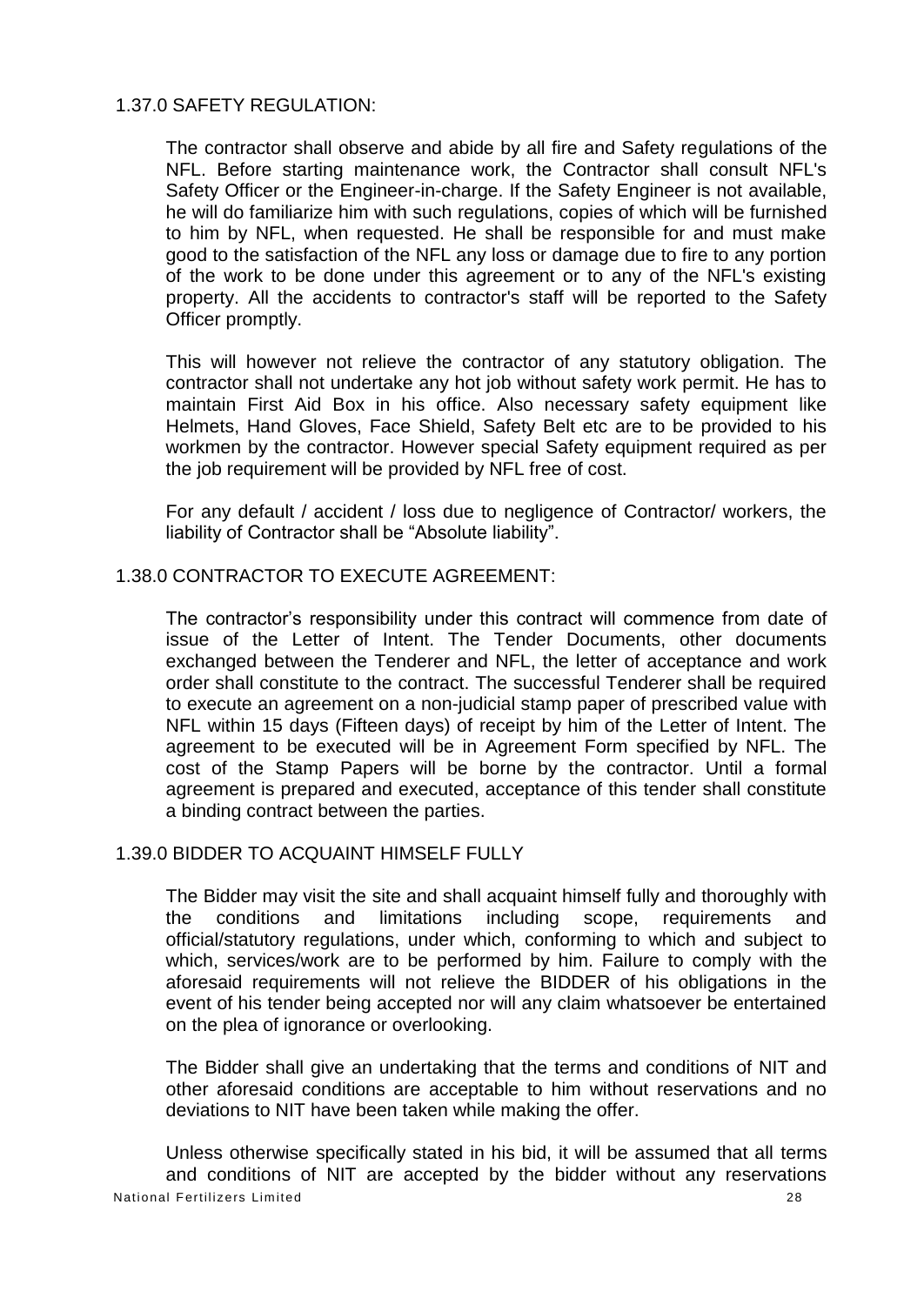whatsoever.

## 1.40.0 PAYMENT FOR PREPARATION OF BID DOCUMENT

The Bidder shall not be entitled to claim any cost, charges, expenses, losses incidental to the preparation and submission of this tender in any case.

## 1.41.1 TERMINATION OF CONTRACT

Notwithstanding anything elsewhere herein provided and in addition to any other right or remedy of NFL under the Contract or otherwise including right of NFL for compensation for delay the Engineer-in- charge/officer-in-charge may, without prejudice to his right against Contractor in respect of any delay, bad workmanship or otherwise or to any claims for damage in respect of any breaches of the Contract and without prejudice to any rights or remedies under any of the provisions of this Contract or otherwise and whether the date for completion has or has not elapsed by intimation in writing, absolutely, determine the Contract:

Default or failure by Contractor of any of his obligations under the Contract including but not limited to the following, the Contract is liable to be terminated after written notice if the Contractor:

I. Becomes bankrupt or insolvent or goes into liquidation or is ordered to be wound up or has a receiver appointed on its assets or execution or distress is levied upon all or substantially all of its assets.

II. Abandons the work

III. Persistently disregards the instructions of the Company in contravention of any provision of the CONTRACT.

IV. Persistently fails to adhere to the agreed program of work.

V. Sublets the work in whole or in part thereof without Company's consent in writing.

VI. Performance is not satisfactory or work is abnormally delayed.

VII. Defaults in the performance of any material undertaking under this CONTRACT and fails to correct such default to the reasonable satisfaction of the Company within fifteen days after written notice of such default is provided to the Contractor.

VIII. Conceals any material information or submit any false document or information furnished by the contractor regarding past experience and or contents of any document etc. are found false.

## 1.41.2 CONSEQUENCES OF TERMINATION

National Fertilizers Limited 29 If the contract is terminated by NFL for the reasons detailed under clause no. 1.41.1 of General Terms and Conditions due to default of the contractor: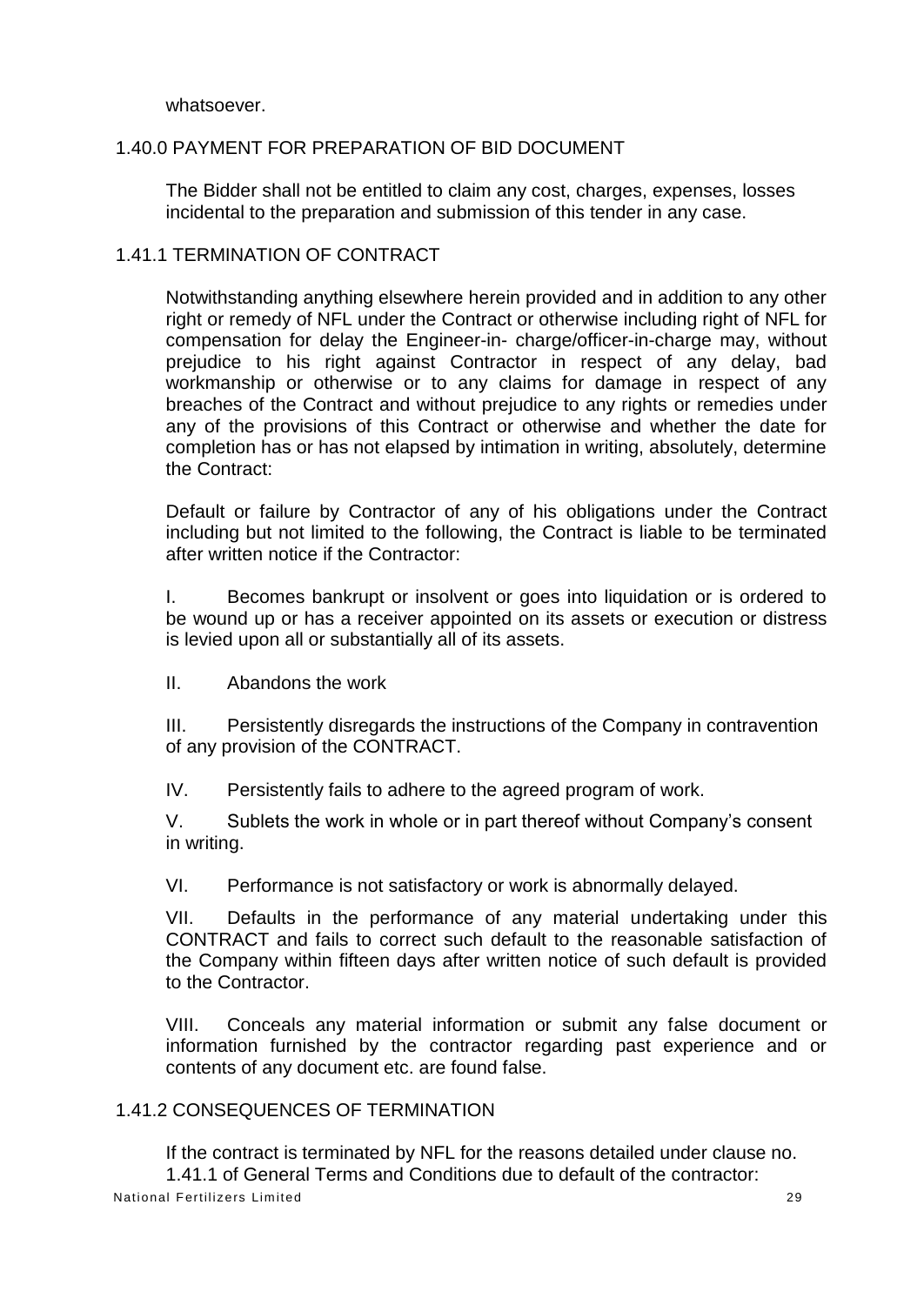i) NFL reserves the right to get the work completed at the risk and cost of the Contractor and to recover from the Contractor any amount by which the cost of completing the work by any other agency exceeds the value of the contract plus 25% towards administrative cost, without prejudice to any other remedies/rights/claims etc. that may be available with NFL.

ii) Security Deposit/Performance Bank Guarantee Bond submitted by the Contractor shall stand forfeited.

iii) The Contractor shall have no right to claim any compensation for any loss sustained by him by reason of his having entered into any commitment or made any advance on account of or with a view to the execution of the works, or on account of expected profits.

iv) All the dues payable to the Contractor for the work executed by him before and up to termination shall only be released after making adjustments for the expenses, charges, damages and expected losses etc. incurred by NFL as a consequence of the termination of the contract.

v) Apart from above NFL reserves the right to delist/ blacklist the contractor from the approved list of pre-qualified parties or debar from participating in tendering process of NFL in all units / offices as per NFL's rules& regulations.

#### 1.41.3 FORECLOSURE:

If at any point of time, after the acceptance of the tender, the Company decides to abandon or reduce the scope of the contract work or to terminate the contract due to any reason including force majeure, regulations or ordinance of any government or for any reasons whatsoever, the Officer in Charge shall give notice in writing, to that effect to the Contractor and the Contractor shall have no claims to any payment, on account of compensation or on account of profit advantage, that he would have derived by way of execution of work, but could not do so, because of foreclosure.

Such foreclosure will be by 15 (fifteen) days' notice in writing and no claim / compensation shall be payable by the OWNER as a result of such termination, excepting the fees and costs for the meaningful services rendered by the CONTRACTOR and acceptable to OWNER up to the date of termination.

## 1.42.0 RIGHTS OF OWNER

A unilateral stoppage of work by the Contractor shall be considered a breach of the CONTRACT and the OWNER reserves its right to take necessary and suitable action as it may deem fit, to adequately protect his/its interest; at the risk and cost of the contractor. Any aforesaid action shall be without prejudice to any other action, rights and remedies etc. that may also be available.

In the event the Contractor fails to fulfill his obligations under the CONTRACT, the OWNER shall have the right to get the work done by any other agency/own resources at the risk and cost of the Contractor.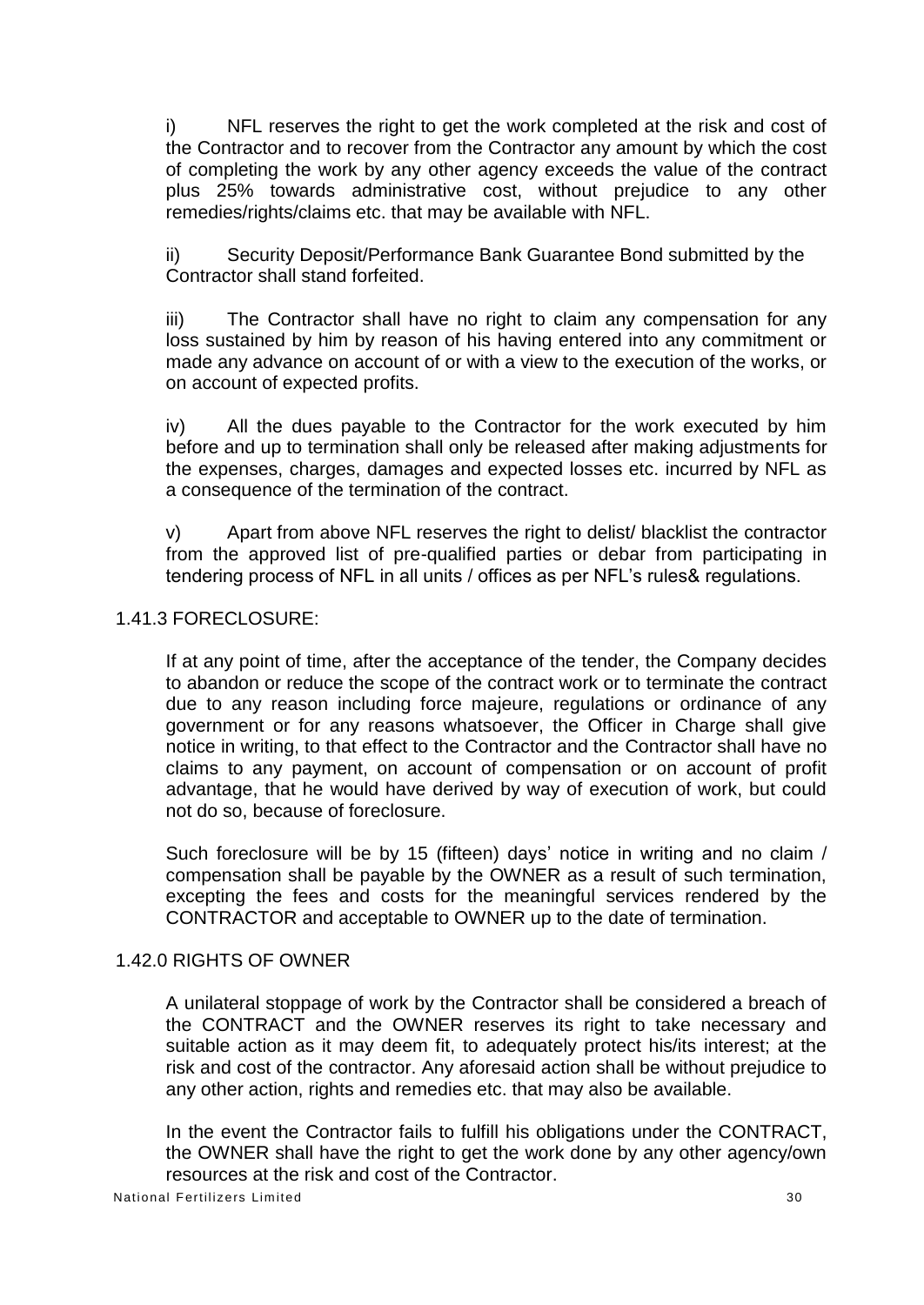## 1.43.0 TIME EXTENSION

If the Contractor requires any extension of time for completing the Work under the CONTRACT he must apply to the OWNER within seven days from the date of the occurrence of the event on account of which he desires such extensions and the OWNER may, if he thinks such request reasonable, grant such extension of time as he may think necessary.

The extension of completion date shall also be subject to the right of NFL to claim a reduction in prices on account of reduction in statutory duties / taxes etc. which may take place during the extended period of completion. However, increase in prices during extended completion period on account of increase in statutory duties/taxes etc. admissible under this work order/contract may be considered only if extension is due to delay on the part of NFL.

Any extension of time given under the provisions of this clause shall be without prejudice to other conditions of Contract and will not absolve the Contractor from the obligations of other clauses under the Contract. The Contractor shall not be entitled to increase in prices or for any compensation whatsoever on account of the extension of time allowed.

Where a Bank Guarantee has been furnished by the Contractor in pursuance of clause (by way of Security Deposit), the Contractor shall immediately arrange to extend the validity of the Bank Guarantee at his cost to adequately cover the extended period of time for completion of work granted under this clause. In addition the contractor shall ensure that the Labour license, Insurance policy are renewed from time to time at his cost during the extended period of contract till the completion of the project.

## 1.44.0 CONTINUED PERFORMANCE

The Contractor shall not stop work in case of any dispute pending before arbitrator/court/Tribunal in relation to the contract or otherwise unless further progress of works has been rendered impossible due to non-fulfillment of any reciprocal promise. Unilateral stoppage of work by the Contractor shall be considered a breach of CONTRACT and the OWNER shall be within its rights to take suitable and necessary action as it may deem fit to adequately protect its own interests.

#### 1.45.0 Intellectual Property Right

The Contractor shall fully indemnify NFL and all agents, servants and employees of the Company against any action, claim or proceeding relating to infringement or the use of any patent, trademark or design in respect of any article or part thereof included in the Contract. In the event of any claims being made or action being brought against the Company or any agent, or servant, or employee of the Company in respect of any of the matters aforesaid, the Contractor shall be notified thereof for taking necessary action at his cost.

1.46.0 Contractor's Obligations w.r.t. personnel deployed and labor related compliance: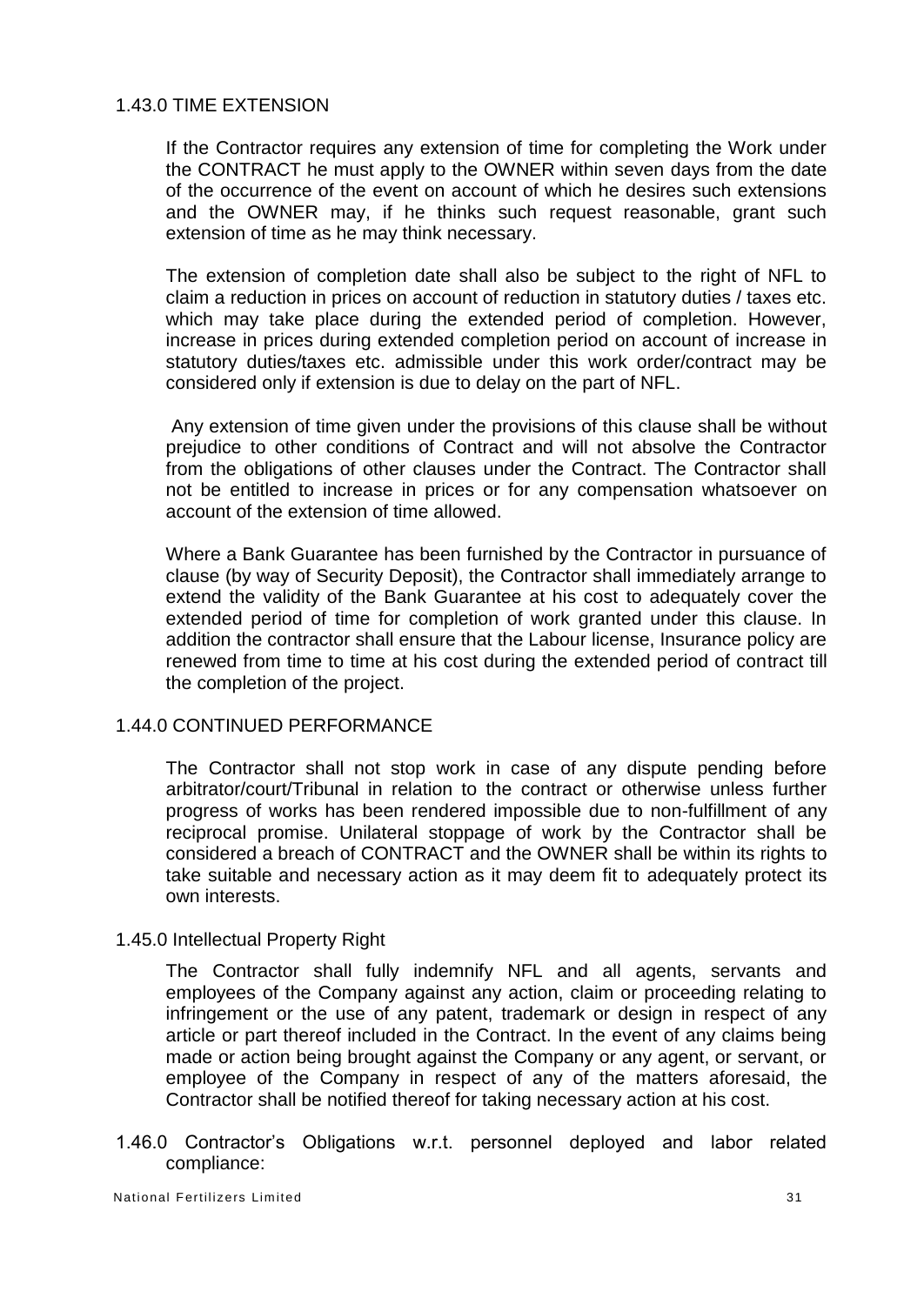a) The CONTRACTOR shall be governed by and shall comply with the provisions of various applicable labour laws like Contract Labour (Regulation & Abolition) Act 1970, Payment of Wages Act 1936, Employers Liability Act 1938, Employment of Children Act 1938, Industrial Disputes Act, 1947, Factories Act, 1948, Minimum Wages Act 1948, Employees' Compensation Act 1923, Employees' State Insurance Act 1948, Employee Provident Fund & Misc. Provisions Act 1952, Maternity Benefit Act 1961, Payment of Bonus Act 1965, Payment of Gratuity Act 1971, Equal Remuneration Act 1976, Building & Other Construction Workers (Regulation of Employment and Conditions of Service) Act 1996 (BOCW) along with BOCW Welfare Cess Act 1996, or any modifications thereof or any other law/ Code (s) relating thereto and rules made thereunder from time to time. (THE ABOVE ACTS ARE ONLY ILLUSTRATIVE AND NOT EXHAUSTIVE.)

b) The contractor shall comply with all applicable Central, State statutes/ labour laws/codes/schemes including all other applicable statutory rules and regulations in force relating to the contract and keep NFL indemnified in respect thereof. The contractor shall, to the extent, he is liable, comply with & give all intimation/ notices required under any Government Authority, instrument, rule or order made under any Act of Parliament, State laws or any regulations or bye-laws of any local authority relating to the contract. The Contractor shall, to the extent that he is liable to pay, indemnify NFL against any liability in respect of any fee/ charges/ fines/ penalty payable under any Act of Parliament, State Laws or any Govt. instrument, rule or order or enactment, any regulations, bye-laws of any local authority in respect of the contract awarded. In case of any violations, omissions, commissions, the consequence/s, if any, including the cost thereto shall be exclusively borne by the CONTRACTOR and NFL shall have no liability whatsoever on this account.

c) In case the CONTRACTOR selected for award of contract does not have a PF code, He shall be required to obtain the same. The contractor shall timely apply and obtain requisite labour licences & other requisite registrations/ licenses/ clearances from the concerned Authorities and submit a certified stamped copy of the same. Contractor shall ensure its uninterrupted continuity throughout the period of contract/ applicability.

d) The Contractor shall depute only physically and medically fit 'adult' persons against the contract i.e. persons below the age of 18 years shall not be allowed to be engaged for execution of work. The contractor may employ such persons as He may think fit and the persons so employed shall be employees of contractor for all purposes and shall not be deemed to be in the employment of NFL for any purpose whatsoever.

National Fertilizers Limited 32 e) The Contractor shall pay wages directly to the persons employed by him under the Contract, within the stipulated period i.e. by 7th of the following month, by direct credit in his/her bank account through NEFT/RTGS or by way of cheque. The wage rates should not be less than the stipulated minimum wage rates notified by Appropriate Government from time to time with respect to the work performed/ rendered, without any discrimination on grounds of caste/ creed/ religion/ gender. CONTRACTOR shall also enroll/ cover all eligible/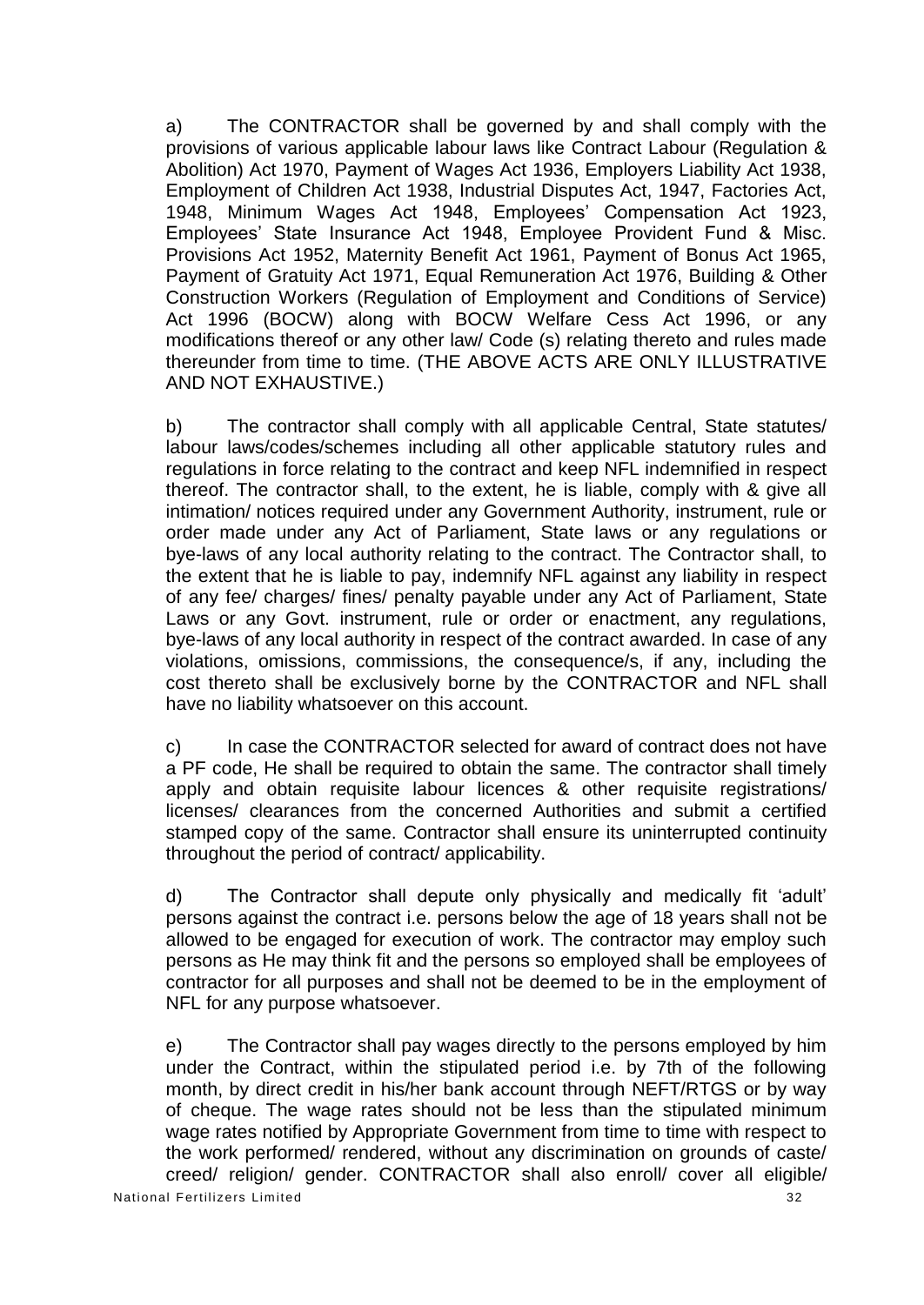entitled personnel under EPF, EPS, EDLI, ESI, Labour Welfare Fund, & all the other applicable statutory Acts/ Codes/ schemes and ensure deduction & deposition of the requisite contributions – employee's as well as employer's - for the same with the concerned Authorities/ departments within the due date (i.e. 15th of the following month in case of deposition under EPF & Misc. Provisions Act and by 21st of the following month in case of depositions under ESI Act).

f) The Contractor is also required to discharge all other statutory obligations including timely submission of reports, returns to concerned Authorities and maintain updated registers and records in prescribed proforma under all the various applicable statutes/ Labour Laws/Code(s) including the rules made thereunder enacted and/or amended by the Appropriate Government from time to time.

g) The contractor shall on monthly basis submit a certified stamped copy of wage sheet besides documentary evidence in support of wage payment, deduction & deposition of EPF, ESI, Labour Welfare. The contractor shall also submit a certified stamped copy w.r.t. any other payment made/ benefit extended by him towards fulfillment of his statutory obligations under applicable statutes and/or his contractual obligations towards NFL. Submission of these and other requisite documents/ records and proper maintenance and production of the same as when requisitioned by Authorities/ NFL has to be ensured for smooth clearance/ settlement of bills/payments.

h) CONTRACTOR shall follow prescribed safety regulations & procedures and shall adhere with safe work practices.

1.47.0 Specifications and Drawings:

(1) Adherence to Specifications and Drawings: The whole of the works shall be executed in conformity with the specifications and drawings of the contract. If Contractor performs any works in a manner contrary to the specifications or drawings or any of them and without such reference to the Engineer, he shall bear all the costs arising or ensuing there from and shall be responsible for any loss to NFL.

(2) Drawings and Specifications of the Works: The Contractor shall keep one copy of Drawings and Specifications at the site, in good order, and such contract documents as may be necessary, available to the Engineer or the Engineer's Representative.

(3) Ownership of Drawings and Specifications: All Drawings and Specifications and copies thereof furnished by the NFL to the Contractor are deemed to be the property of NFL. They shall not be used on other works and with the exception of the signed contract set, shall be returned by the Contractor to the NFL on completion of the work or termination of the Contract.

## 1.48.0 Signing of "No Claim" Certificate:

National Fertilizers Limited 33 The Contractor shall not be entitled to make any claim whatsoever against NFL under or by virtue of or arising out of this contract, nor shall NFL entertain or consider any such claim, if made by the Contractor, after he shall have signed a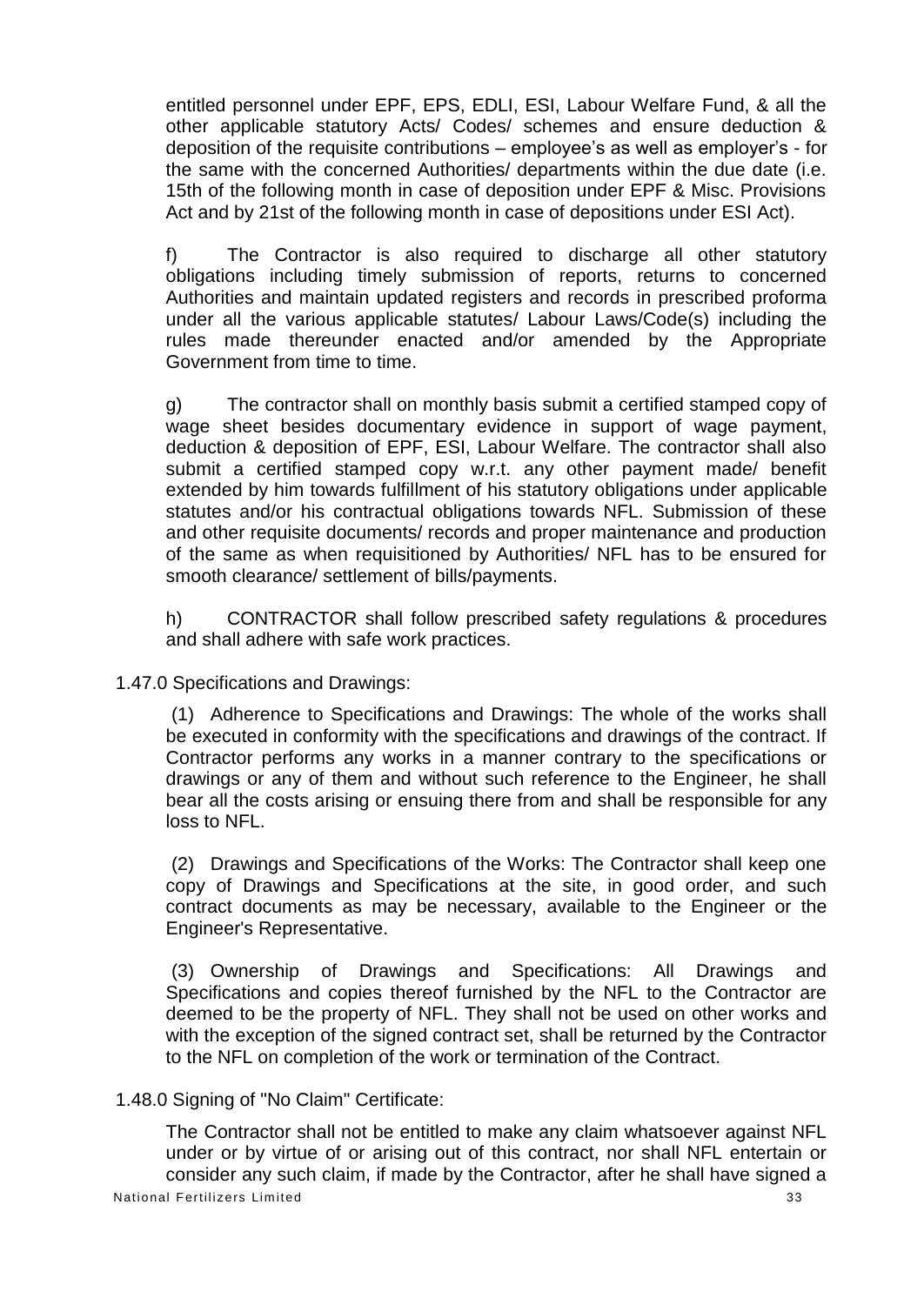"No Claim" Certificate in favour of the NFL in such form as shall be required by NFL after the works are finally measured up. The Contactor shall be debarred from disputing the correctness of the items covered by "No Claim" Certificate or demanding a clearance to arbitration in respect thereof.

1.49.0 No CONTRACT or understanding in any way modifying the conditions of CONTRACT shall be binding upon either parties hereto unless made in writing and approved by both parties.

#### 1.50.0 INDEMNIFICATION:

The contractor shall have to furnish Indemnity Bond (as per format enclosed as Annexure-XVIII) for value of Rs………………… owards the material being sent for repair (This Clause shall be applicable for repair of materials).

1.51.0 The contract shall be governed by and construed in accordance with the Laws of India.

#### 1.52.0 Integrity Pact:

In case of contract valuing Rs. 1 crore and above, the Bidder(s) / Contractor(s) is required to enter into an "Integrity Pact" with the Principal i.e. NFL. The Integrity Pact has to be signed by the Proprietor / Owner/ Partner/ Director or by their duly Authorized Signatory. In case of failure to return the Integrity Pact along with the offer/ bid, duly signed by the authority as mentioned above, will disqualify the offer/ bid.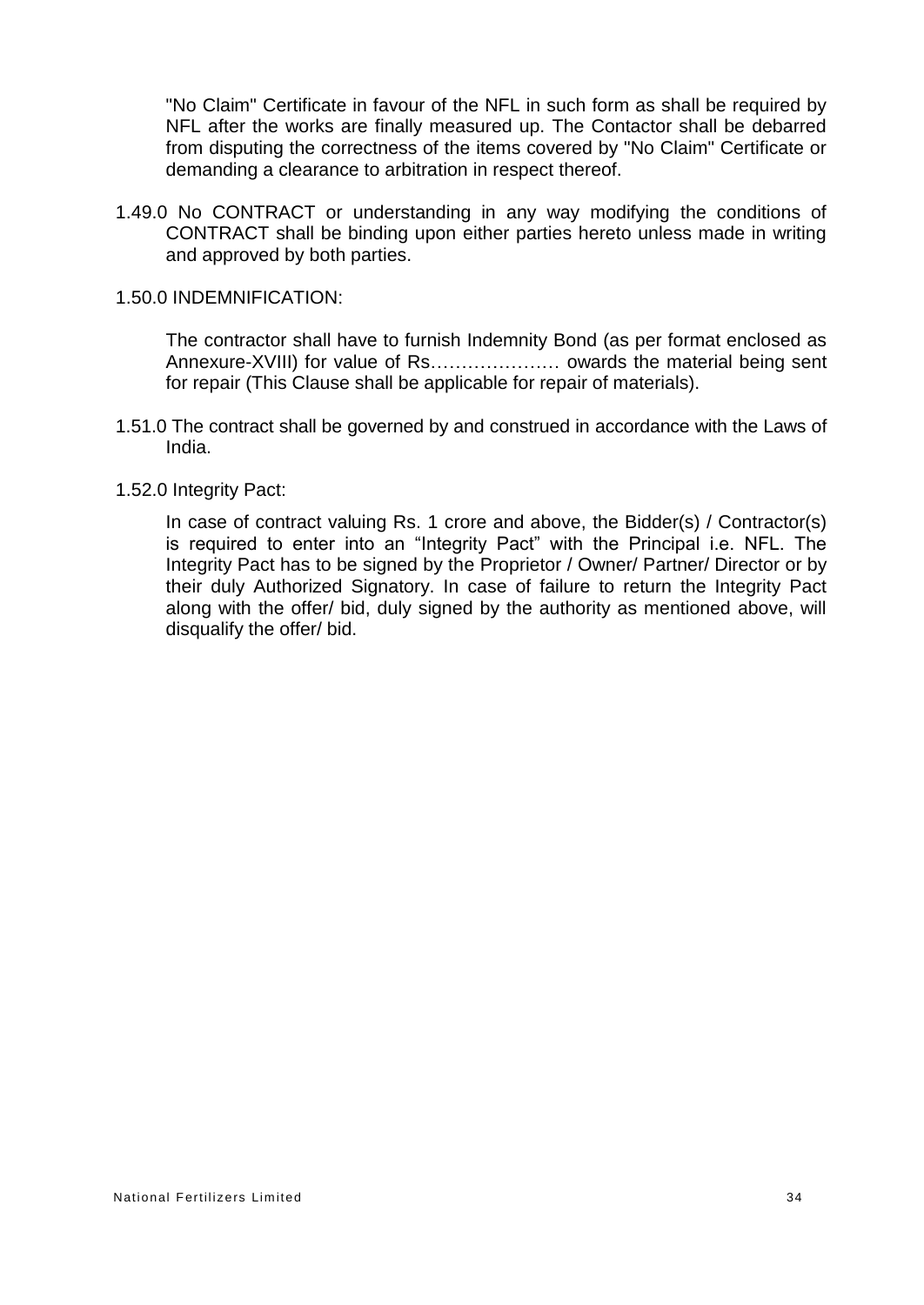## **Annexure-XI**

## **Performa for proprietorship Affidavit on the stamp paper of appropriate and notary attested**

|           | S/o Sh. | $R$ <sub>o</sub>                                                                                                                                                                                                                |  |
|-----------|---------|---------------------------------------------------------------------------------------------------------------------------------------------------------------------------------------------------------------------------------|--|
|           |         | do hereby solemnly affirm and declare                                                                                                                                                                                           |  |
| as under: |         |                                                                                                                                                                                                                                 |  |
|           |         | $\ell$ . In the contribution of the contribution of the contribution of the contribution of the contribution of the contribution of the contribution of the contribution of the contribution of the contribution of the contrib |  |

- 1. That on \_\_\_\_\_\_\_\_\_\_\_\_\_ (date of start of business) I the deponent has started business under the name and style of Proprietorship as a sole proprietor and at present M/s **present M/s is a sole proprietorship firm.**
- 2. That I am the sole proprietor of the firm named as \_\_\_\_\_\_\_\_\_\_\_\_\_\_\_\_\_\_\_\_\_\_\_\_\_\_ extruated at \_\_\_\_\_\_\_\_\_\_\_\_\_\_ (full address of firm with pin code).
- 3. That my above declarations are true and correct in case, my above declaration found incorrect, in that event, my bid / tender / contract may be rejected and NFL shall be fully competent to take the necessary action as deemed fit.

DEPONENT

# **VERIFICATION**

Verified that the above contents of my affidavit are true and correct to the best of my knowledge and belief and nothing has been concealed therein.

DEPONENT

Place:  $\blacksquare$ 

Date: \_\_\_\_\_\_\_\_\_\_\_\_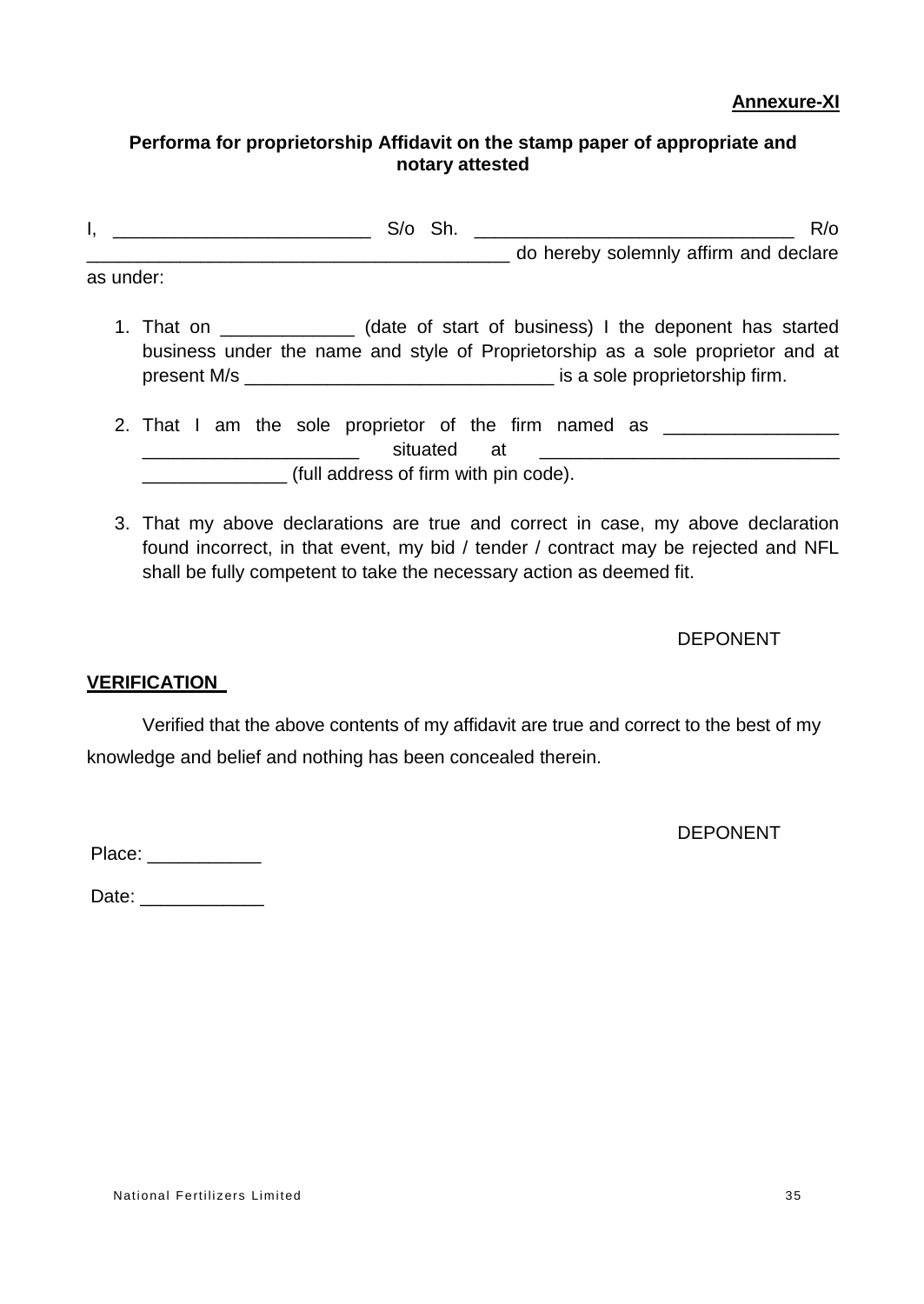# **PROCUREMENT FROM A BIDDER WHICH SHARES A LAND BORDER WITH INDIA**

1. Order (Public Procurement No. 1) dated 23.07.2020, Order (Public Procurement No. 2) dated 23.07.2020 and Order (Public Procurement No. 3) dated 24.07.2020, Department of Expenditure, Ministry of Finance, Govt. of India refers. The same are available at website https://doe.gov.in/procurement-policy-divisions.

2. Any bidder from a country which shares a land border with India will be eligible to bid in this tender only if the bidder is registered with the Competent Authority. For details of competent authority refer to Annexure I of Order (Public Procurement No. 1) dated 23.07.2020. Further the above will not apply to bidders from those countries (even if sharing a land border with India) to which the Government of India has extended lines of credit or in which the Government of India is engaged in development projects. Updated lists of countries to which lines of credit have been extended or in which development projects are undertaken are given in the website of the Ministry of External Affairs, Govt. of India.

3. "Bidder" (including the term 'tenderer', 'consultant' 'vendor' or 'service provider' in certain contexts) for purpose of this provision means any person or firm or company, including any member of a consortium or joint venture (that is an association of several persons, or firms or companies), every artificial juridical person not falling in any of the descriptions of bidders stated hereinbefore, including any agency, branch or office controlled by such person, participating in a procurement process.

4. "Bidder from a country which shares a land border with India" for the purpose of this:

a. An entity incorporated, established or registered in such a country; or

b. A subsidiary of an entity incorporated, established or registered in such a country; or

c. An entity substantially controlled through entities incorporated, established or registered in such a country; or

d. An entity whose beneficial owner is situated in such a country; or

e. An Indian (or other) agent of such an entity; or

f. A natural person who is a citizen of such a country; or

g. A consortium or joint venture where any member of the consortium or joint venture falls under any of the above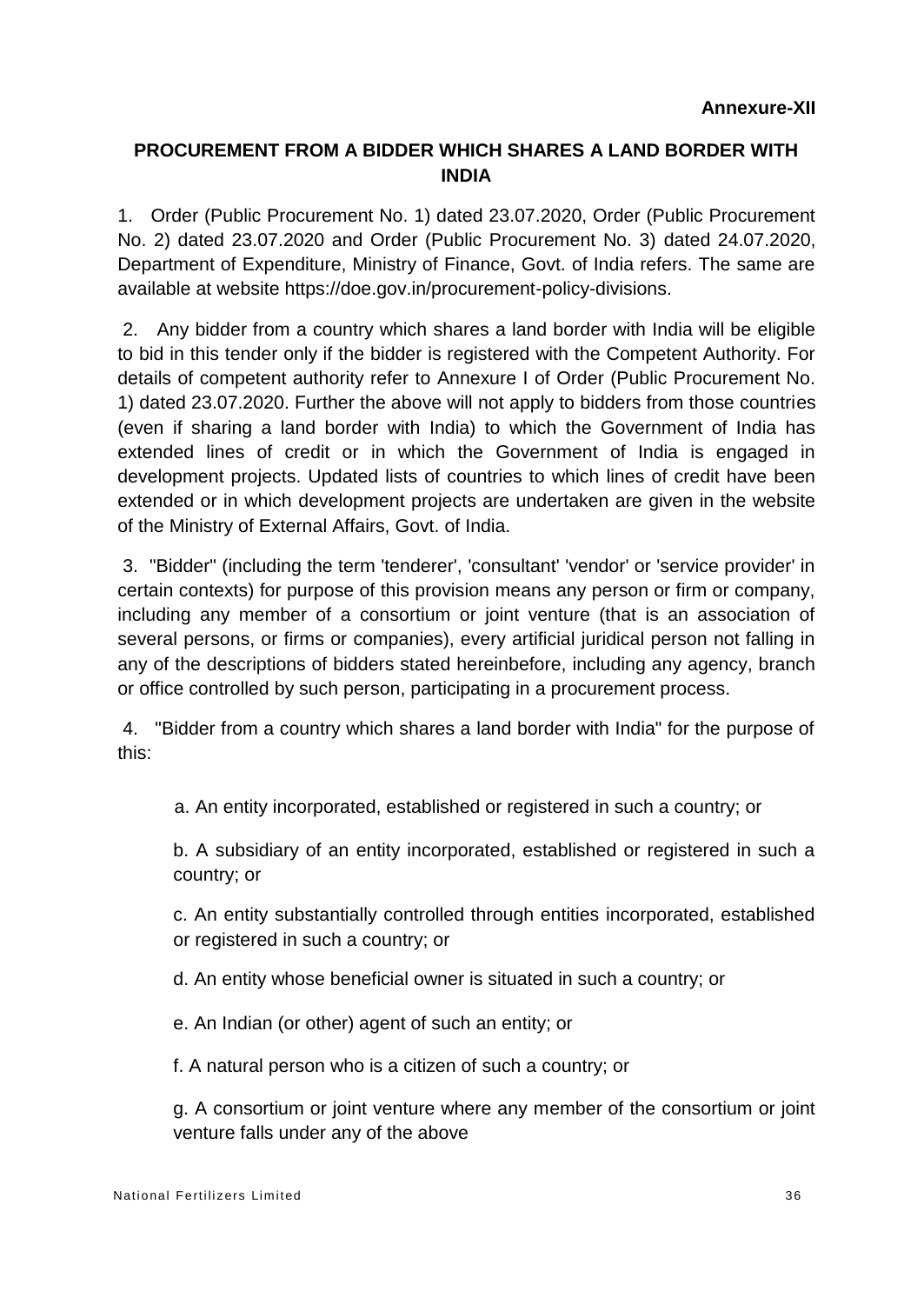5. "Beneficial owner" for the purpose of above (4) will be as under:

i. In case of a company or Limited Liability Partnership, the beneficial owner is the natural person(s), who, whether acting alone or together, or through one or more juridical person(s), has a controlling ownership interest or who exercises control through other means.

Explanation—

a) "Controlling ownership interest" means ownership of, or entitlement to, more than twenty-five per cent of shares or capital or profits of the company;

b) "Control" shall include the right to appoint the majority of the directors or to control the management or policy decisions, including by virtue of their shareholding or management rights or shareholders agreements or voting agreements;

ii) In case of a partnership firm, the beneficial owner is the natural person(s) who, whether acting alone or together, or through one or more juridical person, has ownership of entitlement to more than fifteen percent of capital or profits of the partnership;

iii) In case of an unincorporated association or body of individuals, the beneficial owner is the natural person(s), who, whether acting alone or together, or through one or more juridical person, has ownership of or entitlement to more than fifteen percent of the property or capital or profits of such association or body of individuals;

iv) Where no natural person is identified under (i) or (ii) or (iii) above, the beneficial owner is the relevant natural person who holds the position of senior managing official;

v) In case of a trust, the identification of beneficial owner(s) shall include identification of the author of the trust, the trustee, the beneficiaries with fifteen percent or more interest in the trust and any other natural person exercising ultimate effective control over the trust through a chain of control or ownership

6. "Agent" for the purpose of this Order is a person employed to do any act for another, or to represent another in dealings with third persons.

7. SUBMISSION OF CERTIFICATE IN BIDS:

Bidder shall submit a certificate in this regard as Form-I. If such certificate given by a bidder whose bid is accepted is found to be false, this would be a ground for immediate rejection of the bid/termination and further action as per― Procedure for Action in case of Corrupt/Fraudulent/ Collusive / Coercive Practices‖ of tender document.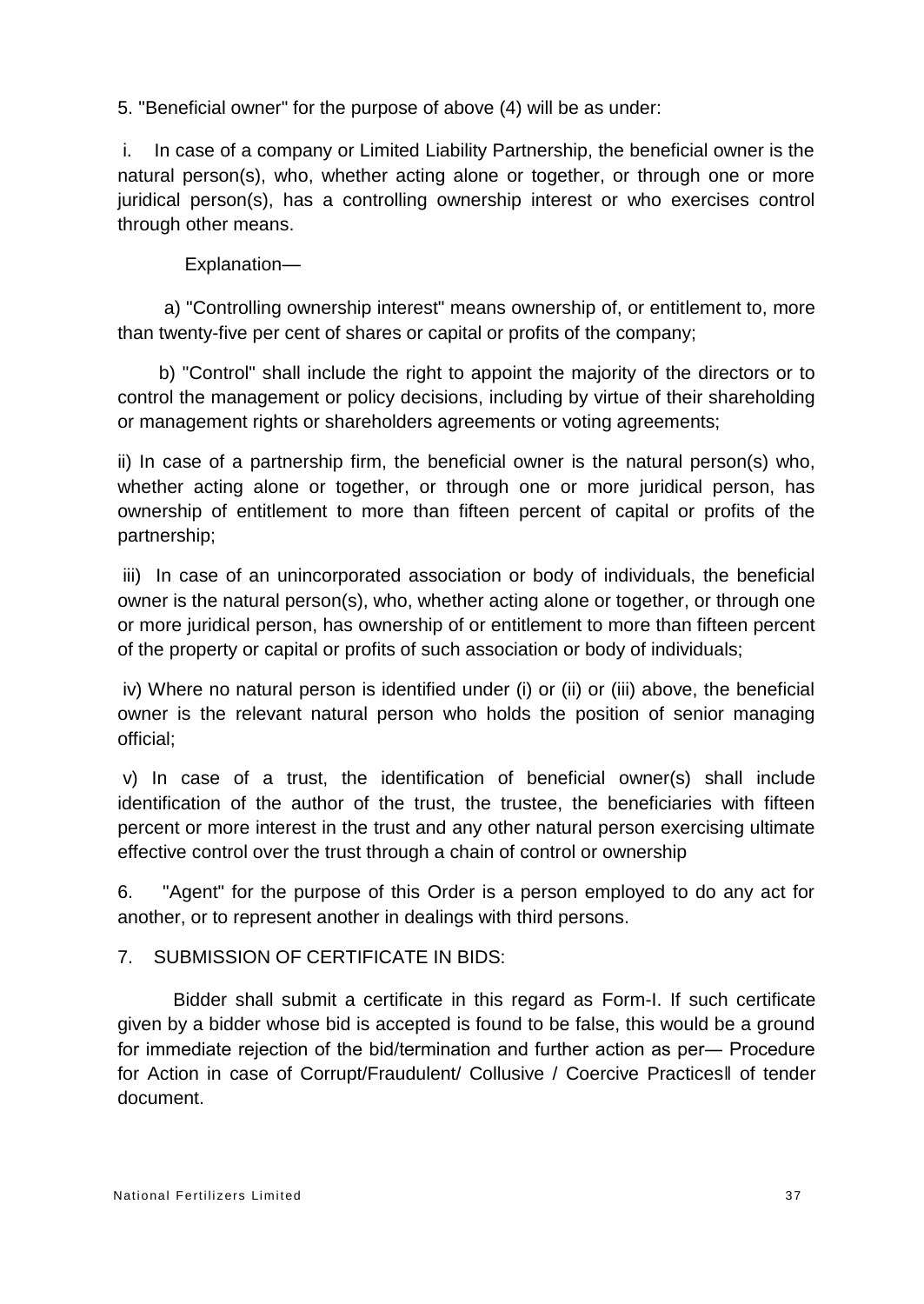8. The registration, wherever applicable, should be valid at the time of submission of bids and at the time of acceptance of bids. In respect of supply otherwise than by tender, registration should be valid at the time of placement of order. If the bidder was validly registered at the time of acceptance / placement of order, registration shall not be a relevant consideration during contract execution.

#### 9. PROVISION FOR WORKS CONTRACTS, INCLUDING TURNKEY CONTRACTS:

The successful bidder shall not be allowed to sub-contract works to any contractor from a country which shares a land border with India unless such contractor is registered with the Competent Authority. The definition of "contractor from a country which shares a land border with India" shall be as in Para 4 herein above. A Certificate to this regard is to be submitted by bidder is placed at Form-II.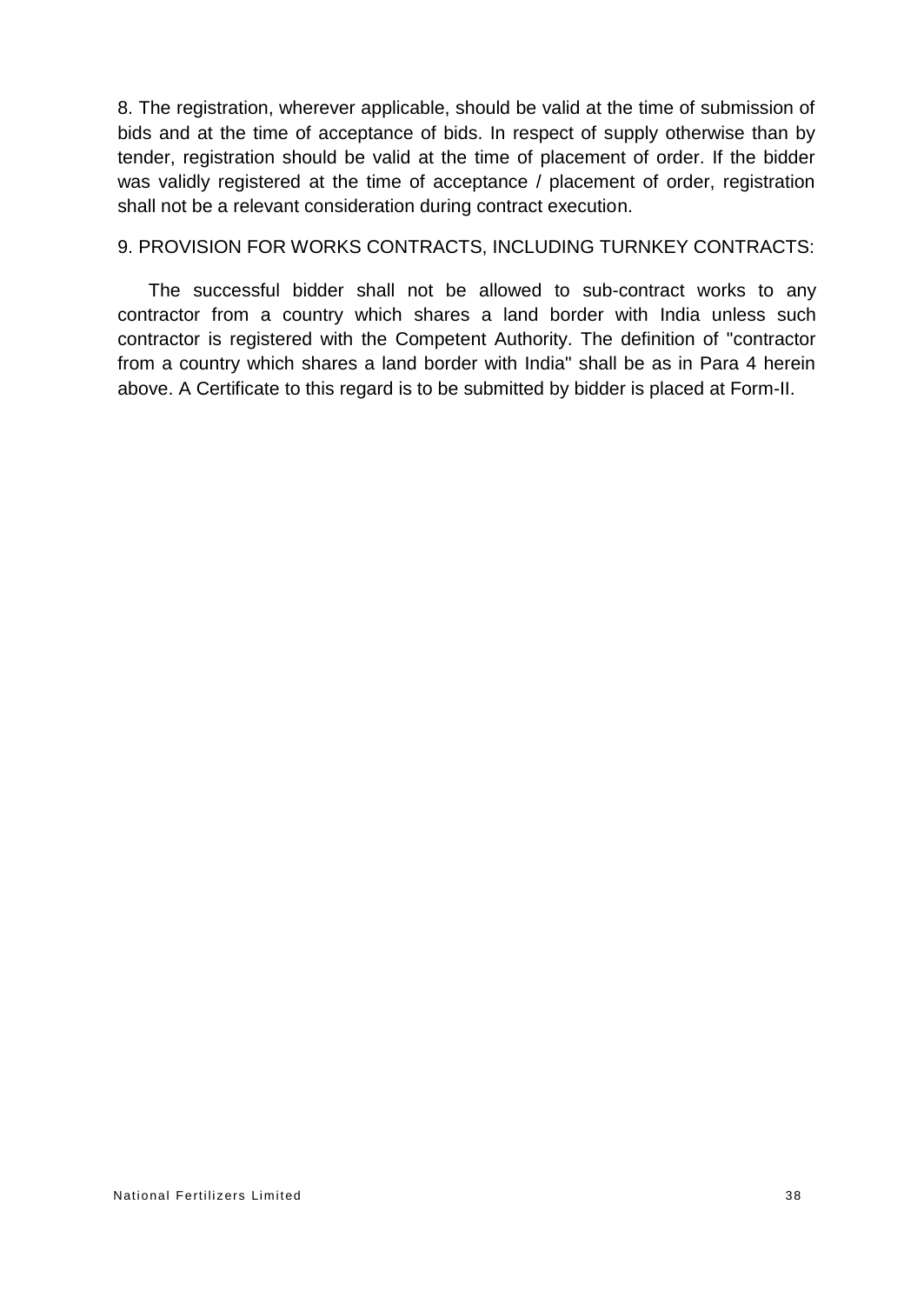## **Form-I**

## **UNDERTAKING ON LETTER HEAD**

To,

DGM (M&C) National Fertilizers Ltd. Panipat Unit

## **Sub: "ARC for Misc. Civil Works in Factory & Township Areas and Operation of Sump Pump House in Township during 2021-22"**

Dear Sir,

We have read the clause regarding Provisions for Procurement from a Bidder which shares a land border with India, we certify that, bidder M/s (Name of Bidder) is :

(i) Not from such a country [ ]

(ii) If from such a country, has been registered  $\lceil \ \rceil$  with the Competent

Authority. (Evidence of valid registration by the Competent Authority shall be

attached) (Bidder is to tick appropriate option ( $\boxtimes$  or X) above).

We hereby certify that bidder M/s (Name of Bidder) fulfills all requirements in this regard and is eligible to be considered against the tender.

Place: [Signature of Authorized Signatory of Bidder]

Date:

Name:

Designation:

Seal: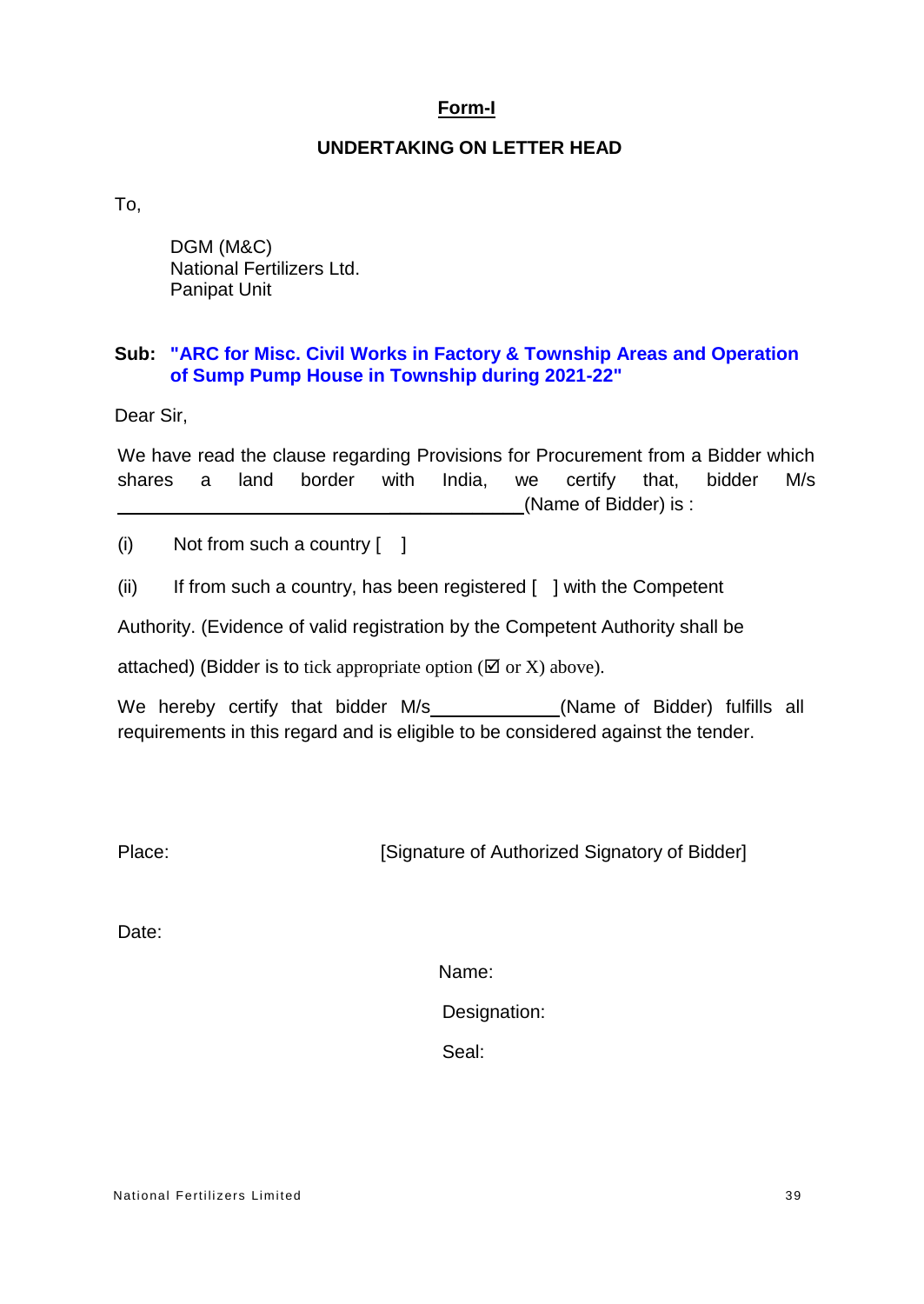## **Form-II**

#### **CERTIFICATE FOR TENDERS FOR WORKS INVOLVING POSSIBILITY OF SUB-CONTRACTING**

To, DGM (M&C) National Fertilizers Ltd. Panipat Unit

## **Sub: "ARC for Misc. Civil Works in Factory & Township Areas and Operation of Sump Pump House in Township during 2021-22"**

Dear Sir

We have read the clause regarding Provisions for Procurement from a Bidder of a country which shares a land border with India and on sub-contracting to contractors from such countries; we certify that, bidder M/s

(Name of Bidder) is:

(i) not from such a country  $\begin{bmatrix} 1 \end{bmatrix}$ 

(ii) if from such a country, has been registered  $\lceil \cdot \rceil$  with the Competent Authority.

(Evidence of valid registration by the Competent Authority shall be attached)

(Bidder is to tick appropriate option  $(\boxtimes$  or X) above).

We further certify that bidder M/s - (Name of Bidder) will not sub-contract any work to a contractor from such countries unless such contractor is registered with the Competent Authority.

We hereby certify that bidder M/s (Name of Bidder) fulfils all requirements in this regard and is eligible to be considered.

Place: [Signature of Authorized Signatory of Bidder]

Date:

Name:

**Designation** 

Seal: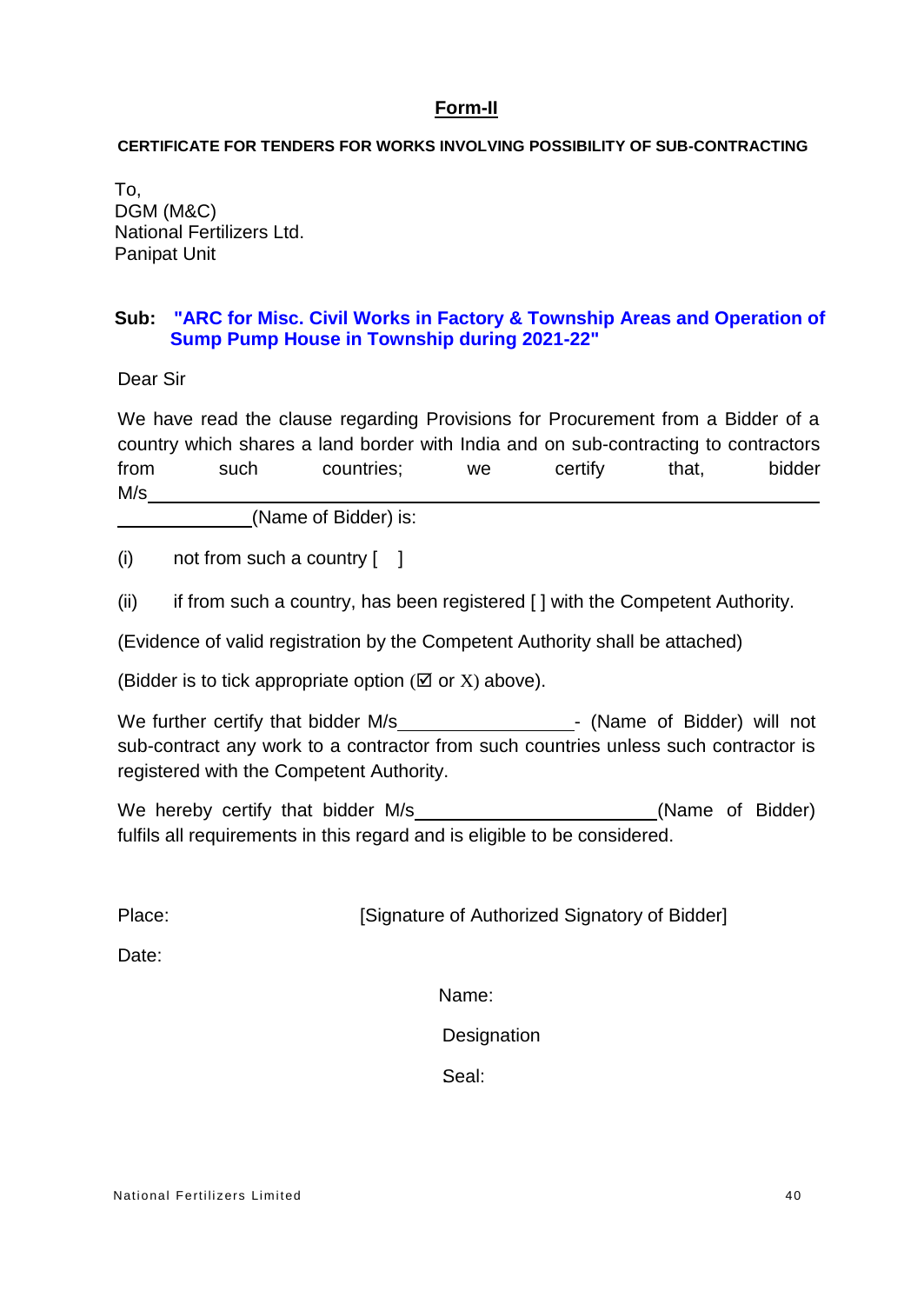## **SECURITY DEPOSIT-CUM-PERFORMANCE BANK GUARANTEE FORMAT**

## **(To be prepared on Stamp paper issued in the name of Bank)**

This BANK GUARANTEE No. made this day of between a bank incorporated and having its registered office at (hereinafter called BANK) which expression shall unless repugnant to the context or contrary to the meaning thereof include its successors and assigns on the one part and NATIONAL FERTILIZERS LIMITED, a Company registered in India under Companies Act, 1956 and having its registered office at Core -III, Scope Complex, 7, Institutional Area, Lodhi Road, New Delhi -110 003, India (Hereinafter referred to as "Owner" ) which expression shall unless repugnant to the context or contrary to the meaning thereof include its successors and assigns on the other part.

|                                                                                |  | WHEREAS in pursuance to the agreement dated _           |      |         |                 |  |             | (hereinafter called |         |
|--------------------------------------------------------------------------------|--|---------------------------------------------------------|------|---------|-----------------|--|-------------|---------------------|---------|
| CONTRACT)                                                                      |  | entered                                                 | into | between | <b>National</b> |  | Fertilizers |                     | Limited |
| and                                                                            |  |                                                         |      |         |                 |  |             |                     | Company |
| incorporated                                                                   |  | in.                                                     |      |         |                 |  |             | (hereinafter called |         |
| CONTRACTOR) which expression shall unless repugnant to the context or contrary |  |                                                         |      |         |                 |  |             |                     |         |
| to the meaning thereof include its successors and assigns, for<br>supply<br>of |  |                                                         |      |         |                 |  |             |                     |         |
|                                                                                |  | as envisaged in the Contract, Contractor has            |      |         |                 |  | to          | submit              | - a     |
|                                                                                |  | Security Deposit-cum-Performance Bank Guarantee for Rs. |      |         |                 |  |             |                     |         |

CONTRACTOR accordingly agrees to furnish the Security cum performance Bank Guarantee as hereinafter contained towards fulfillment of all of its obligations under the contract.

## NOW THIS DEED WITNESSES AS FOLLOWS:

The decision of the Owner as to whether the terms and conditions of this Security Deposit- cum-Performance Bank Guarantee have been observed or not shall be final and binding on the BANK. In any case, however the Bank's responsibility under this Security Deposit-cum-Performance Bank Guarantee is limited to Rs. .

1. In pursuance of the Contract, the Bank hereby guarantees as a direct responsibility to OWNER that the BANK is holding the amount of Rs. at Owner's disposal and hereby promises andshall be bound to pay to OWNER, forthwith at Owner's written notice stating that the contractor has failed to fulfill its obligations under the contract for reasons for which contractor is liable and without any protest or demur and without recourse to contractor and without asking for any reasons as to whether the amount if lawfully asked for by Owner or not, the entire amount or the portion thereof as mentioned by Owner in the notice.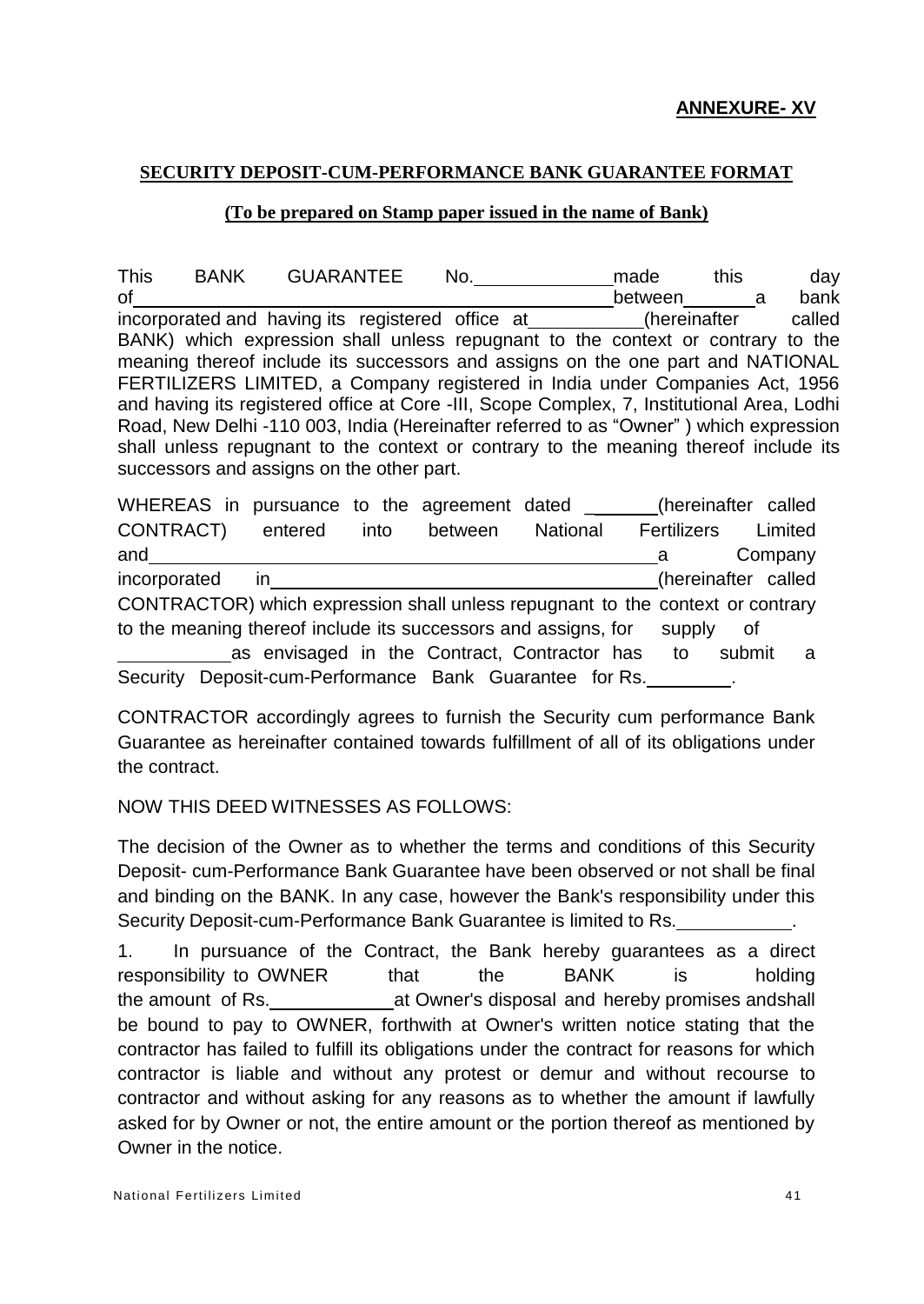2. This Security Deposit-cum-Performance Bank Guarantee shall be valid for an initial period of months from the date of this Bank Guarantee No. dated given by the Bank to Owner become effective. Upon issuance of Commissioning / certificate according to terms of contract on expiry of **must after** the issuance of the above mentioned certificate of commissioning / erection / completion certificate, the Security Deposit-cum- Performance Bank Guarantee shall become null and void.

3. This Security Deposit-cum-Performance Bank Guarantee shall be in addition to and shall not affect or be affected by any other security now or hereafter held by Owner on account of money hereby intended to secure and Owner at its discretion and without any further consent from the Bank, and without affecting its rights against the Bank, may compound with, give time or other indulgence to or make any other arrangement with Contractor and nothing done or omitted to be done by Owner in pursuance of any authority or permission contained in this guarantee, shall effect discharge of the liability of the Bank.

4. UNLESS PREVIOUSLY CANCELLED BY THE OWNER, this Security Deposit-cum- Performance Bank Guarantee will remain in force initially upto

Months from the effective date of Bank Guarantee No. dated Given by the Bank to the Owner and subject to provisions of paragraph 2 above will stand automatically cancelled on the expiry of the said period. Unless demand or claim under this Bank Guarantee is made on Bank in writing within three months from the date of expiry of this Bank Guarantee, all the rights of Owner against the Bank shall be forfeited and Bank shall be relieved and discharged fromall the liabilities hereunder.

5. Any notice by way of request, demand or otherwise hereunder may be sentby post to the Bank, addressed as aforesaid, and if sent by post, it shall be deemed to have been given at the time when it would be delivered in due course of post, and in proving such notice, when given by post, it shall be sufficient to prove that the envelope containing the notice was posted and a certificate, signed by an officer of the owners, to the effect that the envelope was so posted, shall be conclusive.

6. The Security Deposit-cum-Performance Bank Guarantee is to be returned to the Bank after its expiry in terms of Paragraph 4 above.

7. This guarantee will not be discharged due to the change in constitution of the Bank or the Contractor(s). Also the guarantee will not be discharged due to change in the constitution or Management of NFL (owner).

8. The Bank declares that it has the power to issue this guarantee and the undersigned have full power to do so.

Dated this day of 202----

(Indicate the name of the Bank with stamp)

National Fertilizers Limited 42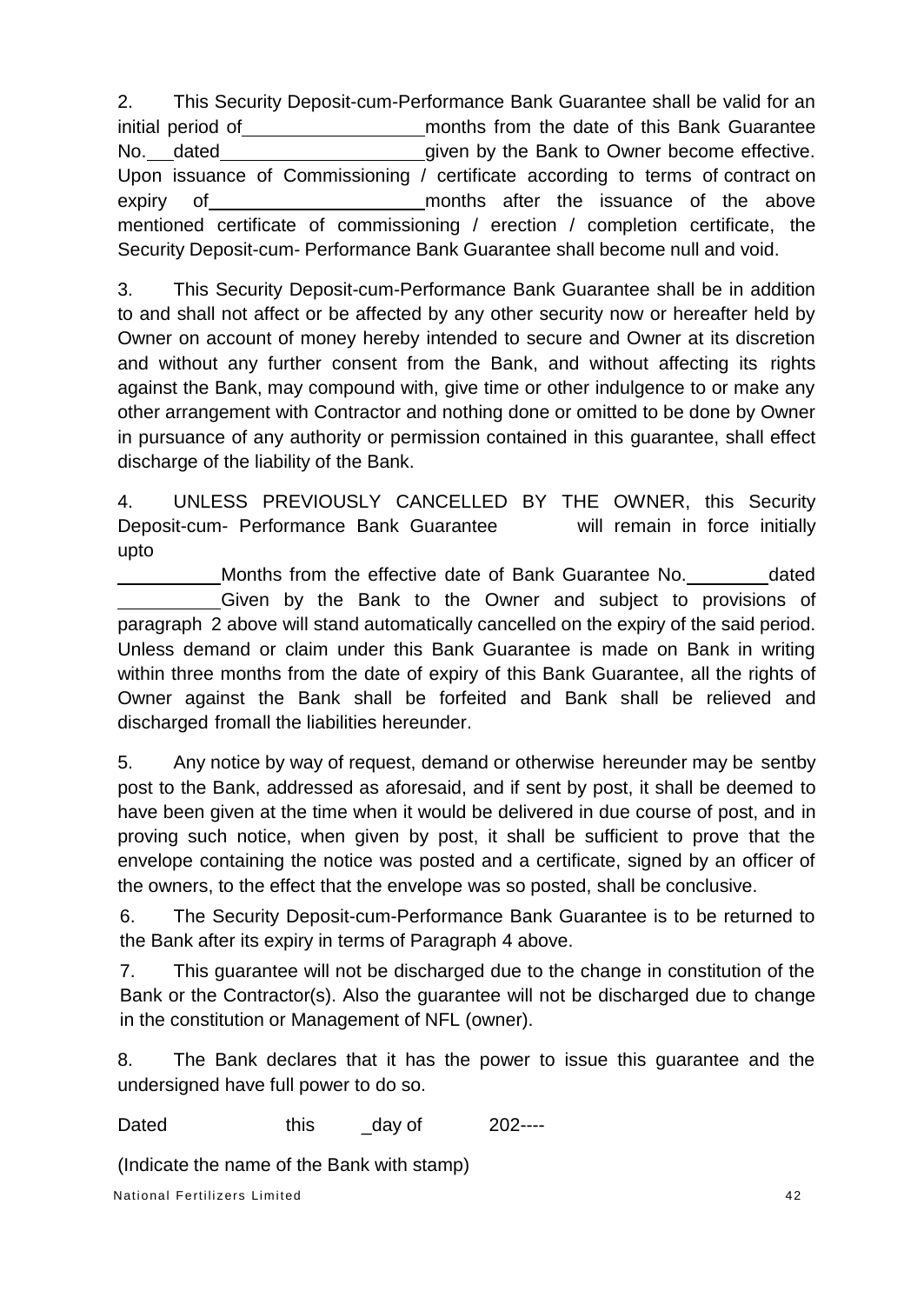# **ANNEXURE- XVI**

## **Annexure-XX**

## **CONTRACT AGREEMENT**

THIS CONTRACT made -----------on this------- day of---------2021 at (Place)BETWEEN NATIONAL FERTILIZERS LIMITED (NFL), a Public Sector Undertaking (PSU) under the Administrative Control of Department of Fertilizers, Ministry of Chemicals & Fertilizers having its Registered Office at SCOPE Complex, Core-III, 7, Institutional Area, Lodhi Road, New Delhi-110003 and its Unit/ Office at (hereinafter referred to as the "Owner", which expression shall be deemed to include its successors and assigns) through its authorized representative of the one Part.

AND

M/s (carrying on business in sole-proprietor/ partnership/ company etc.,) having its office/ registered office at (hereinafter referred to as "Contractor", which expression shall be deemed to include his/its representatives/successors and permitted assigns) through its authorized representative of the other Part.

WHEREAS the Owner is desirous of executing certain works as mentioned and described in the Work Order/ Letter of Intent No. dated for total Contract value of Rs. (Rs. Only) and whereas the Contractor has agreed to execute the work as specified in the Tender Documents and Work Order/ Letter of Intent referred to above and also in the contract documents.

NOW THEREFORE THIS CONTRACT WITNESSTH AS FOLLOWS:

ARTICLE – I

- 1.0 CONTRACT DOCUMENTS
- 1.1 The following documents shall constitute the contract documents namely: -
- a) This Contract
- b) Tender Document/NIT
- c) Work Order No. dated
- d) Letter of Intent / Notification of Award No. \_\_\_\_\_\_\_dated \_\_\_\_
- e) Contractor Quotation/bid dated **CONCO CONTROV**
- f) Owner's Tender Document/ NIT No. dated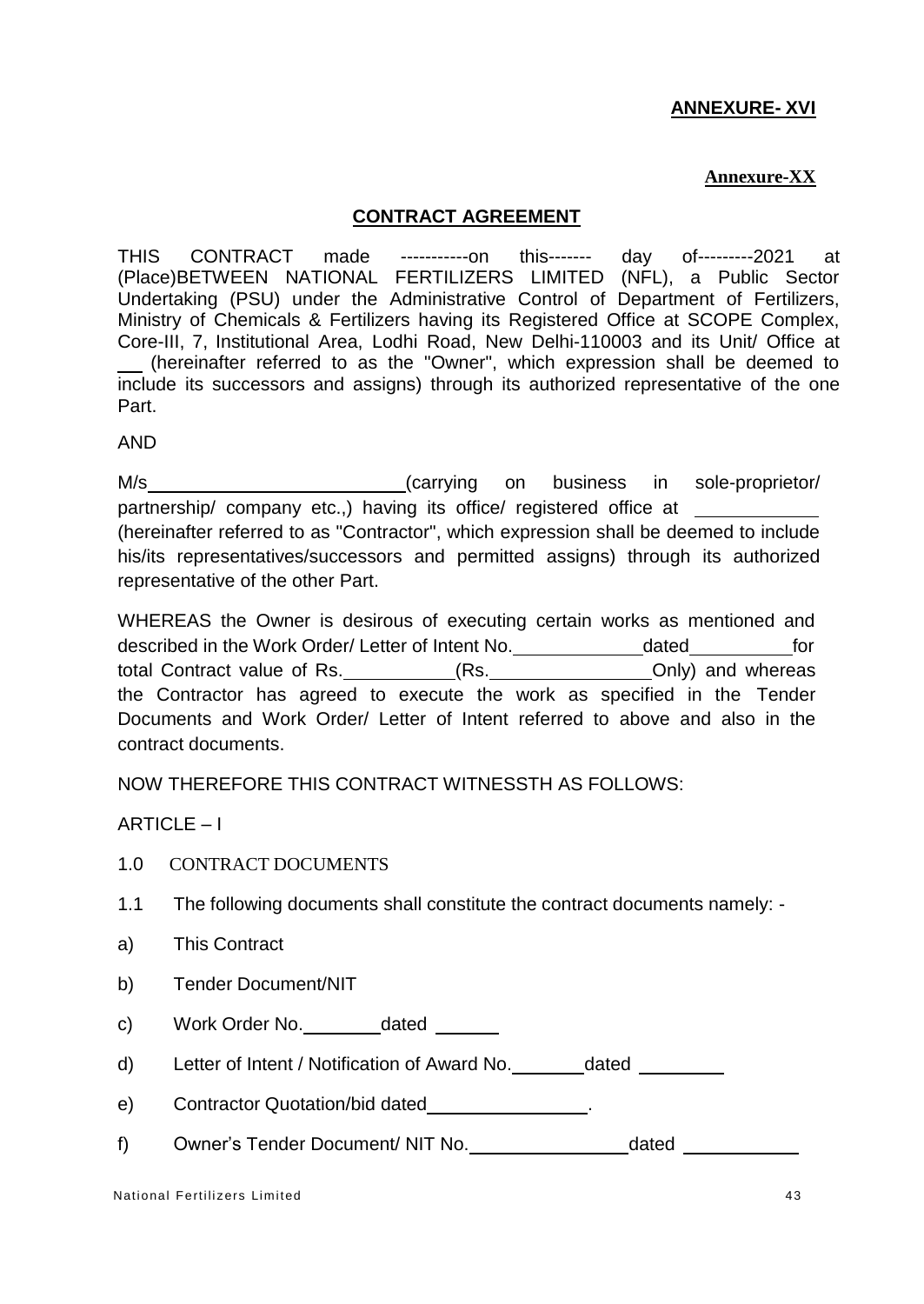g) Amendment/ Addendum/ Corrigendum dated (If any) to Tender Document/NIT.

| h) | Owner's Letter/email dated      | (If any). |
|----|---------------------------------|-----------|
|    | Contractor's Letter/email dated | (If any). |

1.2 A copy each of the above documents (a) to (h) are annexed hereto and the said copies have been collectively marked Annexure-I.

# ARTICLE  $-2$

2.0 SCOPE OF WORK

2.1 In consideration of the payment to be made to the Contractor as hereinafter provided, he shall with due care, promptness, accuracy and workmanship execute the work in accordance with approved plans, Notice Inviting Tender (NIT), Special Conditions of the Contract, General Terms & Conditions of the Contract, Technical Specifications and the Work Order/ Letter of Intent.

# ARTICLE-3

3.0 TERM

3.1 The Contract work shall be duly executed and completed in all aspect and handed over to National Fertilizers Ltd. within a period of months/year w.e.f. to . The time mentioned herein shall be essence of the contract.

# ARTICLE-4

# 4.0 TERMINATION OF CONTRACT

4.1 Notwithstanding anything elsewhere herein provided and in addition to any other right or remedy of NFL under the Contract or otherwise including right of NFL for compensation for delay the Engineer-in-charge/officer-in-charge may, without prejudice to his right against Consultant in respect of any delay, bad workmanship or otherwise or to any claims for damage in respect of any breaches of the Contract and without prejudice to any rights or remedies under any of the provisions of this Contract or otherwise and whether the date for completion has or has not elapsed by intimation in writing, absolutely, determine the Contract:

Default or failure by Contract of any of his obligations under the Contract including but not limited to the following, the Contract is liable to be terminated if the Consultant becomes bankrupt or insolvent or goes into liquidation or is ordered to be wound up or has a receiver appointed on its assets or execution or distress is levied upon all or substantially all of its assets.

# -Abandons the work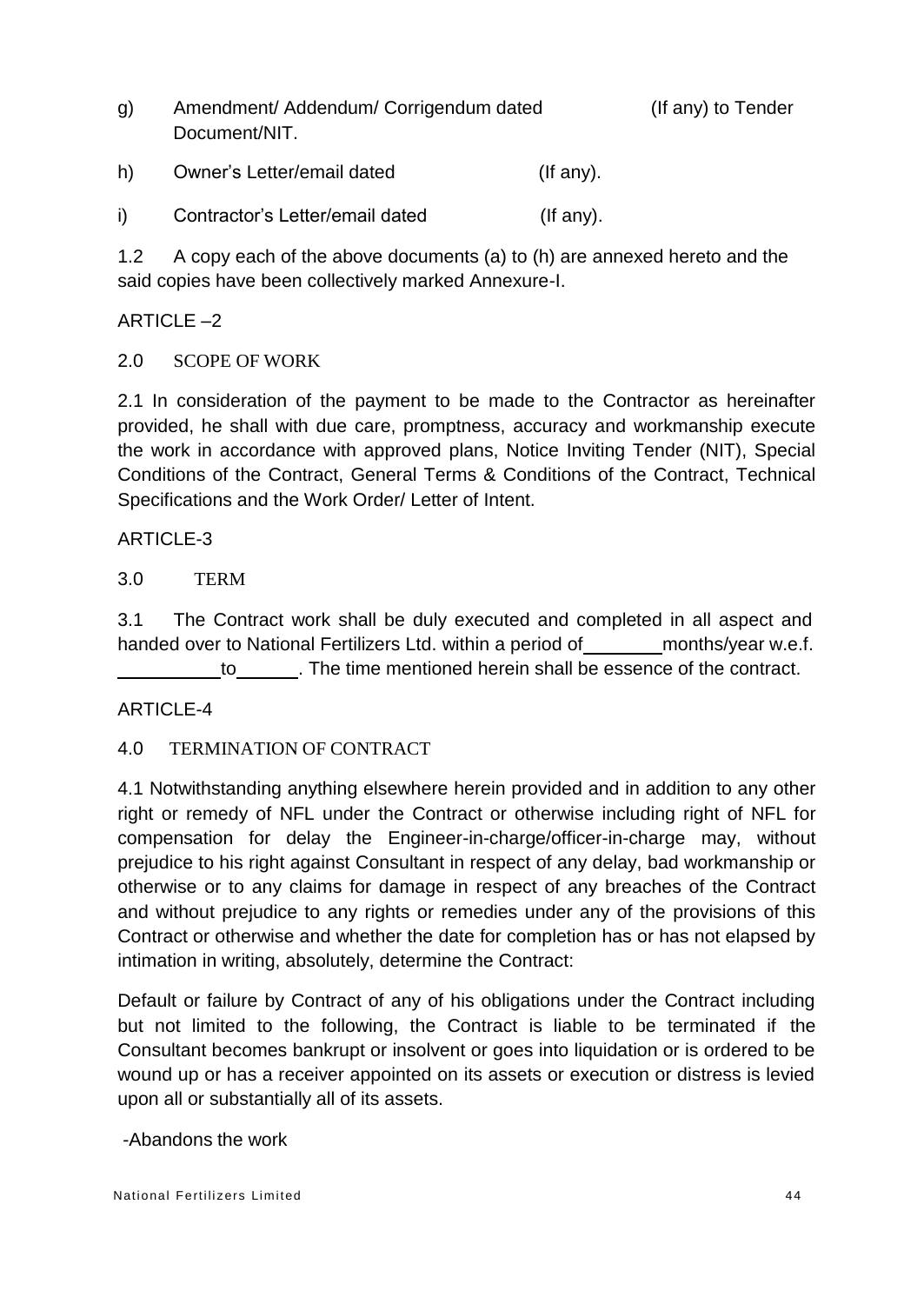-Persistently disregards the instructions of the Owner in contravention of any provision of the Contract

Or

-Persistently fails to adhere to the agreed program of work

Or

-Sublets the work in whole or in part thereof without Owner consent in writing

Or

-Performance is not satisfactory or work is abnormally delayed

Or

-Defaults in the performance of any material undertaking under this Contract and fails to correct such default to the reasonable satisfaction of the Owner within fifteen days after written notice of such default is provided to the Contractor

Or

- Conceals or submit any false document or information furnished by the contractor regarding past experience and or contents of any document etc. are found false.

4.2 Owner may terminate the Contract due to any reason including reasons due to force majeure, regulations or ordinance of any Government or any other reasons beyond the reasonable control of the Owner.

Such termination will be by 15 (fifteen) days' notice in writing and no claim/compensation shall be payable by the Owner as a result of such termination, excepting the fees and costs for the meaningful services rendered by the Contractor and acceptable to Owner up to the date of termination.

## 4.3 CONSEQUENCES OF TERMINATION

If the contract is terminated by NFL for the reasons detailed under clause no. 4.1 of above or for any other reason whatsoever:

- i) NFL reserves the right to get the work completed at the risk and cost of the Contractor and to recover from the Contractor any amount by which the cost of completing the work by any other agency exceeds the value of the contract, without prejudice to any other remedies/rights/claims etc. that may be available with NFL.
- ii) Security Deposit/Performance Bank Guarantee Bond submitted by the Contractor shall stand forfeited.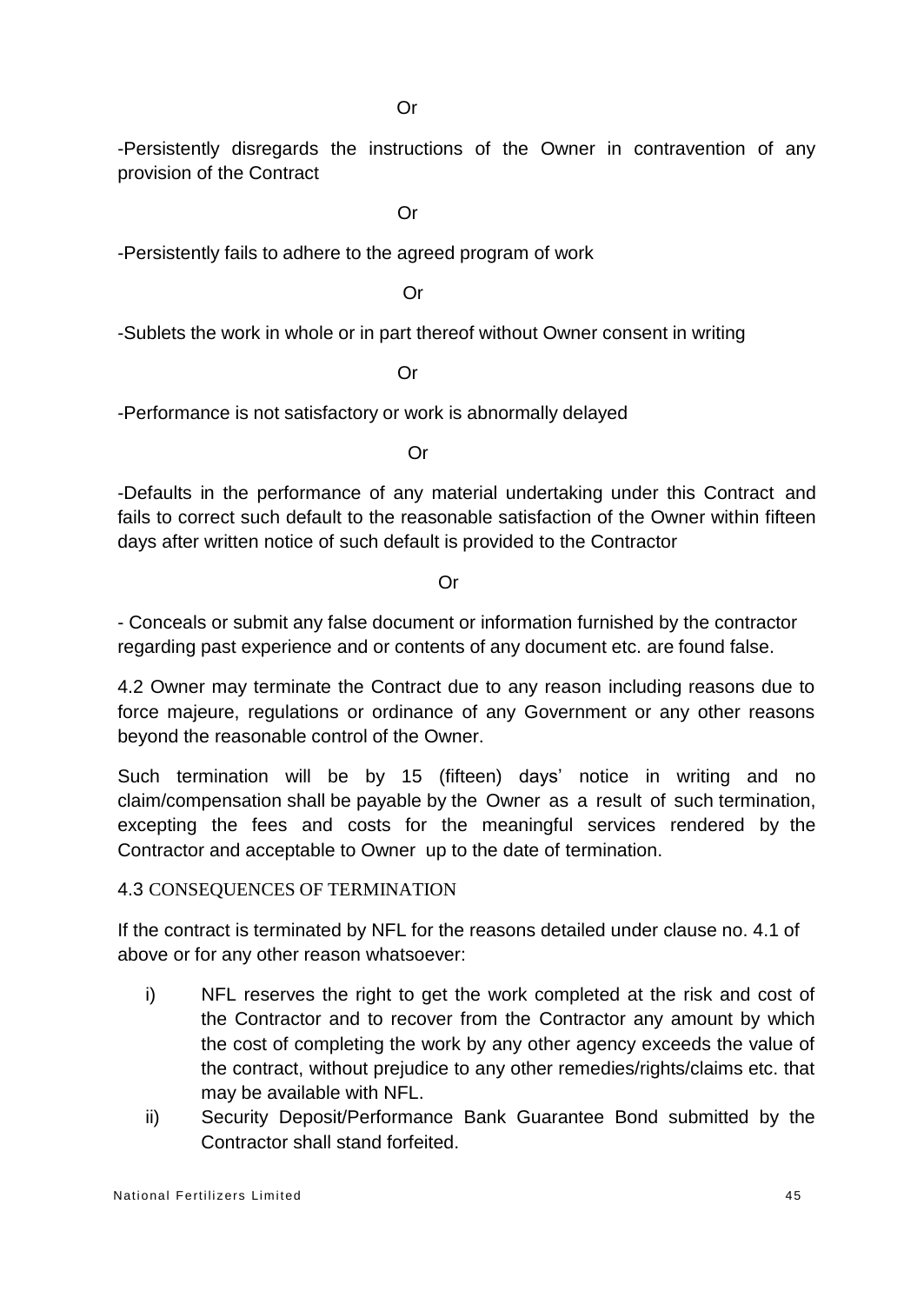- iii) The Contractor shall have no right to claim any compensation for any loss sustained by him by reason of his having entered into any commitment or made any advance on account of or with a view to the execution of the works, or on account of expected profits.
- iv) All the dues payable to the Contractor for the work executed by him before and up to termination shall only be released after making adjustments for the expenses, charges, damages and expected losses etc. incurred by NFL as a consequence of the termination of the contract.
- v) Apart from above NFL reserves the right to delist/ blacklist the contractor from the approved list of pre-qualified parties or debar from participating in tendering process of NFL in all units / offices as per NFL's rules & regulations.

# ARTICLE-5

## 5.1 FORCE MAJEURE CLAUSE (FMC)

The terms and conditions agreed upon under the contract shall be subject to Force Majeure. Neither the contractor nor NFL shall be considered in default in the performance of their obligation contained therein, if such performance is prevented or delayed or restricted or interfered with by reason of War, Hostilities, Acts of Public Enemy, Civil Commotion, Strike, Lockouts, Epidemics/Pandemics, Accidents, Fires, Explosions, Flood, Earthquake, regulation or ordinance or requirement of any Government or any sub-division thereof or authority or representative of any such Govt., and/or due to technical snag/reasons or any other Act whatsoever, whether similar or dissimilar to those enumerated beyond the reasonable control of the parties hereto or because of any act of GOD. The party so affected, upon giving prompt notice to other party of such conditions and cause thereof from within 15(Fifteen) days of occurrence of such event, shall be excused from such performance to the extent of such prevention, delay, restriction or interference for the period it persists provided that the party so affected shall use its best efforts to avoid or remove such causes of non- performance if possible and shall continue performance hereunder with the utmost dispatch whenever such causes are removed.

If the performance in whole or in part of any obligation under this contract is prevented or delayed by reason of any such event for a period exceeding 90( Ninety) days, either party may at its option terminate the contract by giving notice to theother party.

For delays arising out of Force Majeure neither NFL nor the Contractor shall be liable to pay extra costs or to make good any losses incurred consequent to the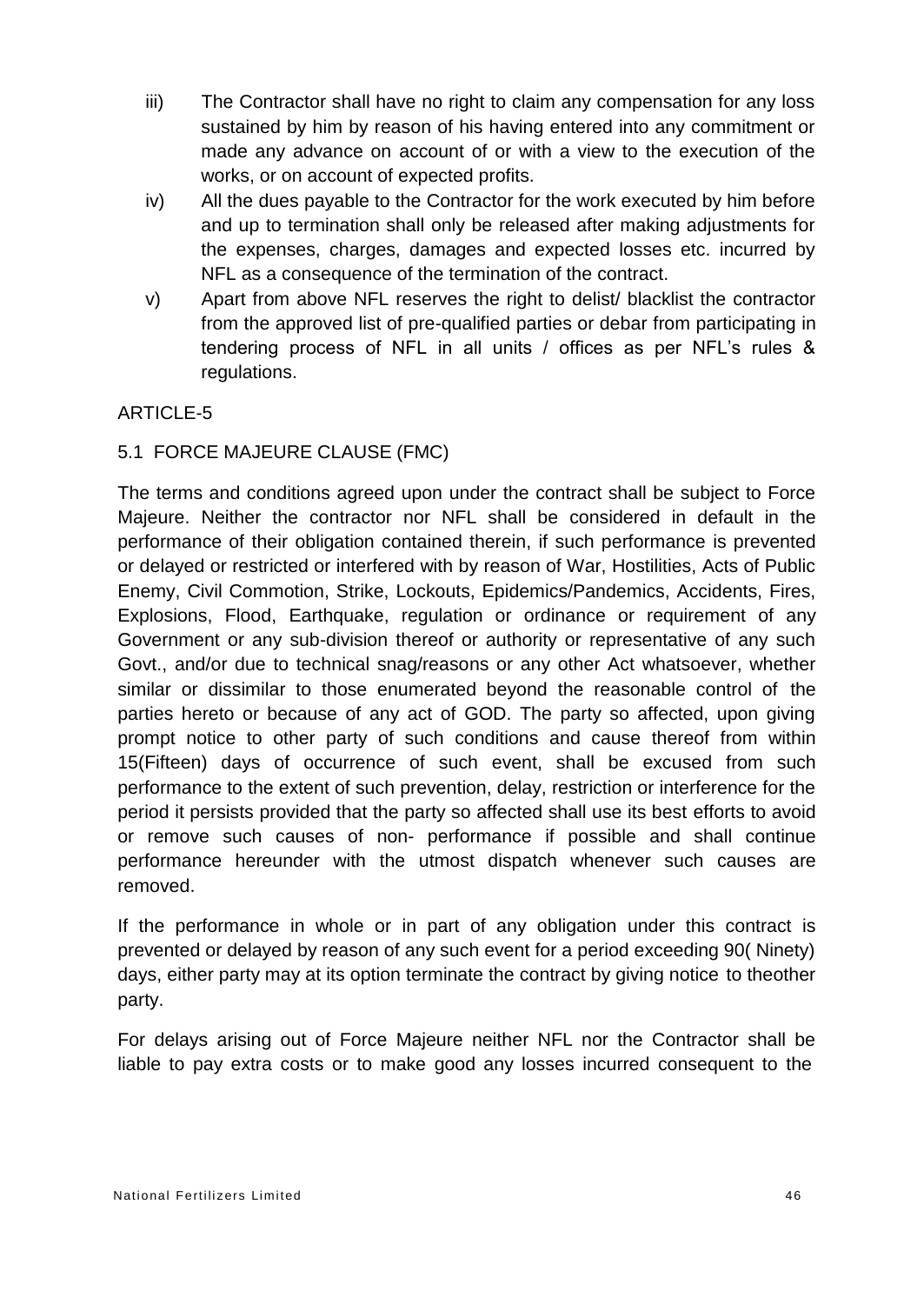happening of any of the event, provided it is mutually established that Force Majeure condition did actually exist.

# ARTICLE-6

# 6.1 INDEMNITY BY CONTRACTOR

The Contractor shall indemnify and save harmless Owner from and against all actions, suit, proceedings, losses, costs, damages, charges, claims and demands of every nature and description brought or recovered against the Owner by reason of any act or omission of the Contractor, his agents or employees, in the execution of the works or in his guarding of the same. All sums payable by way of compensation under any of these conditions shall be considered as reasonable compensation to be applied to the actual loss or damage sustained, and whether or not directly or indirectly any damage shall have been sustained.

# ARTICLE-7

# 7.1 ENTIRE CONTRACT

The contract documents mentioned in Article-I hereof embody the entire contract between the parties hereto and the parties declare that in entering this contract, they do not rely upon any previous representation whether express or implied and whether written or oral or any inducement, understanding or agreement of any kind not included within the contract documents and all prior negotiations, representations contract and/or agreements and understanding are hereby cancelled.

# ARTICLE-8

## 8.0 NOTICE

8.1 Subject to any provisions in the contract documents to the contrary, any notice, order of communication sought to be served by the Contractor on the Owner with reference to the contract shall be deemed to have been sufficiently served upon the Owner (notwithstanding any enabling provisions under any law to the contrary) only, if delivered by Hand or by Registered Post/ Speed Post or email to the Officer/Engineer-In-Charge as defined in the General Terms and Conditions of the contract.

8.2 Without prejudice to another mode of service provided for in the contract documents or otherwise available to the Owner, any notice, order or other communication sought to be served by the Owner on the Contractor with reference to the contract shall be deemed to have been sufficiently served upon the Contractor if delivered by Hand or through Registered Post/Speed Post or email to the Contractor at his specified address at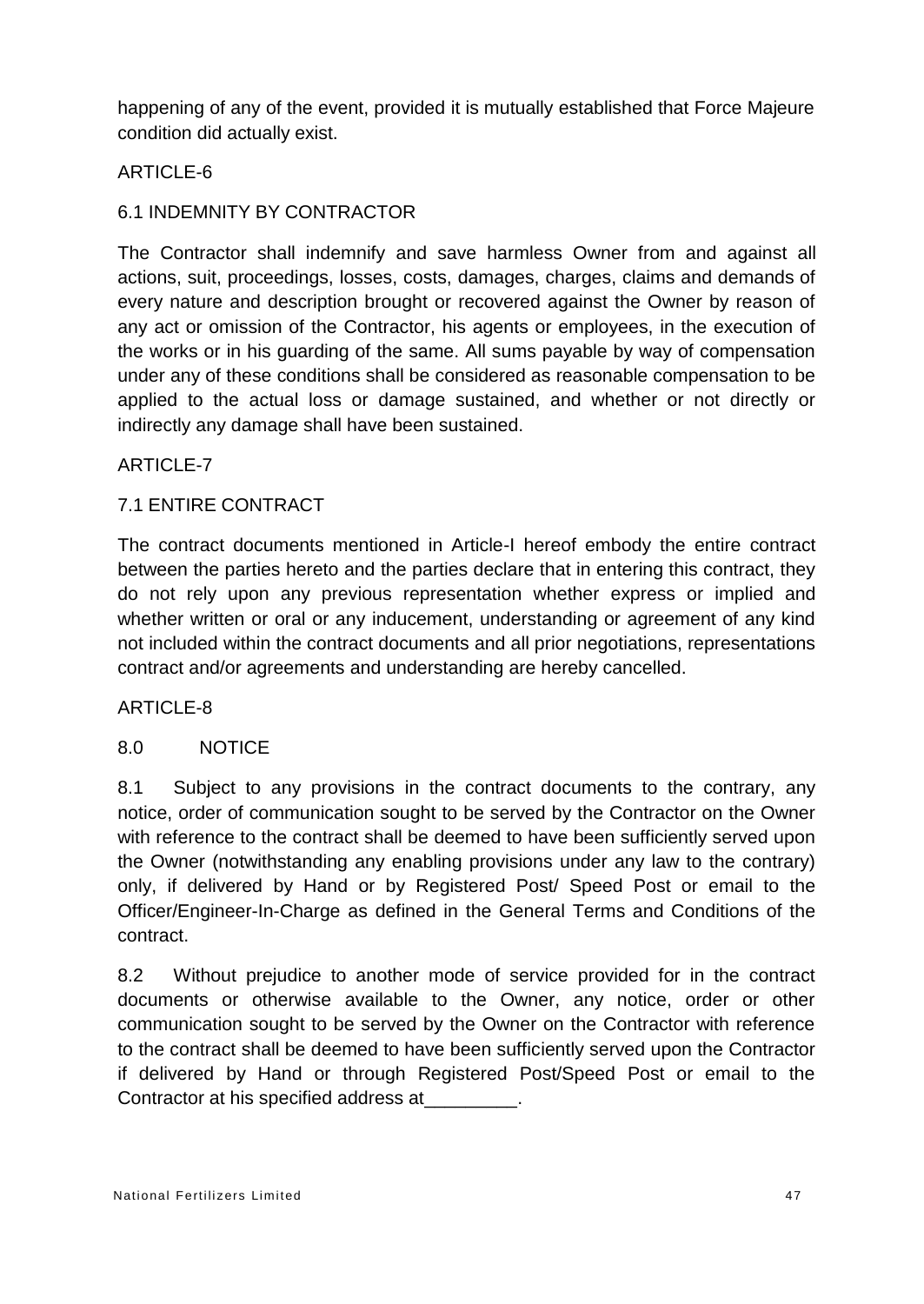## ARTICLE-9

## 9.0 WAIVER

9.1 No failure or delay by the Owner in enforcing any right or remedy of the Owner in terms of contract or any obligation or liability of the Contractor in terms thereof shall be deemed to be a waiver of such right, remedy, obligation or liability, as the case may be, by the Owner or notwithstanding such failure or delay, the Owner shall be entitled at any time to enforce such right remedy, obligation or liabilities as the case may be.

**ARTICLE-10** 

## 10.0 NON-ASSIGNABILITY

10.1 The contract and benefits and obligations thereof shall be strictly personal to the Contractor and shall not on any account be assignable or transferable by the Contractor, except without written prior permission of Owner.

ARTICLE-11

#### 11.1 DISPUTE RESOLUTION

#### For Indian Parties

"Any dispute or difference whatsoever arising between the parties out of or relating to the construction, meaning, scope, operation or effect of this contract or the validity or the breach thereof shall be resolved amicably though negotiations by the Parties. A "Notice of Dispute" shall be given by the party seeking resolution of a dispute to other party. If the dispute is not resolved within Thirty (30) days from the notice, the dispute shall be referred to arbitration as per the procedure mentioned herein below:

A written notice shall be given by the contractor invoking arbitration to National Fertilizers Limited through Designated Authority(as mentioned in General Terms and Conditions).

Where the claim including determination of interest, if any, being claimed upto the date of commencement of arbitration does not exceed Rs. Five crore, the reference shall be made to a sole arbitrator. The parties shall mutually agree on the name of sole arbitrator. In case of disagreement upon the name of the sole arbitrator, the appointment of Sole Arbitrator shall be done in accordance with the provisions of Arbitration & Conciliation Act, 1996.

Where the claim including determination of interest, if any, being claimed, upto the date of commencement of arbitration exceeds Rs. Five crore, the reference shall be made to arbitral tribunal consisting of three arbitrators. Each party shall nominate one arbitrator each within 30 days from the date of receipt of notice of invocation of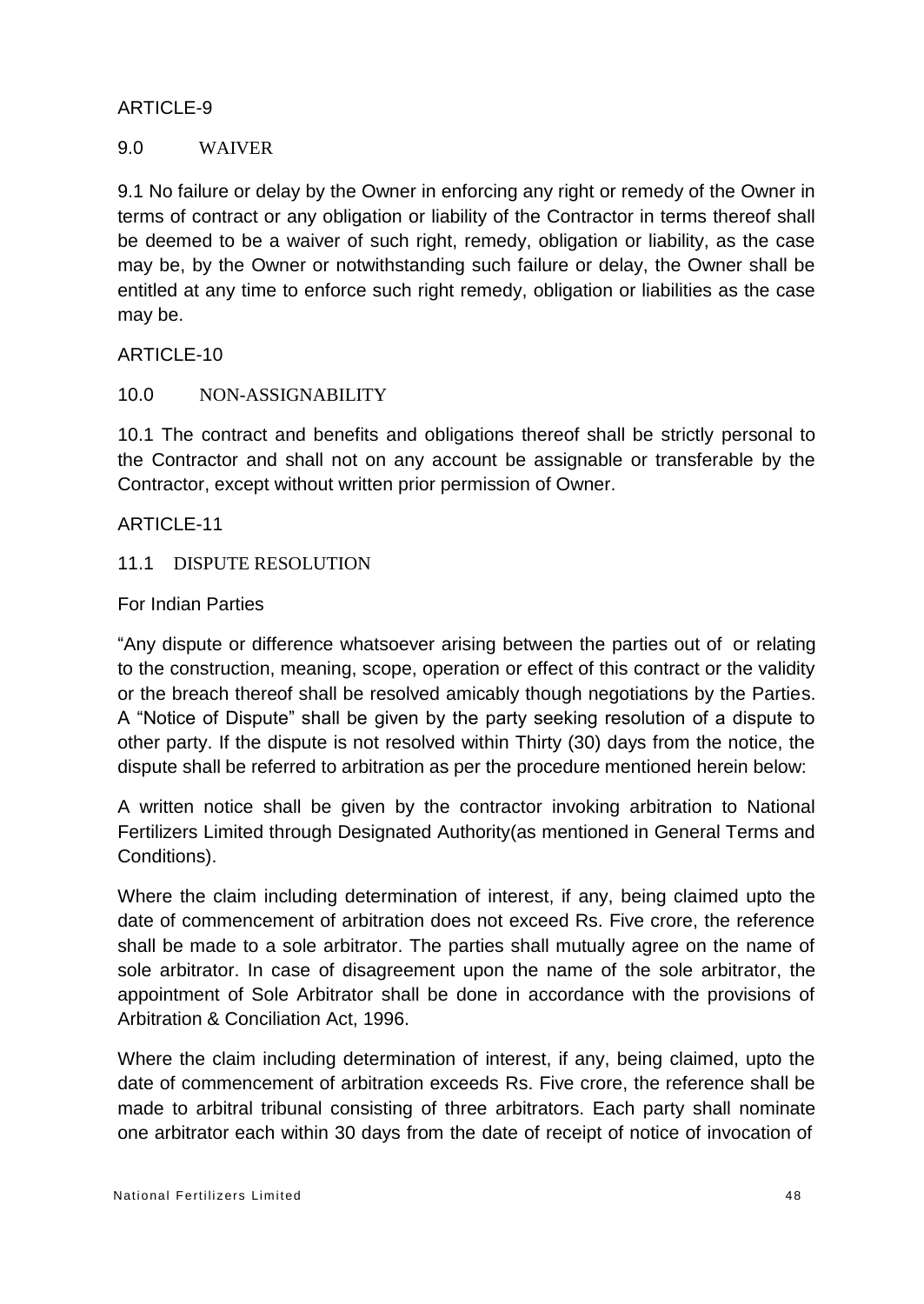arbitration and two nominated arbitrators shall appoint the presiding arbitrator within 30 days thereafter. If a Party to the dispute refuses or neglects to nominate an arbitrator on its behalf within the period specified, or the two arbitrators fails to nominate Presiding arbitrator, appointment of Arbitrator(s) shall be done in accordance with the provisions of Arbitration & Conciliation Act, 1996.

The Arbitration proceeding shall be governed by the Arbitration & Conciliation Act, 1996 and any further statutory modification or re-enactment thereof and the rules made thereunder.

It is agreed by and between the parties that in case a reference is made to the Arbitrator for the purpose of resolving the disputes/differences arising out of the contract by and between the parties hereto, the Arbitrator shall not award interest on the awarded amount more than the rate SBI PLR/Base Rate applicable to NFL on date of award of contract.

The seat and venue of arbitration shall be Delhi/Place of respective Unit/Place of Zonal Office.

The cost of the proceedings shall be equally borne by the parties, unless otherwise directed by the arbitral tribunal. The decision of the arbitral tribunal shall be final and binding on all parties."

## 11.2 For Foreign Parties

"Any dispute arising out of or in connection with this contract, including any question regarding its existence, validity or termination, shall be referred to and finally resolved by arbitration administered by the Singapore International Arbitration Centre ("SIAC") in accordance with the Arbitration Rules of the Singapore International Arbitration Centre ("SIAC Rules") for the time being in force, which rules are deemed to be incorporated by reference in this clause.

The seat and venue of the arbitration shall be at New Delhi, India.

The language of the arbitration shall be English.

This Contract/LOI/NIT shall be governed by and construed in accordance with the Laws of India."

# 11.3 For CPSEs and Government Department

In the event of any dispute or difference relating to the interpretation and application of the provisions of commercial contract(s) between Central Public Sector Enterprises (CPSEs)/ Port Trusts inter se and also between CPSEs andGovernment Departments/Organizations (Other than those related to taxation), such dispute or difference shall be taken up by either party for resolution through AMRCD as mentioned in DPE OM No. 4(1)/2013-DPE(GM)/FTS-1835 dated 22-05-2018.